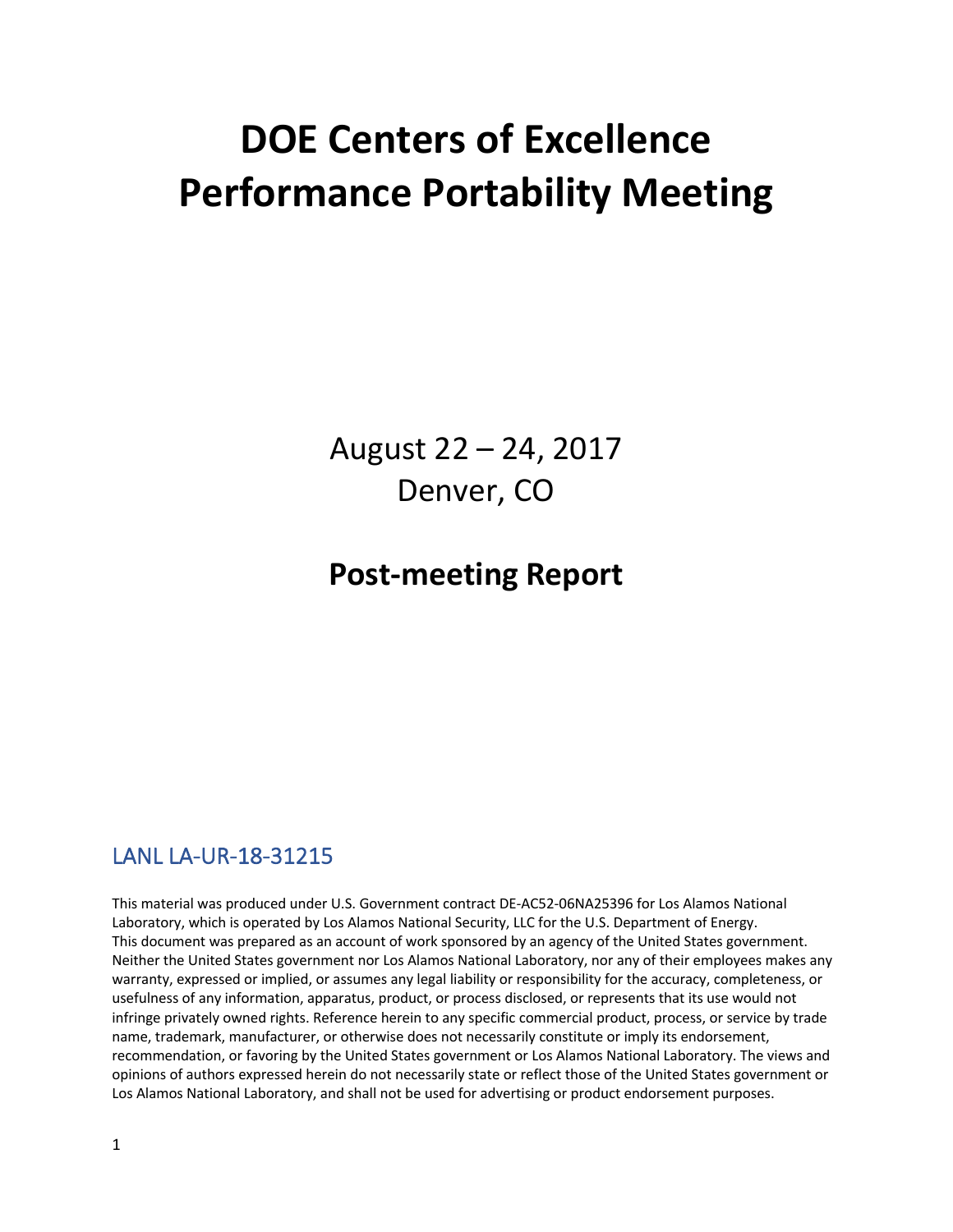## Table of Contents

| MULTI-LEVEL MEMORY CURRENT EXPERIENCES: ABSTRACTIONS FOR MANAGING MEMORY FOR SYSTEMS WITH DIVERSE MEMORY |  |
|----------------------------------------------------------------------------------------------------------|--|
|                                                                                                          |  |
|                                                                                                          |  |
|                                                                                                          |  |
|                                                                                                          |  |
|                                                                                                          |  |
|                                                                                                          |  |
|                                                                                                          |  |
|                                                                                                          |  |
|                                                                                                          |  |
|                                                                                                          |  |
|                                                                                                          |  |
|                                                                                                          |  |
|                                                                                                          |  |
|                                                                                                          |  |
|                                                                                                          |  |
|                                                                                                          |  |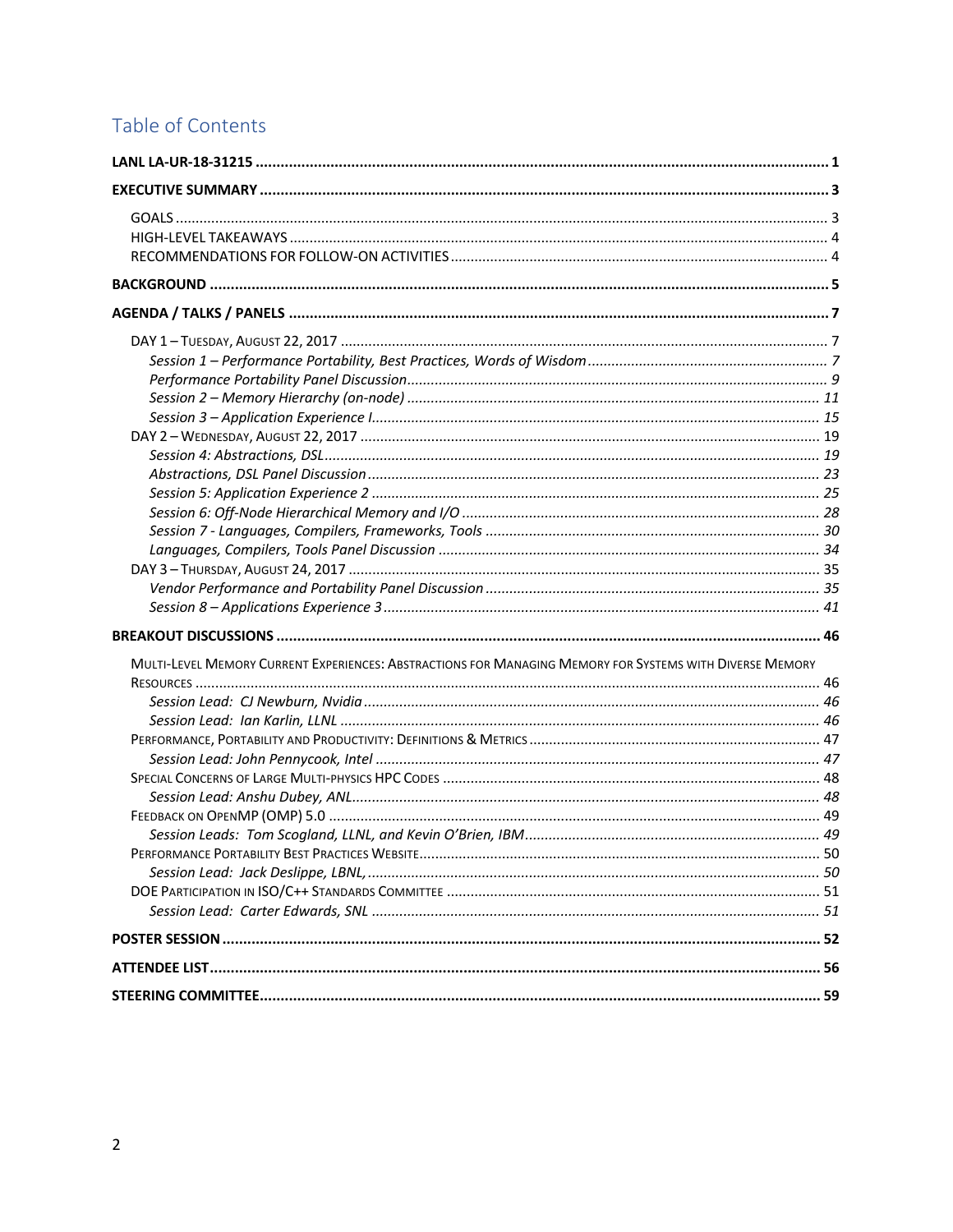## EXECUTIVE SUMMARY

The 1<sup>st</sup> Department of Energy (DOE) Centers of Excellence (COEs) Performance Portability Meeting in 2016 was successful in bringing together application teams, tools developers and vendor partners across the COEs, to highlight the growing importance of performance, portability and productivity with DOE's large advanced architecture supercomputer procurements. The community agreed on the complexity and importance of the problem, and shared solution strategies outlined in the post-meeting report. Many of these solutions were early in their development cycle due to the lack of production hardware and software, as is common in DOE procurements. Tight procurement timelines require proxy applications to predict real application behavior and existing hardware to inform performance of future hardware.

Since the first meeting, a large number of DOE systems have been sited, accepted and put into production use. This provides code teams with the opportunity to evaluate the state of application performance portability on real hardware and software. Systems include:

- **Theta**, ANL [11.69 PF, Cray XC40, 4392 nodes, 64-core Intel Xeon Phi processor w/ 16 GB MCDRAM + 192 GB DDR4 RAM + 128 GB SSD per node] – production July 2017
- **Trinity**, ACES @ LANL [20.16 PF, Cray XC40, 9436 Intel Haswell nodes (dual socket 16-core Intel Xeon processor w/ 128 GB DDR4 RAM) & 9984 Intel Knights Landing nodes (68-core Intel Xeon Phil processor w/ 16 GB MCDRAM + 96 GB DDR4 RAM), Cray DataWarp Burst Buffer 3.7 PB] -Haswell production Feb 2016, KNL Open Science Feb 2017, merging partitions & combined production use July 2017
- **Cori**, NERSC @ LBL [14.01 PF, Cray XC40, 2388 Intel Haswell nodes (dual socket 16-core Intel Xeon processor w/ 128 GB DDR4 RAM) & 9688 Intel Knights Landing nodes (68-core Intel Xeon Phil processor w/ 16 GB MCDRAM + 96 GB DDR4 RAM), Cray DataWarp Burst Buffer] – production May 2017
- **Summit (ORNL) & Sierra (LLNL) Early Access Systems** [IBM Power8 + NVIDIA P100 nodes] early access January 2017

The 2<sup>nd</sup> DOE Centers of Excellence Performance Portability Meeting in August 2017, was an excellent opportunity to move from projections to actual measurements on production systems or early access hardware, which more closely mirror performance on final delivery systems. This year Workshop participants also explored the concept of productivity in association with performance and portability.

## **GOALS**

The high-level goals for this meeting were largely the same as the first meeting:

- Share experience between the COEs,
- Make connections between application teams working similar ideas or algorithms,
- Address the numerous challenges of performance portability,
- Engage vendors in helping us succeed in our performance portability goals,
- Broaden discussion to others outside our immediate COEs.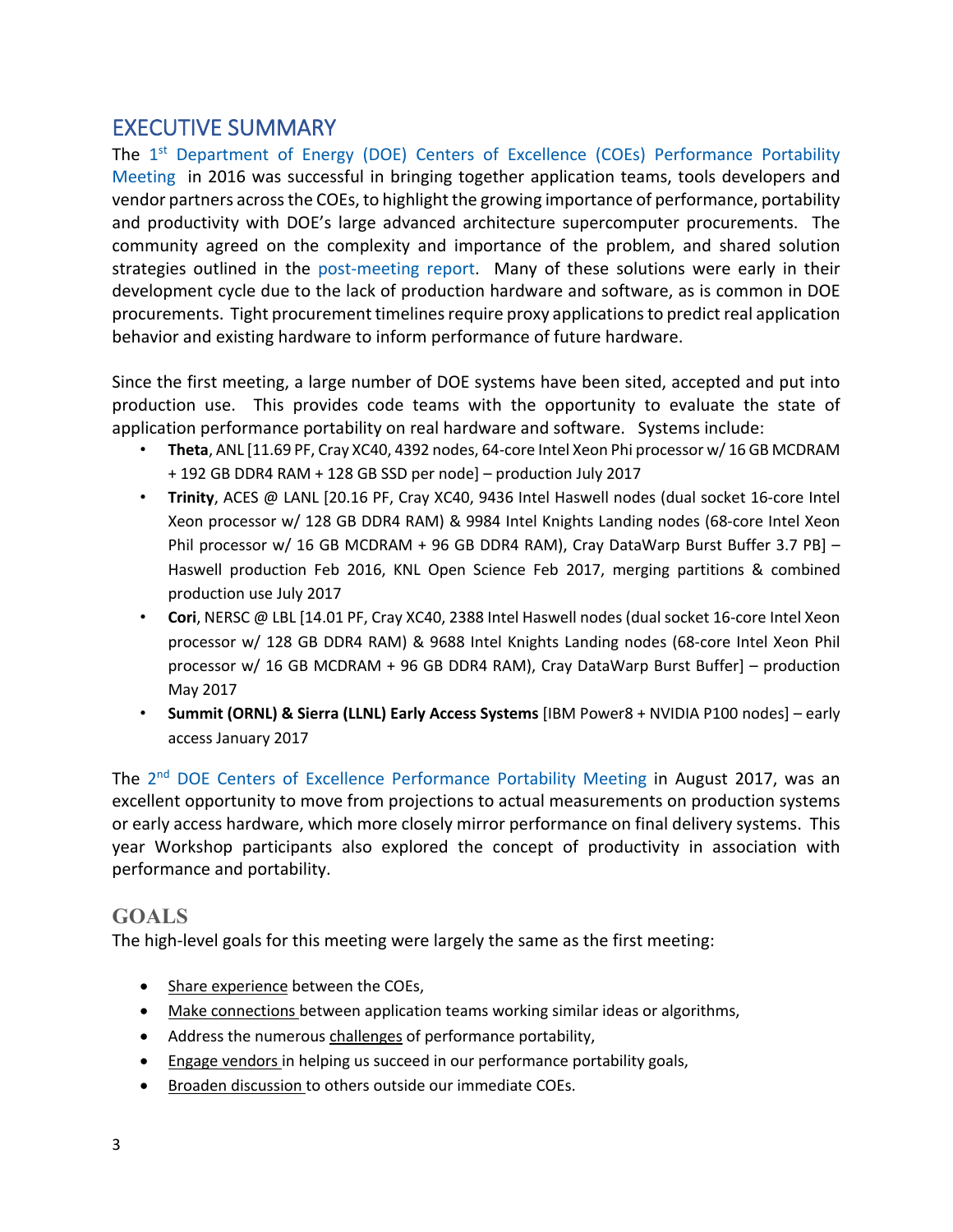The one new goal for 2017 was the last: to broaden the discussion to include other interested parties outside of the immediate DOE Centers of Excellence. This intent of this new goal was to capture diverse opinions and ensure exposure to a wide range of up-coming solutions outside of our current scope. The Call for Participation encouraged participation from vendors outside of current DOE system procurements, university partners and international partners. A list of attendees can be found on [pg. 56] of this document.

## **HIGH-LEVEL TAKEAWAYS**

The key takeaways from the meeting are as follows:

- Performance, portability and productivity are unanimously agreed to be important to application development on advanced architectures, but the relative weights of importance for each one varies significantly from person-to-person depending on their daily challenges and work scope.
- There has been significant progress on development and hardening of the tools for performance portability, going beyond proof of concept in smaller proxy applications to full applications, which was evident through a healthy set of Application Experience talks
- Fortran codes still do not have a good solution toward performance portability
- There is a strong need to effectively communicate with the standards committees and with vendors on their implementation of standards to ensure application needs are being met
- As a community, we need to better define what we want and then get that into the appropriate metrics and language to use in procurements

There was clear consensus for the need to continue with follow-on meetings at an appropriate cadence consistent with availability of new system hardware to inform the path to performance, portability and productivity. Lawrence Berkeley National Laboratory (LBL) is leading the organization of the next meeting, scheduled for April 2 – 4, 2019 in Denver, CO.

## **RECOMMENDATIONS FOR FOLLOW-ON ACTIVITIES**

The community identified additional follow-on activities to ensure continued momentum and collaboration until the next meeting. Activities were focused on influencing the HPC/computing communities, communicating best practices, and developing additional resources:

## **Influence**

• **HPC procurement through RFP and technical specifications:** Metrics that consider performance, portability and productivity equally have been lacking in HPC procurements, rather leaning more heavily on single-system performance. A working group will help to define additional metrics and technical specifications to ensure consistent measurement of HPC system characteristics purchased by the DOE. Definition of new metrics and consistency of measurement will shape future procurement language to better embody the needs of application developers in the new computing landscape.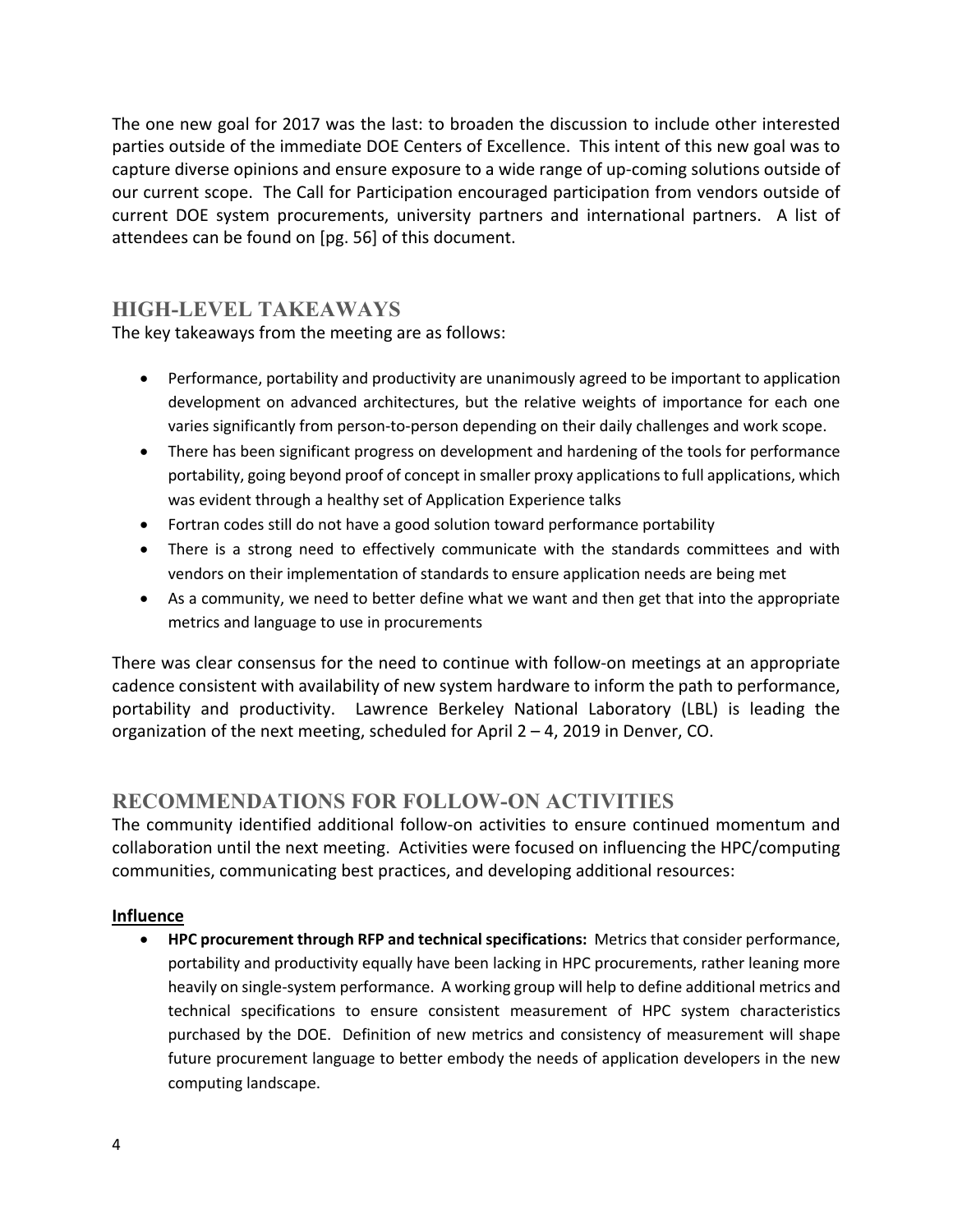• **Standards committees:** The committees that shape programming languages and APIs that impact PPP, such as the ISO C++ committee and OpenMP ARB, need to hear the concerns of this community, with a unified voice from DOE labs and our vendor partners to carry the community weight. Stronger communication is needed between application developers with local standards committee representatives to understand impact of specifications, and amongst all DOE standards committee representatives and our vendor partners.

#### **Communicate best practices**

- **Leverage existing conferences/meetings:** The community can continue momentum and communicate interim results through smaller meetings such as a workshop or Birds-of-a-Feather session at SC18 (November 2018) and/or the Exascale Computing Project All-Hands Meeting (January 2019).
- **Create new working groups:** As issues are identified, new working groups will be established to define the requirements and devise next steps.

#### **Develop**

- Definitions and metrics for Performance, Portability and Productivity: As of the 2<sup>nd</sup> meeting, definitions and metrics for success of PPP are not uniformly agreed upon. A hackathon would be a good venue to define and measure metrics on a variety of platforms and across multiple codes with friendly users to inform the community on measuring performance portability. Initial measurements would use the definitions provided by S. J. Pennycook et al. [A Metric for Performance Portability, Proceedings of the 7th International Workshop in Performance Modeling, Benchmarking and Simulation of High-Performance Computer Systems]
- **More online resources:** More generally available content is needed to keep everyone up to date on the current state of PPP tools and approaches, as well as inform newcomers to the issues.
	- o A resource provided through LBL, has captured significant initial content http://performanceportability.org. They are soliciting additional contributions (e.g. case studies) from the community.
	- $\circ$  Additional curated online resources for best practices in the community are needed.

## BACKGROUND

The Department of Energy (DOE) Centers of Excellence (COEs) Performance Portability Meetings provide an opportunity for personnel working with the five COEs to share ideas, progress, and challenges toward the goal of performance portability across DOE's large upcoming advanced architecture supercomputer procurements.

The need for applications to run effectively on multiple-vendor advanced architecture solutions (as well as on standard "cluster" technology) is pervasive across application teams within DOE and is a specified goal of the DOE Exascale plans for risk mitigation. Two primary goals of this meeting are to: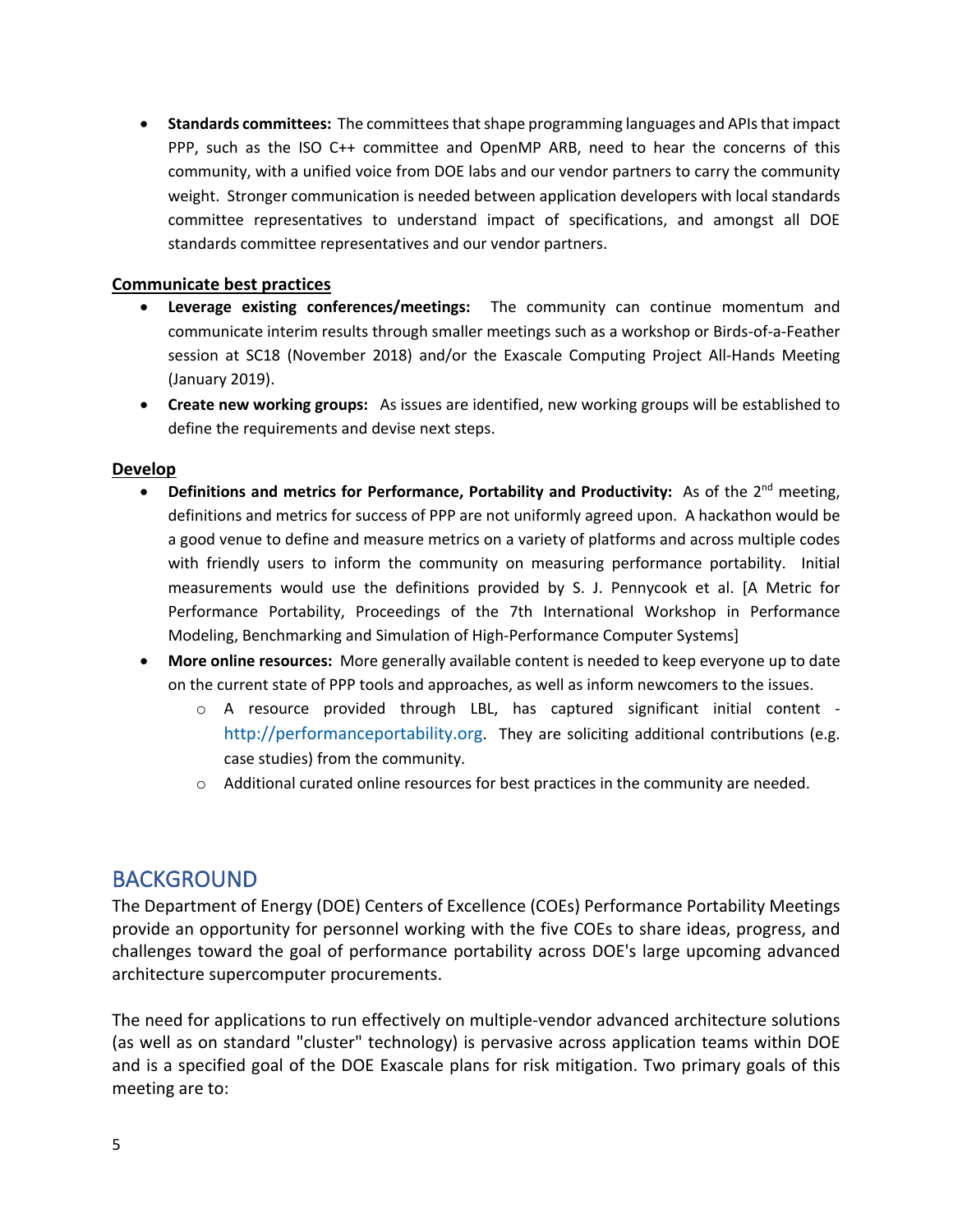- Inform application teams and tool developers of activities and methodologies being used across the COEs, and foster informal relationships that can help DOE participants benefit from activities beyond their own COE.
- Identify major challenges toward the goal of performance portability and associated productivity, and work with vendors and tool providers to determine implementations and solutions to meet their own performance criteria without inadvertently impairing performance results elsewhere.

Recognizing the challenges of porting and optimizing large applications to the advanced architecture systems planned for deployment within the National Nuclear Security Administration (NNSA) and Office of Science (SC) labs between 2016 and 2019, the DOE established a COE at each laboratory siting one of these systems. These COEs provide direct vendor expertise to the application teams and, in turn, give the vendors deeper insight into how applications are run on those systems. Each of the five current COEs has a mission to optimize a set of applications for their specific platform—however the application teams are motivated to maintain a code base that will run effectively across diverse vendor offerings.

Making use of open standards, libraries, and software abstractions that allow for minimal code disruption without negatively impacting performance potential is the preferred path to programming, but it constitutes a large, as-yet-unsolved challenge.

Attendees included application developers at five COEs preparing their codes, vendors chosen to provide the next-generation platforms, and solution-providers (DOE or third party) who are developing software tools aimed at helping application teams approach the challenges of performance portability.

## **ACKNOWLEDGEMENTS**

The 2<sup>nd</sup> DOE Centers of Excellence Performance Portability Meeting was made possible through a community effort. We'd especially like to acknowledge the work of:

- Dee Cadena, Association for High Speed Computing, and Gloria Montoya-Rivera, LANL HPC-DO, for their exceptional organizational support
- Tina Macaluso and Emily Simpson, NNSA/Leidos, for their incredible scribe capabilities to ensure workshop information and discussions were accurately and thoroughly captured
- LANL ASC Program, Integrated Codes for financial contributions for the meeting space
- Steering Committee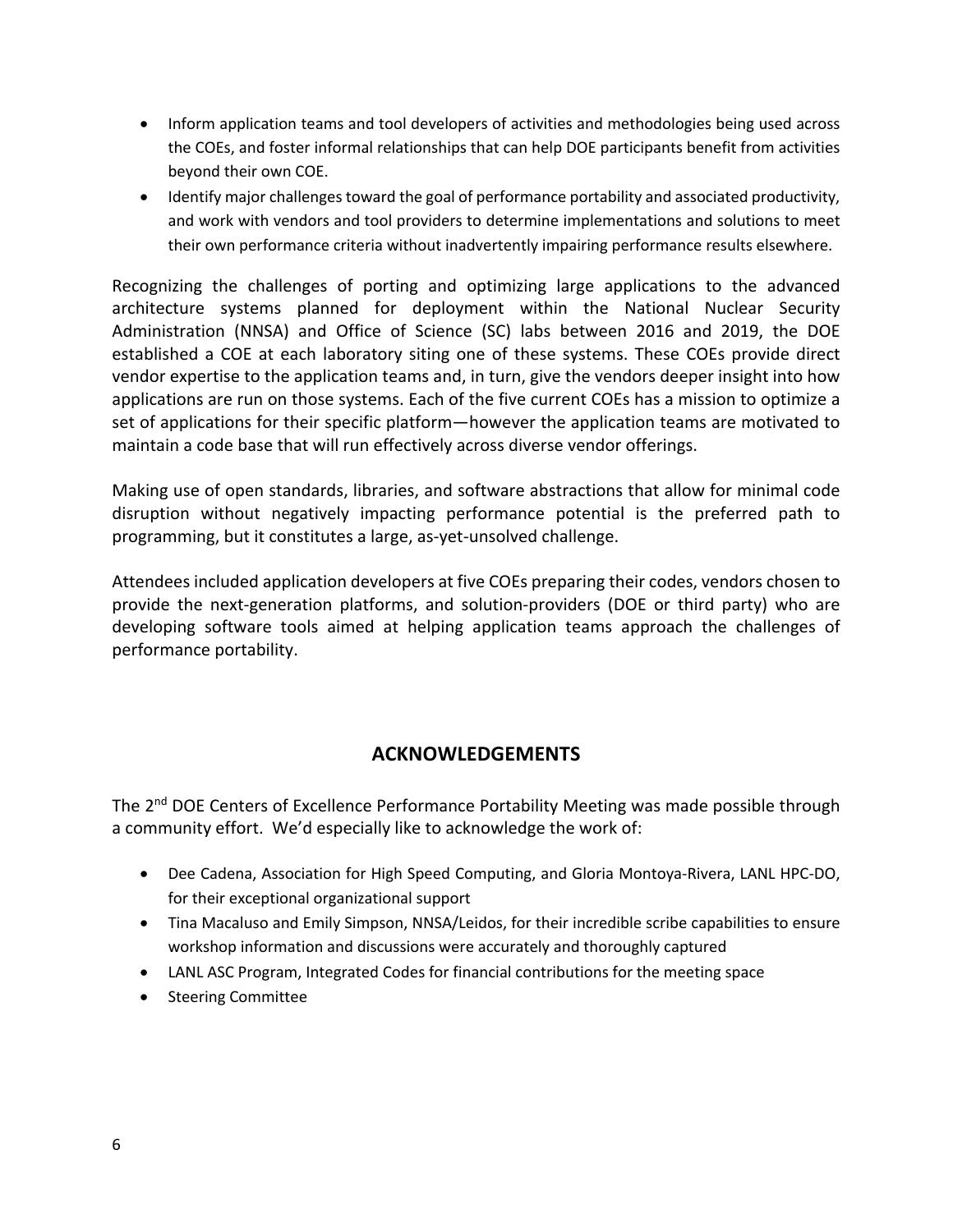## AGENDA / TALKS / PANELS

The final version of the meeting agenda is found at: http://ww.lanl.gov/asc/doe-coe-2017.php along with links to the presentations and posters. What follows are highlights of the talks, breakouts, and panels presented at the meeting. Through the exceptional work of Tina and Emily as scribes, many of the highlights are provided in the speakers' own words.

## **DAY 1 – Tuesday, August 22, 2017**

**Session 1 – Performance Portability, Best Practices, Words of Wisdom** (Chair: Rob Neely, LLNL)

## **John Levesque (Cray)** - Setting Expectations for Performance Portability between Companion Accelerator and Manycore Systems

- Regardless of the programming language and parallel programming model one selects**, the user must understand target architecture**, and that understanding can lead to factors of 3x-4x in performance.
- When looking at re-factoring legacy code, following the steps shown on slide 25 will help to set a good foundation; then work to reduce memory overhead, stack pressure and otherwise optimize memory bandwidth and vectorize the code. John gives specific examples of optimal code performance and how it was achieved.
- To get performance improvements of  $\sim 3x-4x$ , you have to recognize that you must have two versions of the code. You cannot get this improvement with a portable code.
- Performance should be more important than productivity.

## **Mark O'Connor (Arm)** - When Performance Portability is Less than Perfect: Matching Applications to Architectures

- Even when performance is portable, it would not be the same on every architecture (or there would be no need for multiple architectures). And, portable performance does not equal equivalent performance.
- A case study comparing Haswell to KNL shows that different apps benefit from the KNL architecture to different degrees. We find there is a wide range of performance accessibility, even for well-optimized codes. Not every code needs to run well on every architecture.
- How do I match the right app to the right cluster? Machine learning (ML) is a popular approach these days for many things. Other options? Let users decide where to run their code. If we do nothing then we will get vendor-led performance measures developed that will be different on every system. It is not about saying which is best. **We have become such a diverse community that we need to assess which hardware is best for which apps.**
- Standardization helps but what would a standard approach to characterizing app performance look like? Every vendor wants to promote what it does best (and hide what it does not do well). But, agreeing on standards does not enable the vendors to do this.
- You are noting that the performance counters are designed by CPU engineers. If we want to see standardized counters then we need to figure out what to ask the vendors to provide to you. Procurement is a blunt instrument but if/when it is heavy enough it can motivate behavior. I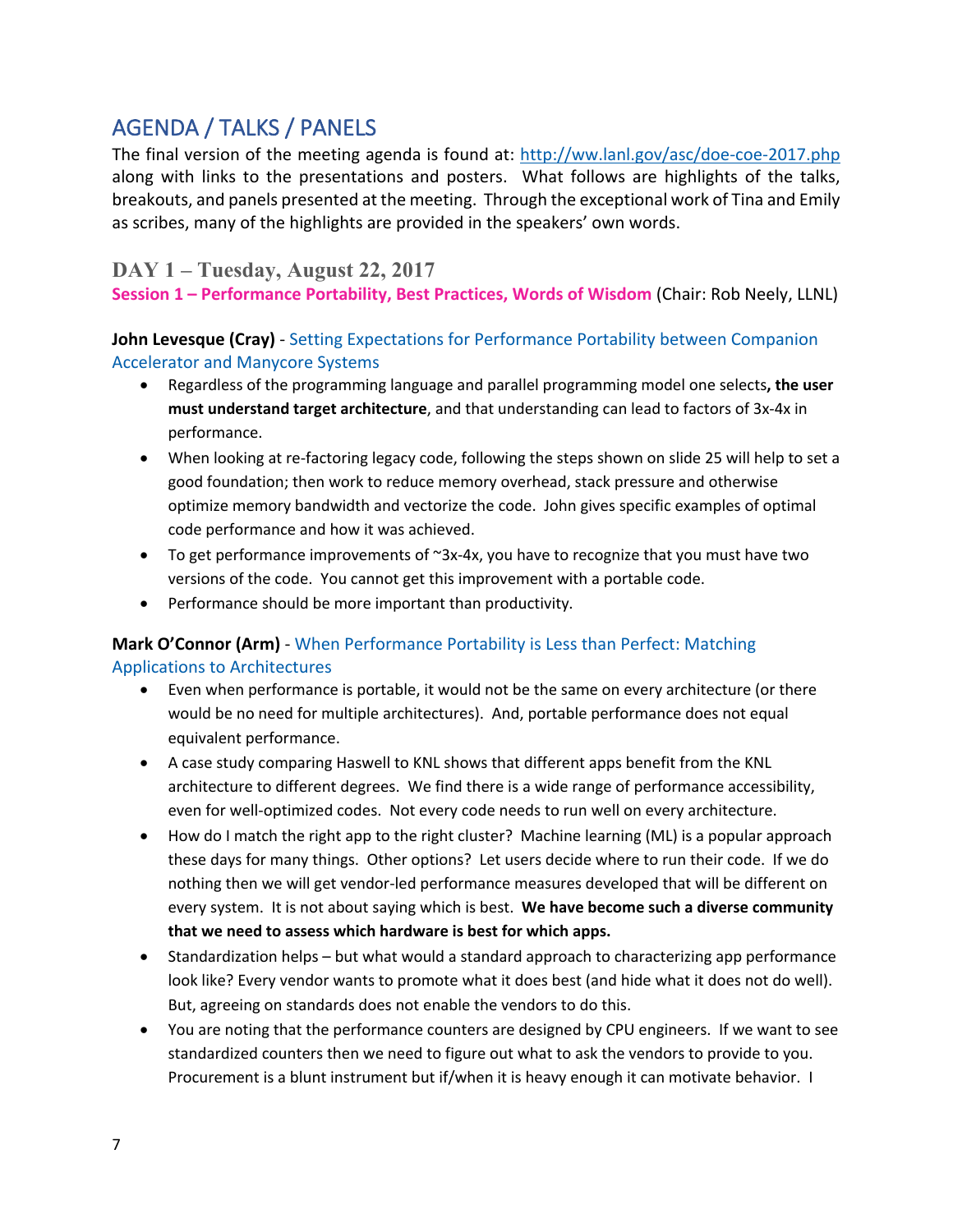talk with CPU engineers about possibilities and they respond by telling me that no one has asked for that yet. The community needs to identify a set of counters; doing that can be compelling.

### **Karl Rupp (ANL)** - Exascale Computing without Templates

- This is a summary of what the PETSc team has experienced in making sure large-scale apps achieve performance portability. PETSc is the solver library and not a stand-alone application. As we have multi-physics codes coupling different things, the application can become part of a larger software stack (even if that is not the case today).
- In the long term, we find that **we are paying technical debt as apps become more complex and the template begins to confine what users are able to do.** What are the disadvantages of C++ templates? First is static dispatch when architecture-specific information is only available at run time. "Change code and recompile is not acceptable advice." Another disadvantage comes from dealing with compilation errors. There are problems associated with stuffing everything into type names (in fact, there is now a competition for "C++ Error Explosion", suggesting we have reached the point where things have been taken too far). Scope limitations are another disadvantage of using C++ templates. Template metaprogramming lacks state and optimizations across multiple code lines are difficult or impossible.
- Excessive use of C++ templates complicates debugging; stack traces get longer names and become deeper and setting good breakpoints can become harder as you reuse code with templates. Lack of a stable ABI can lead to crashes and tricky situations when things appear to run but ultimately run to an undefined state. And, based on our experience, a non-technical point associated with using C++ templates is the high entry bar.
- So, what is the path forward to performance portability? **We have to manage complexity through good interface design, re-factor code when needed, and hand-optimize small kernels only** (discussed BLIS methodology as example). Only at the very bottom level of the stack is architecture-specific information defined. We have to **adopt professional software development practices** (e.g. nightly tests, performance monitoring tools) and we should be prepared to **maintain different data structures, as needed**. Reinventing the wheel is not productive; we need to be able to reuse existing libraries and focus on domain-specific and application-specific aspects of code. **We need to provide incentives and reward those who work to build and maintain the app**. We claim that performance portability may be a byproduct of addressing software productivity aspects on a larger scale.

## **John Pennycook (Intel) -** Implications of a Metric for Performance Portability (PP): Necessity of Specialization and Application-Specific Abstractions

- I disagree that performance portability means different things to different people. We need to come up with a definition that people can use to measure their apps or we will not be able to really discuss performance portability. And, even if/when we come up with a definition it needs to be the right one and have no hidden traps.
- Our definition is this: a measurement of an app's performance efficiency for a given problem that can be executed correctly on all platforms in a given set. Architectural efficiency is defined as the ratio of observed to achievable and application efficiency means how well you are doing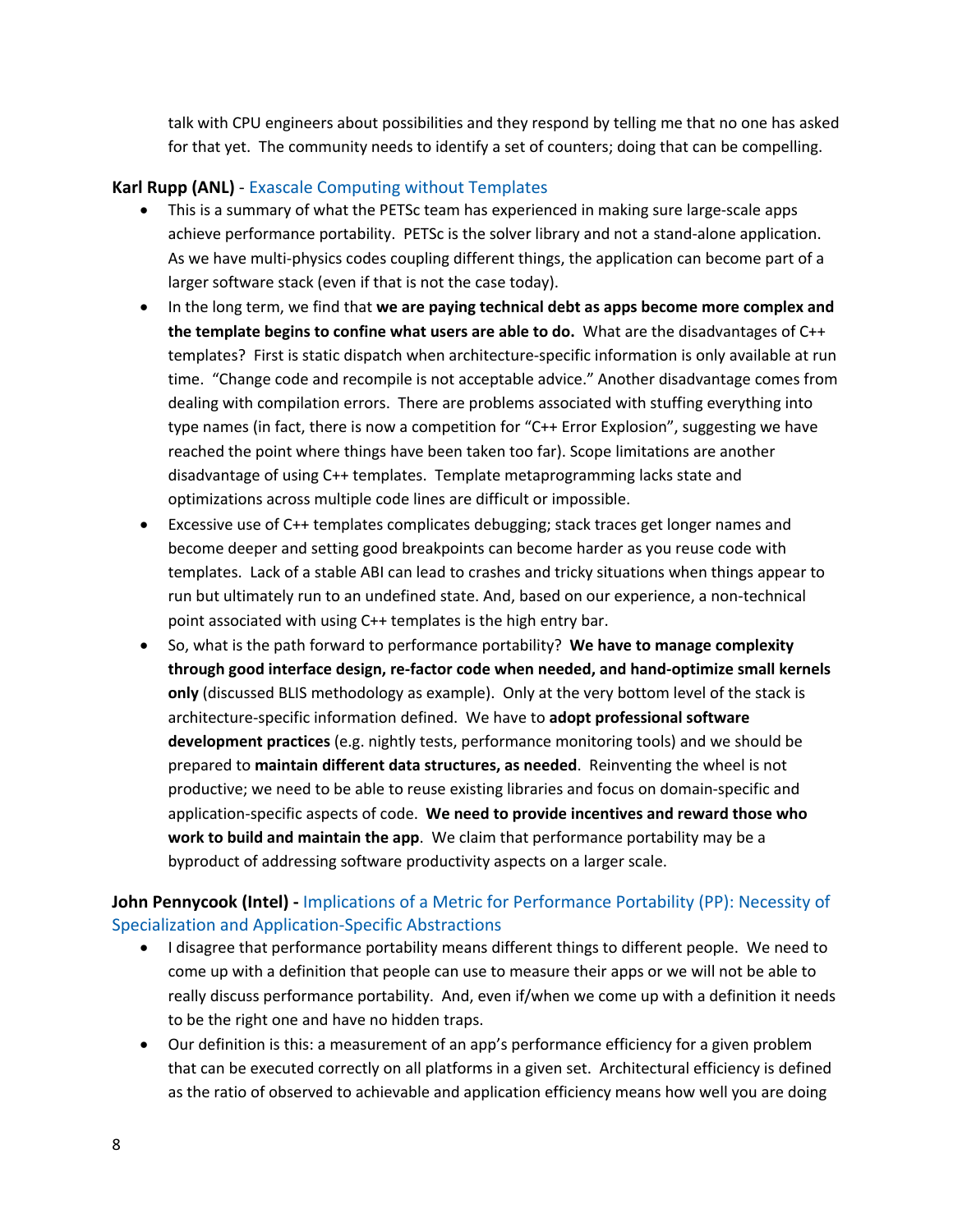relative to the best known performance seen on that platform (this is used to indicate whether you are paying a performance penalty by using an abstraction layer). The metric we propose is the "harmonic mean of an app's performance efficiency on a set of platforms for a given problem". With this you can make specific claims and evaluate performance portability on platforms of interest to you.

- If you accept our proposed metric and definition then there are implications: users can compare PP apps/libraries/framework support for their platforms and pressure developers to focus on platforms with poor support. It also enables developers to ask about best practices.
- If you have a PP program and some degree of specialization for target architecture is happening -then the question becomes how to specialize code for a target platform. As you go lower in the software diagram you have to live with decisions that have been made at lower levels. One can exploit compiler knowledge, exploit library knowledge, exploit app knowledge or exploit domain knowledge, and we think users should be the ones to decide where such exploitation should happen.
- We need to have shared definitions and metrics. With the metric and definition I presented we are proposing a realistic approach to achieving high performance portability (a,p,H). Methods for user-driven specialization need to be adopted via standards, so we need not all have to reinvent. We would like to begin to look at this with respect to real codes.
- How would it apply to a large code, recognizing that it is difficult to evaluate the best implementation of that code on a given platform? It is a concern. If you can isolate some sections of the code then you can assess the PP of those sections. If there is a mini-app then you can use it to guide your selection of the best option for specialization.

#### **Performance Portability Panel Discussion** - Rob Neely (LLNL), Discussion Moderator

- What did we hear from these four speakers? John told us that performance trumps portability and you need multiple versions of code. Mark says a standard way is needed to measure performance and the roofline model is a good place to start. Karl says C++ templates are not worth the pain at production scale and one must have multiple versions. John has a good start at a definition for performance portability, and the scale for assessing it is not binary. That is the summary of what we have just heard.
- *Question:* Some of us are working with .5M LOCs how does that change what you say? *Levesque* – It makes my argument doubly important. The world is not the Stream benchmark or HPL or a mini-app (unfortunately).
- *Question:* I have to maintain multiple versions of my code? *Levesque* – Yes and no. You run a profile and recognize the most important, time-consuming chunks of code (and they may be large) and then you have to determine for each chunk what the best strategy is. This study was on a 6K line of a large climate model and they determined they do need two sources, one for the GPU and one for the cache-place machine. *Rupp -* Your .5M LOC is not performance critical in every line. There are likely hotspots that are more manageable. If your data structures can be well matched to the architecture then you can get far with reasonable effort. If your data structures are bad and have to be changed then that impacts a larger share of code (but is still localized, although it could mean refactoring 50K-100K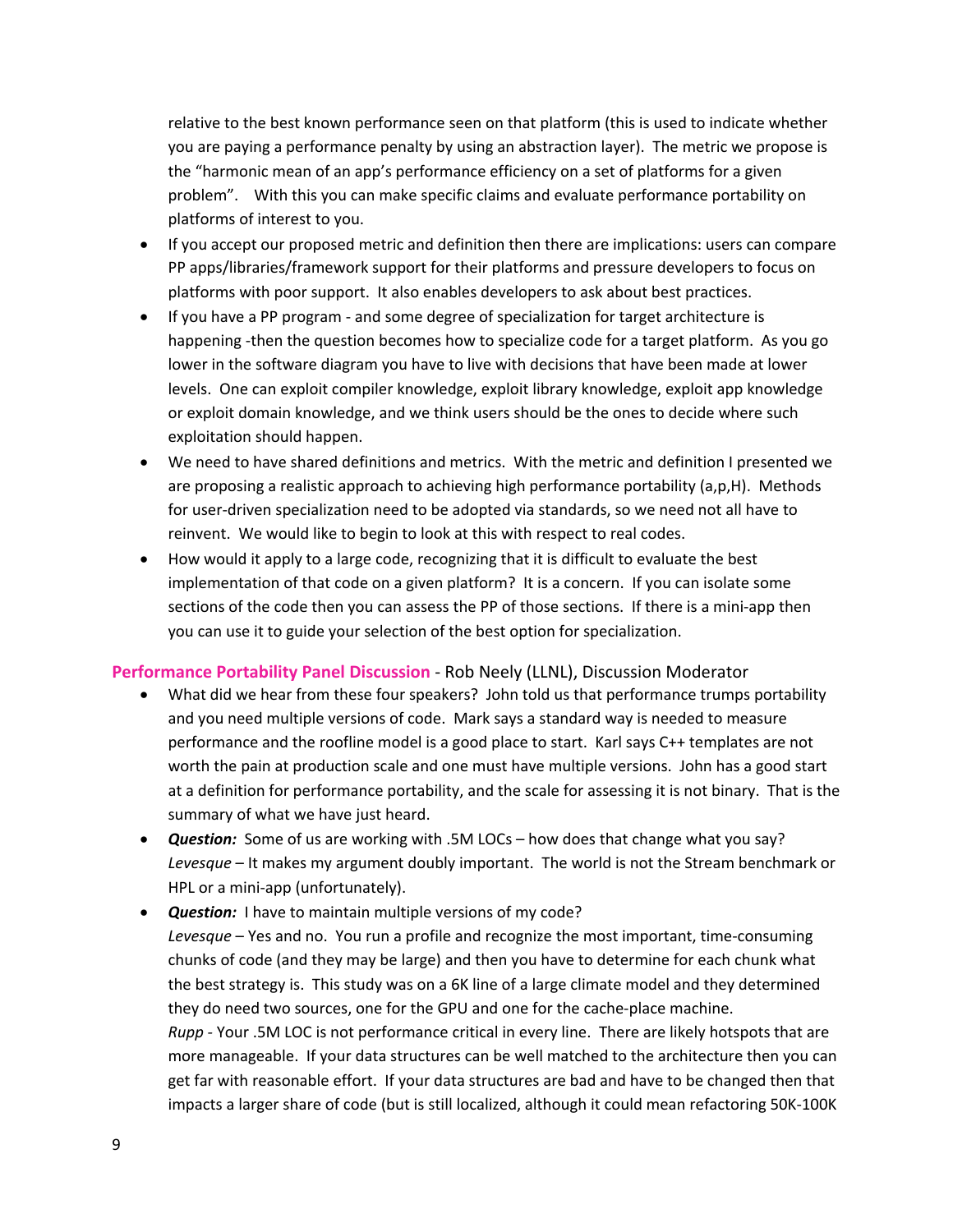LOC). It is worth the effort to abstract away the data-structure specific accesses and then the app-specific aspects remain unchanged. You factor out things that are relevant for performance and that tends to be a smaller faction of the code you will need to break down to what is manageable.

*O'Connor –* There are codes that have hundreds of years of effort in them where correctness and performance are important. You can find hotspots. Some codes will be the reason why we are pulling MPI+OpenMP as a paradigm into Exascale. I believe multiple architectures benefit HPC because some codes are so important that you will buy a machine because it runs that code well. Task-based parallelism offers much for people writing code from scratch - but current code is not going to be converted; I don't believe that will ever happen.

*Pennycook –* Specialization is a graduated notion and is tied to how much performance you want. The first step is to get the code running on systems you care about and then it is about augmenting with app-specific abstractions.\

• *Comment:* Why go with MPI+X at Exascale? Because the task-based models are not proven to be portable and are still research-grade.

*O'Connor –* I agree. We need to go with MPI to Exascale anyway because there are apps that will never port to task-based.

• *Comment:* There is a need for PP for hardware. How does that change the formula? If we looked at all apps running on a single hardware then the clustering on the axis changes. Does that change things?

*Pennycook –* An average of all apps on one type of hardware? I had not considered that. You might be able to apply our metric to it in some way; looking at things like performance portability across different sets would tell you something like that. CPUs, Xeon and Xeon Phi are more likely to have similar PP scores if the platforms are similar. I need to think about it further. That would be an important metric for people doing procurements.

• *Question:* When you optimize for one architecture and then we are told by higher-level lab management that we have to be fast on Sierra and Trinity – and that means we have to have multiple versions of the code – how do we sell that to senior management? *Pennycook –* You cannot get high performance without doing specialization we think you have to do. You can set a lower bar but if you want "high" performance then you need some form of specializing and that means writing some portion of the code multiple times (e.g. CPU, GPU, FPGA).

*Levesque* – For my study the code optimized for KNL and Xeon ran reasonably well on the GPU but you could get another 4x improvement if you destroyed performance portability. If you give up a factor of 4x on one machine then you might be able to get what you want.

• *Question:* Part of our app is a highly optimized gather/scatter library written in C 15years ago with pre-processor statements. It needs to be touched (and needed to be touched to do MPI multiple GPUs). Years back I thought about porting the whole thing to templates because the barrier to entry might be better. When you backed PETSc away from C++ templates, did you have to do some ugly work in C?

*Rupp –* Yes there is code in PETSc that is basically doing C++ with preprocessor statements. As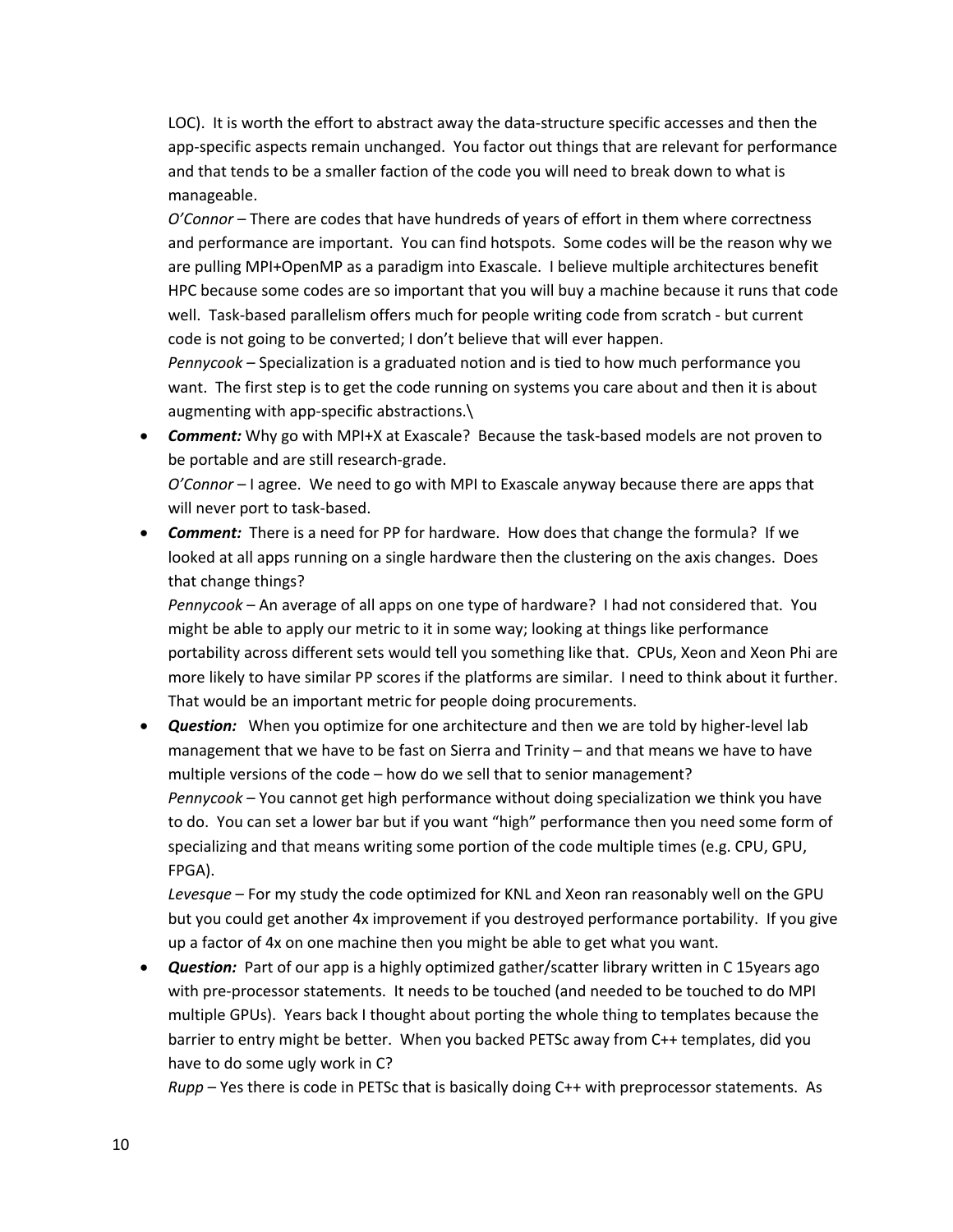long as your template does not propagate across the interfaces you can have a localized set of templates. But you do have to balance the use of C++ compiler with the convenience the user sees. Developers have a better chance of understanding and maintaining the code versus asking the user to do magic. If you are designing within a small set and have control over how things go then you can use templates if/when that is the best thing to do.

- *Comment:* I don't believe we can achieve PP across architectures. Many apps were written decades ago, we are trying to adapt those apps because they are too big and that is different from the problem looking forward, i.e. a new generation of hardware requiring much parallelism which can be exposed in terms of tasks. We can revisit algorithms and data layouts relate to the underlying memory hierarchy (i.e. depth, size). There are ways in which algorithms can be written, and directives, to encapsulate some of the information needed. I prefer that we look at how to write a code that is capable of being PP and preserving language that scientists prefer. If we have a way to solve the science, can we address that more directly rather than be constrained by the legacy we have been handed? Think of users in terms of graduate students that will help us develop apps on the new systems that are coming.
- *Comment:* The GPU is the odd man out. If not for the GPU (and if you had only cache-based machines) then you could easily write PP code. GPUs have a definite play in HPC but they require intricate programming.
- *Pennycook*  As potential solutions I see a system for managing complexity so there can be different code paths. Or writing in an app-specific or domain-specific language and recognize that you will have to rewrite the back-end when a new architecture comes along.
- *O'Connor –* We are giving the vendors an easy pass. You could make the 4x better performance the vendors' problem. Google used TensorFlow as their standard runtime and as a result the amount of effort the vendors put into running it well is huge.

## **Session 2 – Memory Hierarchy (on-node)** (Chair: Doug Doerfler, LBNL)

#### **Stephen Olivier (Sandia)** - Memory Management Extensions for OpenMP 5.0

- Last year OpenMP issued a technical report describing some things we wanted to try to do to manage memory in OpenMP 5.0, which we expect to release ~SC18. There are core features we are trying to put into a preview of OpenMP 5.0 now and then there are a number of less-mature features that might get into the full release.
- We are adding an OpenMP Allocator as an object that fulfills allocation requests. There will be an initial choice of pre-defined allocators (default, high capacity, constant which is read-only, high bandwidth, low latency, team local) to expose features.
- There will be an allocate directive and clause to specify that the OpenMP implementation will perform the memory allocation and indicate which allocator to use. We are trying to implement OpenMP, C++ and Fortran, and our doing that affects the features we consider. For C/C++ we want to provide new API routines that look like omp\_alloc and omp\_free to identify where you want the space to be allocated for the data. A default allocator will be used when an allocator is not specified on an allocation directive, clause or API routine call.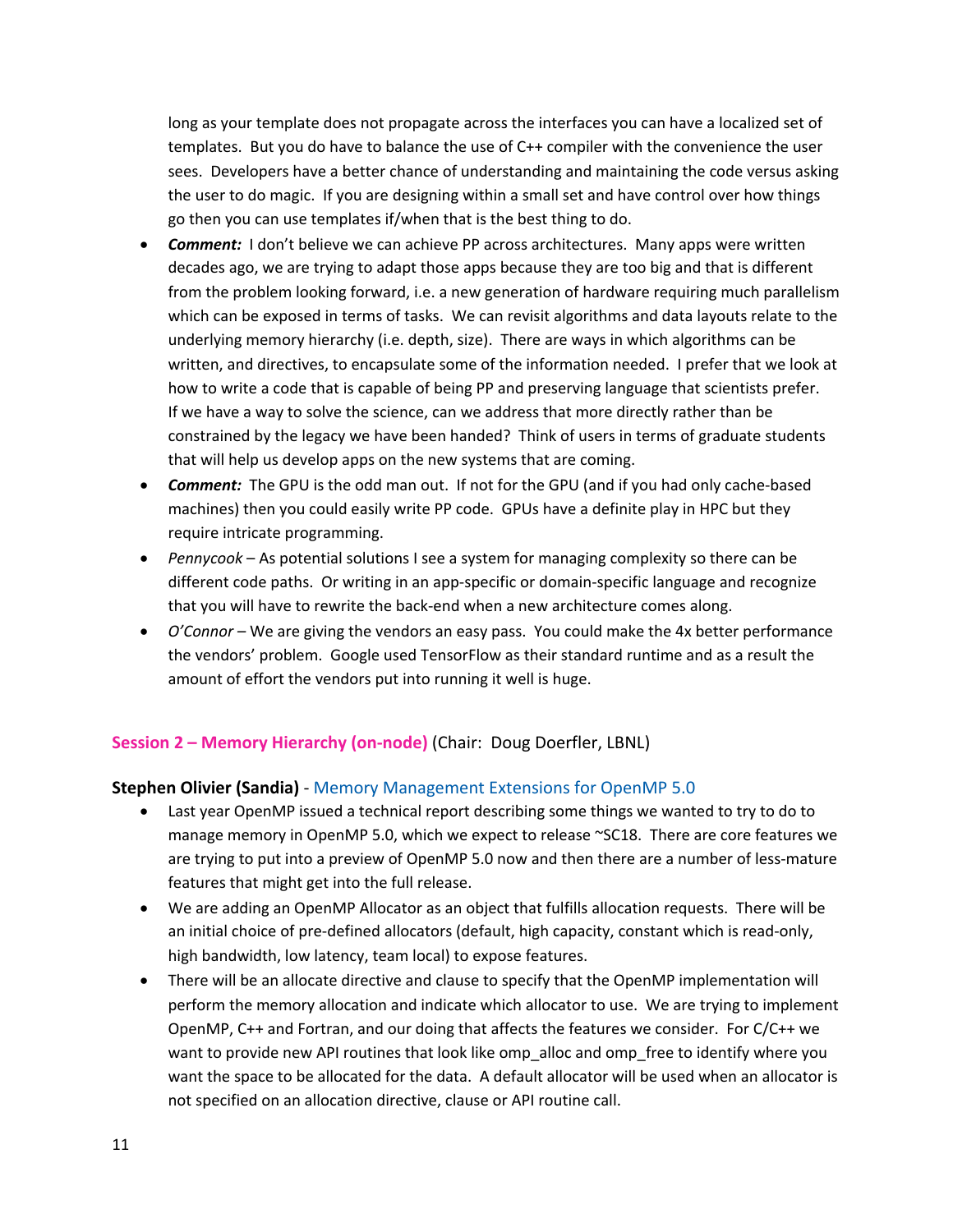- We also want to define memory spaces, based on combinations of traits that span various dimensions. This will be a future feature. The implementation will map the group of traits onto physical resources. There will also be a fallback allocator to specify what to do when the memory request cannot be satisfied (with a number of options). We will look at better support for C++, explicit optimization for NUMA, being able to query available resources, special code generation required by some memories, and static (compile-time) allocator mappings.
- **Question:** Are there any prototypes we can use to judge performance? Several vendors have implemented their own directives (Intel for Fortran, Cray), and I have experimented with them. The resemblance to the proposal is not 1:1 but the notion of using directives has been experimented with. As we get into the technical report the vendors will focus on implementation.
- *Question:* How much flexibility do the directives give to the compiler to do things differently? For the extended set, the ability to set things specifically will be there. Anything else not said in the specification is generally up to the implementation, so you can do other things, so long as you are doing what the spec requires.

#### **Tom Scogland (LLNL) -** Deep Copy and Unified Memory in OpenMP

- What Stephen talked about is how to figure out where to place memory whereas these remarks are focused on how to tell the compiler, runtime what access you need. If everyone has unified memory, why use map? The answer is because not everything has unified memory and not all unified memory is the same (e.g. do atomics work across the full system?). Mapping provides more information to everything in the stack and the more information you can give to compiler, runtime, etc. the better the job can be done.
- How to specify unified memory in OpenMP will not change but we can do something to make non-portable features portable by specifying what they provide, give users a way to assert they need that and give implementers a way to react to that assertion. When the user makes an assertion then the compiler has an ability to react to it. This allows the user to write a code that will be portable to the machine it will work on (note that is not necessarily all of the hardware that OpenMP in general has to work on). One solution could be a way to assert what requirements you have of the system via extension declarations (extension name options, e.g. unified\_address, unified\_memory, system\_atomics, system\_coherence).
- Deep copy has been a topic for a long time. It is possible to use deep copy in OpenMP today. Manual deep copy works by pointer attachment while mapping deep structures. You map a structure, map the data inside with a link, and then it will map the data and attach it to the structure. But, this means using many pragmas if you have many pointers and is not ideal. And, if you have an array then you have to break up the code (something we would like to avoid). We want to offer a mechanism that allows the user to define what should happen for a given/type of group of mappings in terms of normal map clauses. The goal is to have separation of concerns – write once and apply where it is needed. No explicit map is required if you have an explicit structure and mapper for it.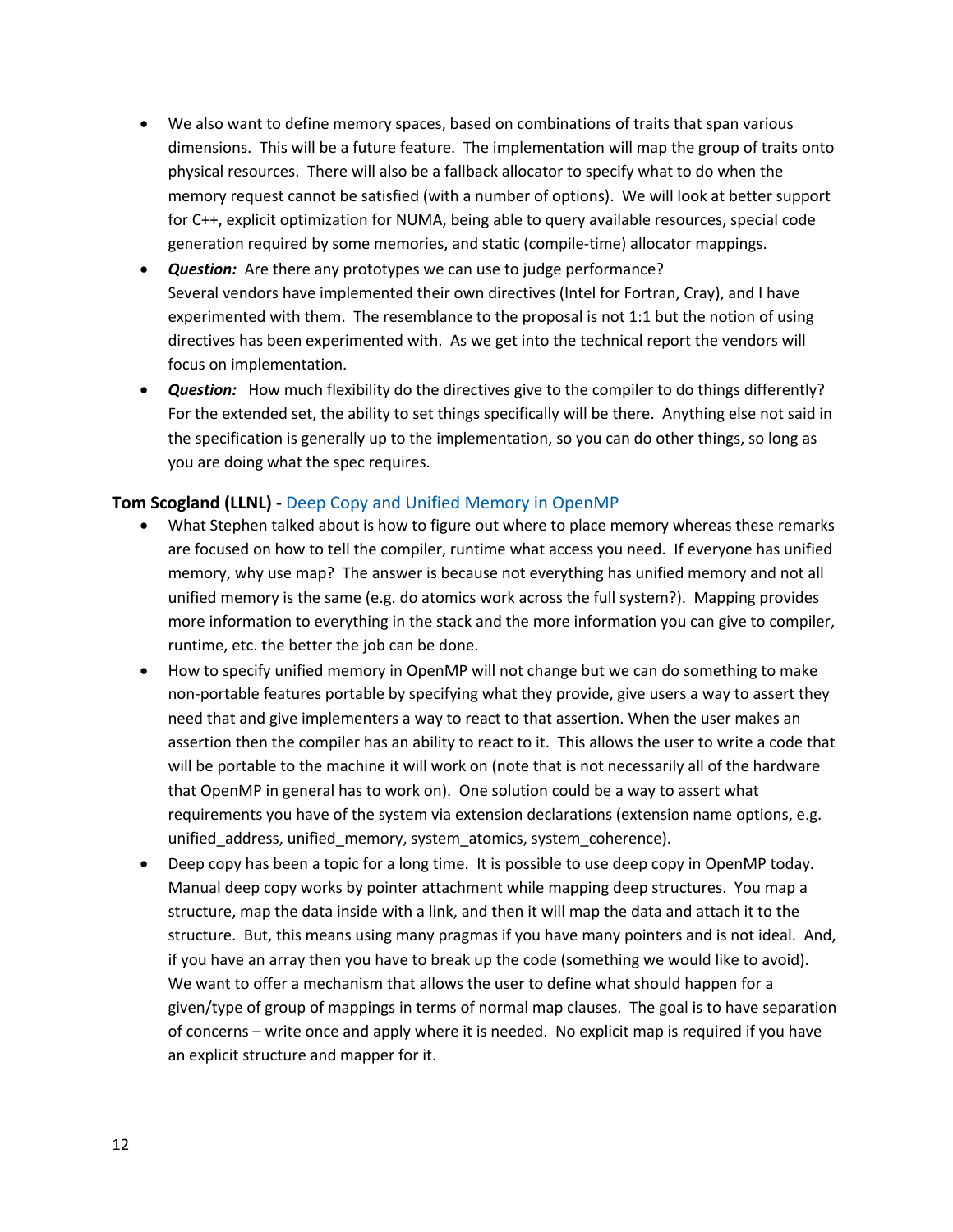- Any given mapping (assuming you are mapping to and from the device) can be broken into 4-6 stages and the user can map arbitrary data (mappers are declared by stages and all are replaceable). This means we are not writing a language with conditionals in pragmas.
- Stephen and I have both pointed out work that is going on to give OpenMP more refined control over memory visibility. Unified memory is becoming more common but not all unified memory is created equal and deep copy with composition can make mapping less painful.

### **CJ Newburn (Nvidia)** - A Declarative Approach to Managing Memory Properties

- The HiHAT community project focuses on a declarative approach to memory. We face challenges due to the diversity in memory in platforms, program semantics, usage types and performance tuning.
- There are the declarative (i.e. "what" not "how" or "when" or "who" this can be abstracted so the best available implementation can be plugged in) and imperative (i.e. more specification) approaches. For the former you need an abstraction so you can declare something (the runtime is asked to make it so) or, in some cases, the user has already made it so and needs to inform the runtime or other parts of the program. Implementations can be plugged in to enable best performance for each target. The developer and tuner need not know the "how" – at a higher layer (i.e. scheduler) the enumerator capabilities can be deployed.
- With HiHAT we want to enable the ability to declare the traits required so, if it is available for a given platform, one trait may be selected over another and then allocated. As a result, an abstraction is created with various properties. The greatest promise is at the boundary between what is target-agnostic and what is target-specific (and that is what our project seeks to do).
- Traits are associated with semantics (size, usage patterns, load/store versus block-oriented) and performance (e.g. device kinds, state, data layout). A data view is a logical expression to express what the user cares about and the tuner wants to manage. The implementation invokes the allocation registered for particular resources and enforces the traits.
- For resource enumeration, the goal is to have something that can work across platforms to assess what is there (including associated resources) and enumerate it once to avoid double coverage. A model would tell you properties of what things look like; you need a way to expose them to some form of abstractions to the cost model. We look at the APIs to assess the notion of complexity and find HiHAT has fewer unique APIs and few static API calls. This makes clear that we can accelerate optimization space exploration. We are not proposing HiHAT as a new user-facing interface (it is primarily something that runtimes would use).
- What's next? We are asking users to contribute because we have to listen to our customers: apps, runtimes, and programming models. We are not trying to replace OpenMP; we want to develop something that works well with OpenMP. We have user-facing memory abstractions – how do they layer on top? How do we expose the goodness available from the hardware? We encourage you to try out what we have to offer (it is all open source so everyone can contribute).
- **Question:** How is HiHAT different from what OpenCL is trying to achieve? Some OpenCL people have agreed to provide us with that analysis. There is a sense – among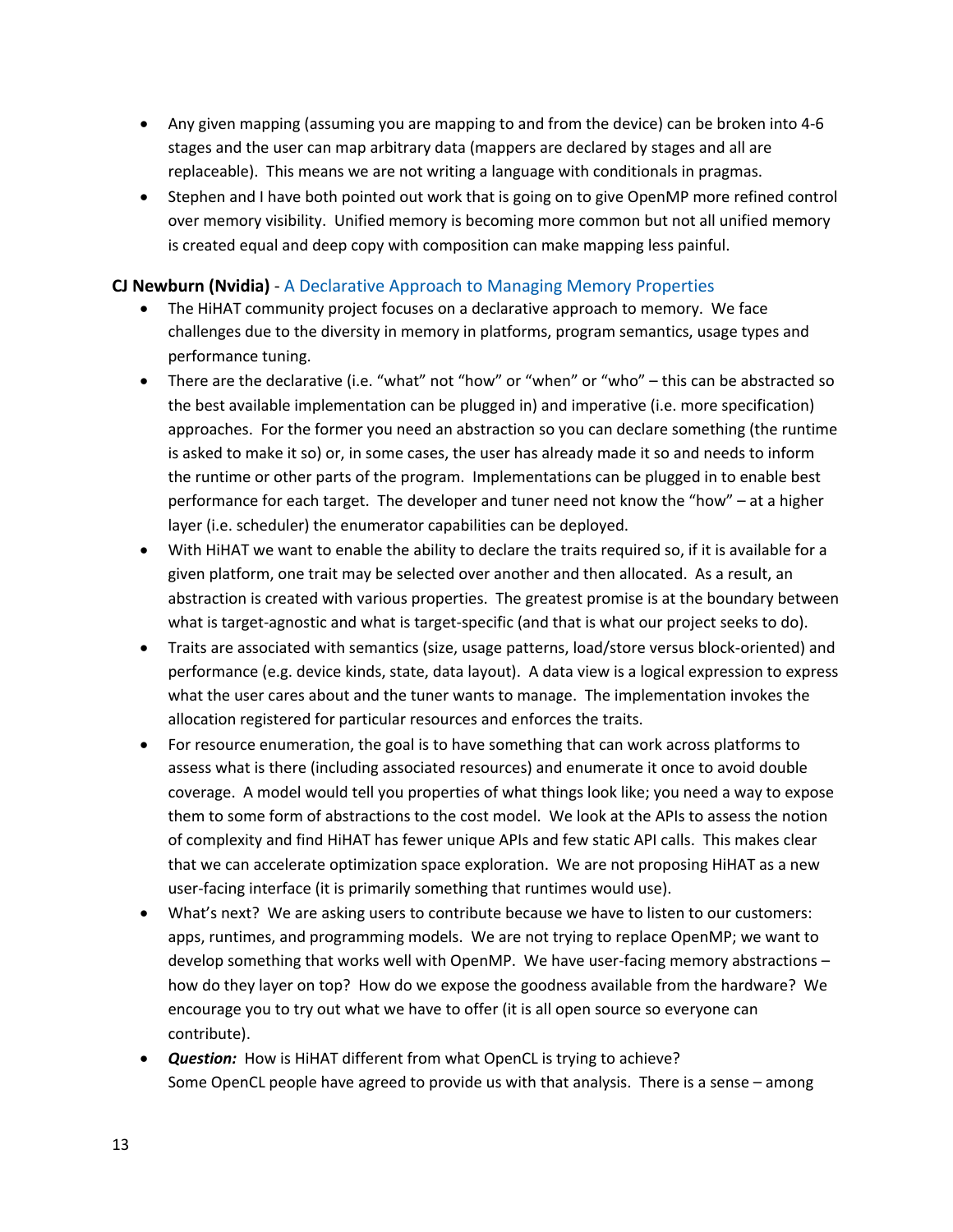the people who work on OpenCL - that OpenCL is both too high and too low. I think performance portability has to occur at a higher place on the stack (compared to OpenCL).

## **Sean Williams (New Mexico Consortium/LANL)** - Simplified Interface to Complex Memory (SICM)

- SICM is an Exascale code project. We are addressing the problems we know are approaching with heterogeneous memory (whether Intel Xeon Phi/MIC, NVLink, Gen-Z, 3D XPoint). How to expose heterogeneous memory to users? NUMA? Block devices? Exotic buses? We care about coordination between processors and threads, and also about the general notion of portability (homogeneous exposure of at least a few operations, e.g. allocate, deallocate, migrate, introspect and arbitration/coordination).
- We have set up a way for NUMA nodes to specify a number of ordering (based on preference such as bandwidth, for example) and this allows a preferred normality as NUMA is configured on KNL. For now this is configured via sysfs and orderings become policy. This is an in-place solution that is unobtrusive (because memory policies are already part of Linux) and provides an initial answer to the problem of heterogeneous memory exposed via NUMA.
- What about arbitration problems? You can easily end up with imbalanced workloads. We have some ideas for a kernel solution or a user solution (although this would be tricky and require a custom allocator and could lead to bookkeeping concerns).
- What about block devices? At present data is mirrored in memory and there might be a future in swap. We have heard that Linux may be optimizing swap, anticipating the reality of solidstate drives and if you want an expanded memory pool via MIME then swap might be the answer.
- Files is a user-space problem and we are open to a general solution to problems that heterogeneous memory presents being – itself – heterogeneous; this turns into a problem of standards. The solution may simply be to enumerate things and may require a shared-memory allocator. We are leaning towards the conclusion that NUMA needs to be addressed at the kernel level.
- Right now we have kernel patches to add orderings for NUMA devices. Since there is nothing on the hardware side yet it relies on a sysfs file to specify the ordering for a node as writable files. Having a way to control the order of how pages are populated onto NUMA nodes is helpful.

## **David Beckingsale (LLNL)** - Umpire: Resource Management for Heterogeneous Memory **Hierarchies**

- This project seeks to provide a high-level interface for the various types of memory we have to deal with on upcoming machines. Technology-specific APIs force application developers to commit to one implementation. For programming models this can be mitigated with approaches like RAJA and Kokkos and we want to provide a similar interface for memory and execution resources. The Umpire API design will be driven by app needs.
- Some of the questions that came out of the 2016 DOE COE Meeting helped to motivate us to develop Umpire. How can apps and libraries coordinate use of limited memory resources? How can we support flexible allocation strategies for different allocation types (e.g. temporary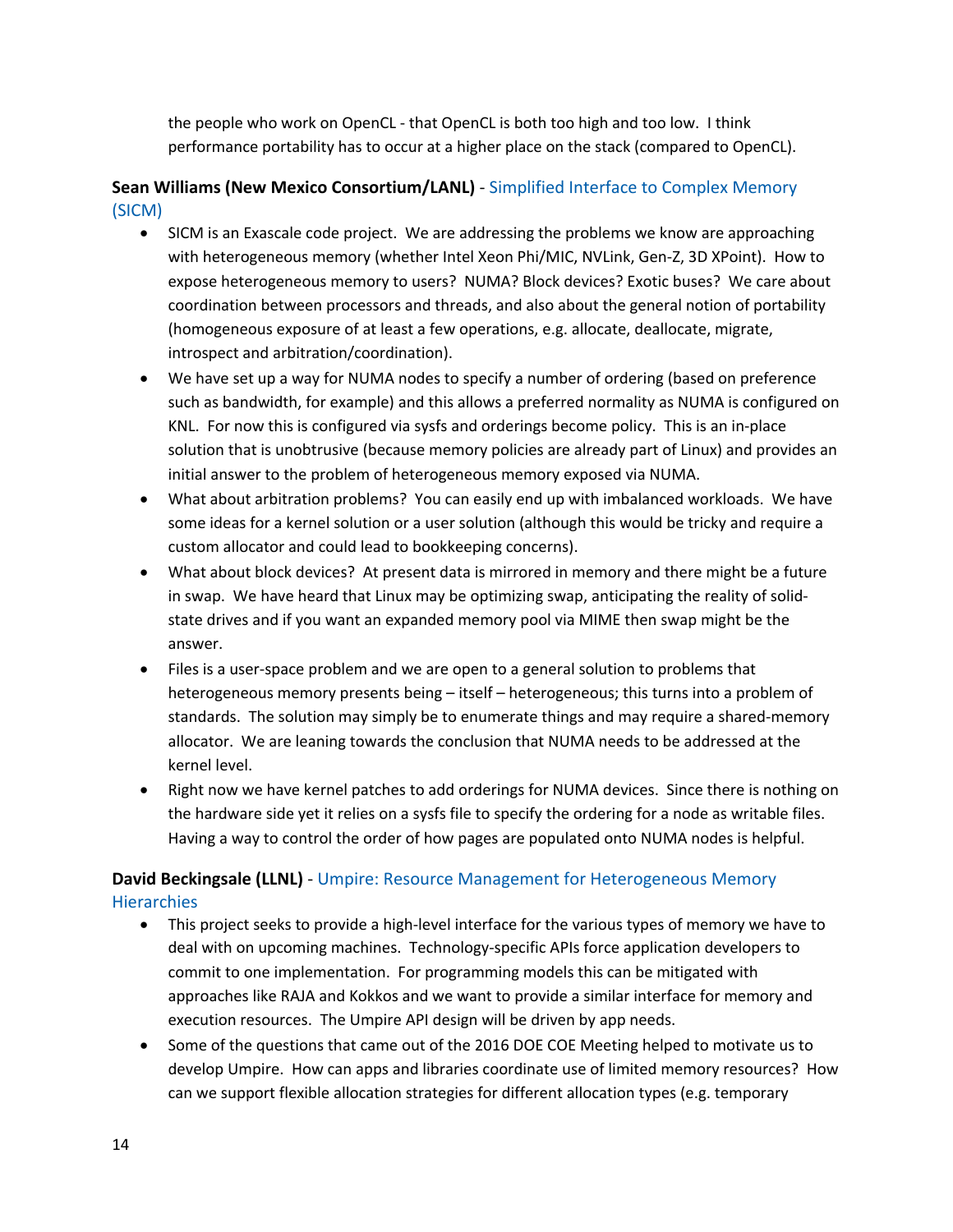arrays)? How can data be moved between places in the memory hierarchy so it will be accessible wherever you are executing?

- We are trying to provide a unified, high-level API that will decouple resource allocations from specific spaces in the machine and provide introspection capability for these allocations, allowing apps and libraries to make decisions based on allocation properties. We do not want to reinvent a wheel; we will design a unified, high-level and app-focused API for projects like tcmalloc, jemalloc, memkind and SICM.
- Coming up with the right concepts and names has been a challenge. A space is a way to abstract a memory location, providing an interface to inspect properties and allocate/free via a strategy. An allocator is a lightweight interface. AllocationStrategy decouples allocations from the area they are made in and operations allow allocations to be moved from one space to another.
- The user interface will be based around allocators (i.e., the user sees an object s/he can allocate or deallocate). All allocators are accessed by querying a central resource manager. Spaces are created based on accessibility of different memory resources. Once a space is constructed it will be tied to a "system" allocator. Operations will allow data movement between spaces; the resource manager will handle all data movement. Our goal is to provide a mechanism for doing these things without specifying policies.
- We will coordinate Umpire with other projects, e.g. RAJA, CHAI, and Sidre. Ultimately, Umpire will underpin Chai and Sidre. Chai gives you a managed-array object that works like a vendor; hidden behind the RAJA call it uses execution policy to move the data to a managed array. When you create managed arrays Umpire allocators will do allocation; actual caching and remembering details about the data will remain within the Chai layer.
- For our initial use cases we set up flexible pools for temporary allocation of GPU data and pass allocators from the app to the library so library data is allocated in the same place. Tomorrow Adam Kunen will discuss how Umpire is being used with RAJA. Our initial implementation will support allocators for CPU and GPU and simple arena allocation. A release is now in process.

#### **Session 3 – Application Experience I** (Chair: John Pennycook, Intel)

## **David Gunter (LANL)** - Kokkos Port of CoMD Mini-app for Trinity-class Systems and NVIDIA Pascal Nodes

- We evaluate different programming models, assessing them using proxy apps. We began to look at Kokkos. We used Kokkos and CoMD [a Molecular Dynamics (MD) code]. CoMD is based on SPaSM, a Gordon Bell Prize-winning MD code that is important in materials science (and a simple, nested-loop structure we thought would be easy to port). CoMD is part of ExMatEx, written in C, is portable (in that there is a separately maintained branch for each type of architecture currently available), and can be found in the Github repository.
- The tuned version of CoMD contained 6K LOCs. Fifteen loops to calculate inter-atomic forces and time-stepping were instrumented in parallel for Kokkos. Some parts of the code have parallel reductions (i.e. reduction over four different variables); Kokkos does not do this natively but we created a simple structure to encapsulate the four variables and allowed them to be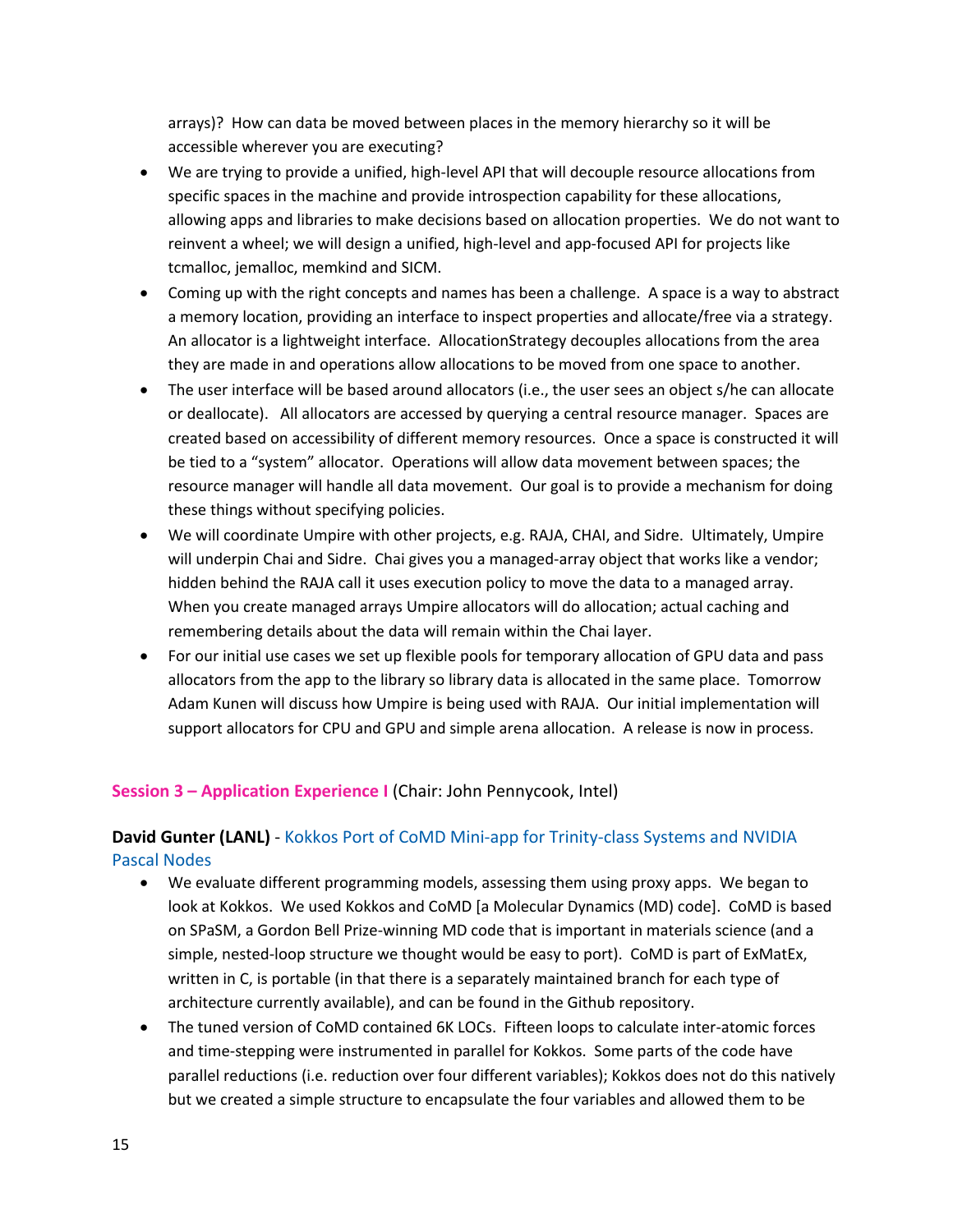summed. We found doing this was not too difficult and the time we spent porting was mostly devoted to our figuring out the need to do things like this.

- We look at single-node performance. We used 256K and 2M atoms across 100 time steps. We have had the most trouble with GPU compilation (and this is an area where we can use some help). Our metrics are wall-time, strong scaling and speed-up. Scaling numbers look reasonable until you get above 64 threads on KNL (which is not a Kokkos issue but we will explore this further). And, it is not a memory issue (because the same thing happens with the 2M atom problem, too).
- There is a false notion that Kokkos is running as well as the OpenMP version until we look at wall-clock time and then find Kokkos is running much slower. We suspect the reason has to do with vectorization optimizations. We see similar results for KNL\_quad\_flat and KNL quad cache. We find it runs faster on Haswell versus KNL but this does not have to do with Kokkos – same code, same vector optimizations, different flags for Haswell versus KNL and the difference between the two is striking. I think some optimization is being hidden from the compiler by Kokkos, and I am not sure why. Nothing has changed with the kernel itself. Estimated speed-up is 7x under Kokkos and 8.6x under OpenMP.
- How will our users deal with using programming models like Kokkos? It is difficult to find documentation for Kokkos' nitty-gritty details. CoMD is relatively easy to port to Kokkos due to the C++-like structure of the code but data structures in CoMD still need much work. We had to create special structures for handling parallel reductions of more than one variable. It is not clear why vectorization performance suffers. Code blocks inside Kokkos lambda functors are not optimized by the compiler to the level of the tuned, OpenMP version.
- *Comment:* When you go above 64 threads all you are trying to do is hide latency, but it is likely you do not have much latency.

#### **Ramesh Pankajakshan (LLNL)** - SW4Lite: Performance Portability using RAJA

- SW4Lite is a proxy for the SW4 (Seismic Waves  $4<sup>th</sup>$  order) code . The dominant compute kernel is 125-point stencil evaluation. 90% of the computation is on two kernels. It is written in C++ derived from Fortran. To port to RAJA first I had to change the memory allocator and then do memory marshalling for GPUs (pre-fetching and staging data). I use the RAJA::forallN construct for compute kernels.
- The initial performance was OK on Coral Early Access (EA) nodes but slow on CTS-1 and even slower on KNL. On the slide is seen the triple-nested loop kernel that requires the greatest part of the RAJA implementation. RAJA has a feature that allows permutation of part of the loop and when I did that the numbers for inline and permutation performance improved.
- You have to do pre-fetch if you want to get performance. When you work with triple-nested loops, make sure the stride-one access is on the biggest thread block. Thread-block configuration has many options and they must be chosen at compile time. On the CTS-1 and ATS-1 machines vectorization was the problem; so, be careful where you put the SIMD fragment. Cache and flat mode performed the same.
- When do you stop trying to improve things? Is 1.3x sufficient for using this code? In some respects the answer is how you are funded, meaning how much the code is going to run and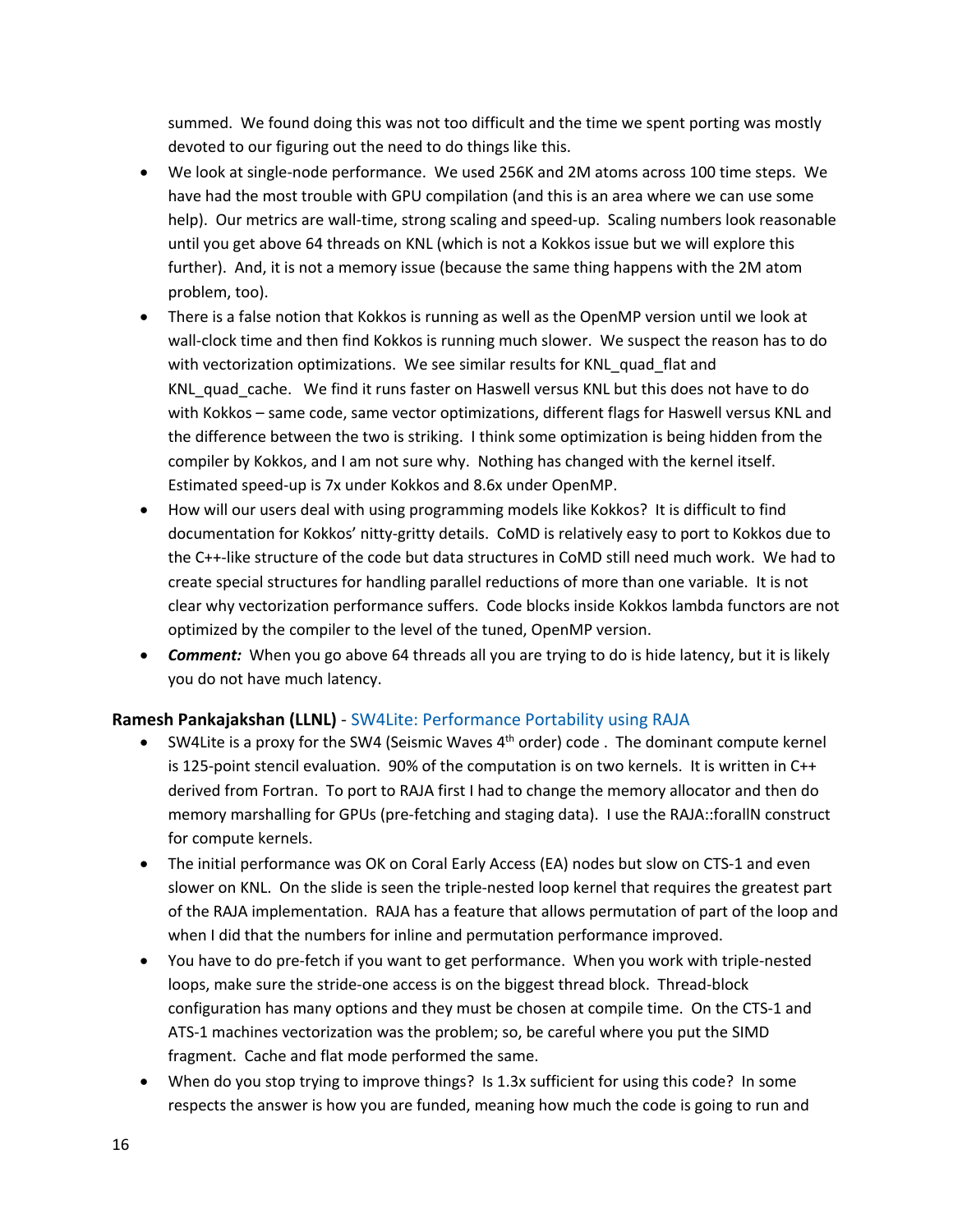where it is going to run. On the slide (#15) are component runtimes for CTS-1, ATS-1 and Coral EA. In conclusion, loop abstractions are a viable path to performance portability, additional abstractions are required to meet GPU performance, optimizations are lagging behind for lambdas (but will likely catch up), and there is need for an abstract memory model.

- *Question:* How long did it take in general? If you know the code well then it takes a couple of weeks to work on the loops and the rest of the time is needed to make sure you are caching the data properly. I found bugs in the compiler and expect things will be faster when the machine is stable.
- *Question:* You had a reference OpenMP to compare against. When would you have stopped had you not had the reference implementations? The ratio of memory bandwidth provides one indication. You have to have an estimate to begin with and its level of sophistication comes from what you have to work with.

## **Alejandro Vaquero (University of Utah)** - Performance Portability Experiments with the Grid C++ Lattice QCD Library

- USQCD and its partners are working on a software stack that will be Exascale-ready under ECP. We want the code to be efficient, flexible and easy to use, and also to be portable without sacrificing performance. A candidate for us is The Grid Library (a data-parallel C++ mathematical object library), which has been adapted for quantum field theories and abstracts away the complexities of the target machine.
- We also want to be able to run on GPUs; for this we need to understand the data layout in QCD (and computer simulated QFTs). QCD is our current theory to describe the strong force (discussed SIMD parallelism in Grid). Grid has an expression templates engine; using C++11 templates we can abstract complex datatypes and treat them as numbers in an expression. This structure is useful for us (and presents challenges with data copy, so unified memory was very useful for us).
- We found porting Grid to GPUs to be quite challenging because C++11 code is strongly based on STL, which is not well supported in GPUs. We tried several approaches including OpenACC/OpenMP, Jitify (just-in-time compilation) and CUDA. On slide #8 is a table showing some kernel code using these approaches. We find that Grid's native layout can be used by the GPU coalesced access, which requires some modifications to make the Expression Templates work properly. Slide #10 shows the code at the lowest level; the following slide (#11) shows the results we got.
- We tried our code across different architectures to test performance portability (results for Xeon, KNL, Quadro Pascal and Tesla Volta are seen on slide #13). We find results of native datatypes almost independent of vector length and this can be improved if we assign several vectors per block.
- Our main difficulties are associated with C++ compilers. OpenACC was easy to port but did not give us the performance we wanted (so far we have stayed with CUDA). Jitify must place kernels and datatypes in header files, which can be cumbersome.
- Another team is working with Kokkos on a Dslash test. They tried a naive Kokkos implementation to see if they could get good performance (although they were not expecting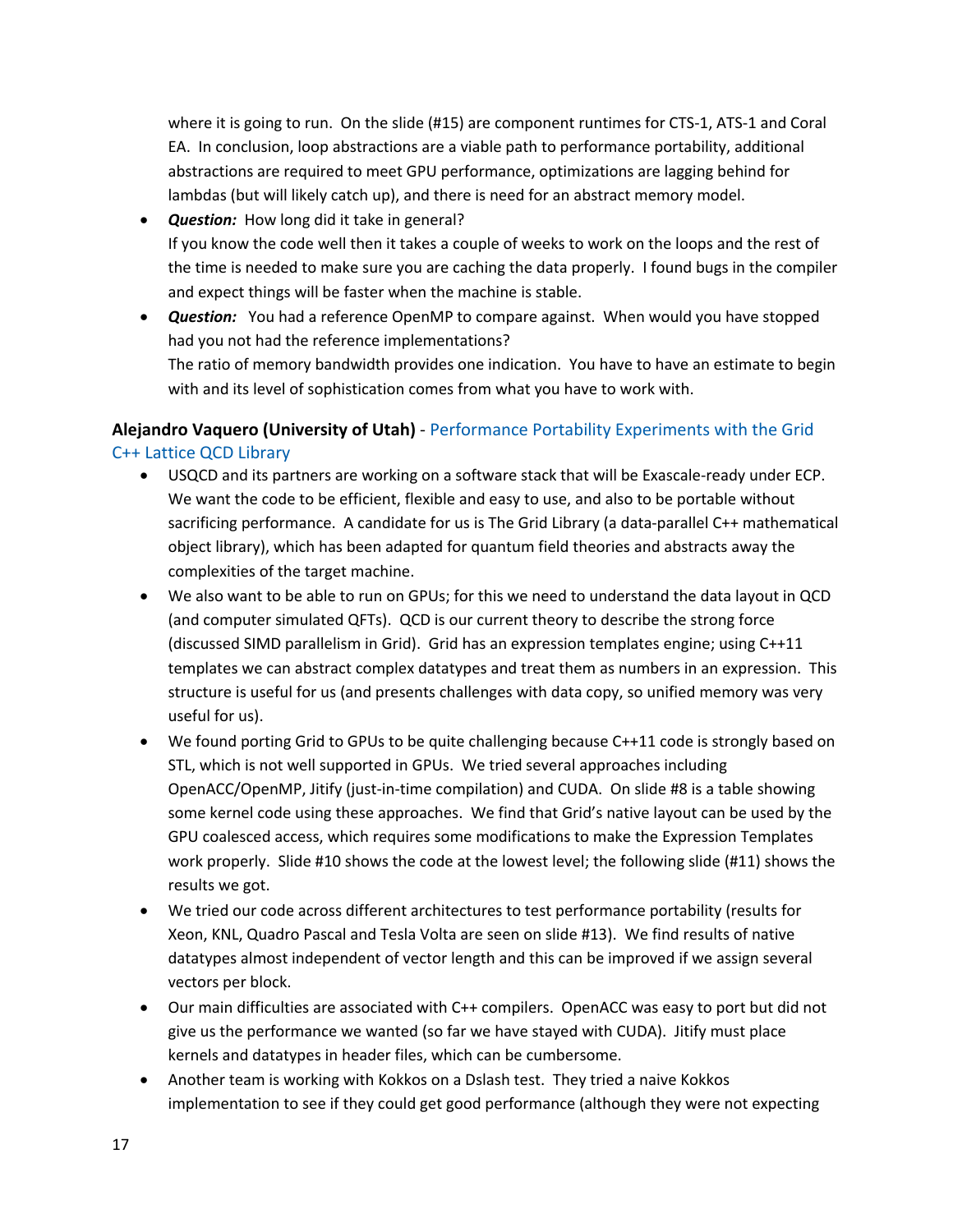it). Kokkos on the GPU resulted in good performance. They found that specializing vector types and using some intrinsics gave a major performance boost. They found GPU performance was very good, especially on Volta.

• *Question***:** Performance was double-precision? No, single-precision but what is most important is memory bandwidth. Double-precision would yield the same results (the left axis on slide #11 would be halved).

#### **Brian Ryujin (LLNL)** - Experiences Porting a Multiphysics Code to GPUs

- Ares is a massively-parallel, multi-dimensional, multi-physics code with capabilities such as ALE-AMR hydrodynamics, high-order Eulerian hydrodynamics, 3T plasma physics, HE modeling, diffusion, SN radiation and other types of physics. The user can select any number of these capabilities for applications such as ICF modeling, pulsed power, NIF debris and HE experiments.
- Ares is 21 years old with ~800K LOCs and written in C/C++ with 60+ libraries in C, C++ and Fortran. It is used daily by an active user base on our current supercomputers, so we cannot stop production because it is being used every day (while we are continuously asked to develop new capabilities).
- We have ~5K mesh loops with limited hotspots. The Lagrange hydro problem runs 80+ kernels and grey radiation diffusion runs 250+ kernels. The code is mostly bandwidth-bound. We have to maintain a single code base and cannot afford to have multiple versions. We also have to be able to run on all architectures available to us.
- What is the Ares strategy for Sierra? We want to keep strategies simple and leverage existing capabilities and infrastructure, along with keeping concepts that are familiar to developers. Our overarching approach is to use RAJA to get the code to run on GPU (with a CUDA back-end) and use unified memory to get mesh data onto the GPU; we use 1 MPI task per GPU rank and keep all data resident on the GPU.
- We use RAJA for our execution model. RAJA is an abstraction layer for on-node parallelism. We implemented a code-specific layer above RAJA for Ares to improve readability by giving loops additional context and provide an easy place to put hooks in for all our loops. You will hear details more about this on Thursday morning.
- We find the code looks similar after the port to RAJA. Lambda semantics helped the porting process to some degree. There is still a learning curve for developers to change how they are coding but challenges are largely overcome after a week or two of use. Over 98% of our loops could be ported in a straightforward manner because we use the same code on GPU or CPU; a few patterns had to be changed but it was clean for the most part. The remaining loops are serial that need to be reworked for performance (and we did this before when we went to clusters and had to redefine our algorithms). We find RAJA's ability to use multiple back-ends to be very helpful. It is easy to switch between Serial, OpenMP3 and CUDA and we have not seen degradation in performance. We are using CPU thread-analysis tools to track down race conditions we see on the GPU by using the OpenMP3 execution policy and we are waiting to compare OpenMP4.5 with CUDA. We are finding the code benefits directly from performance improvements in RAJA.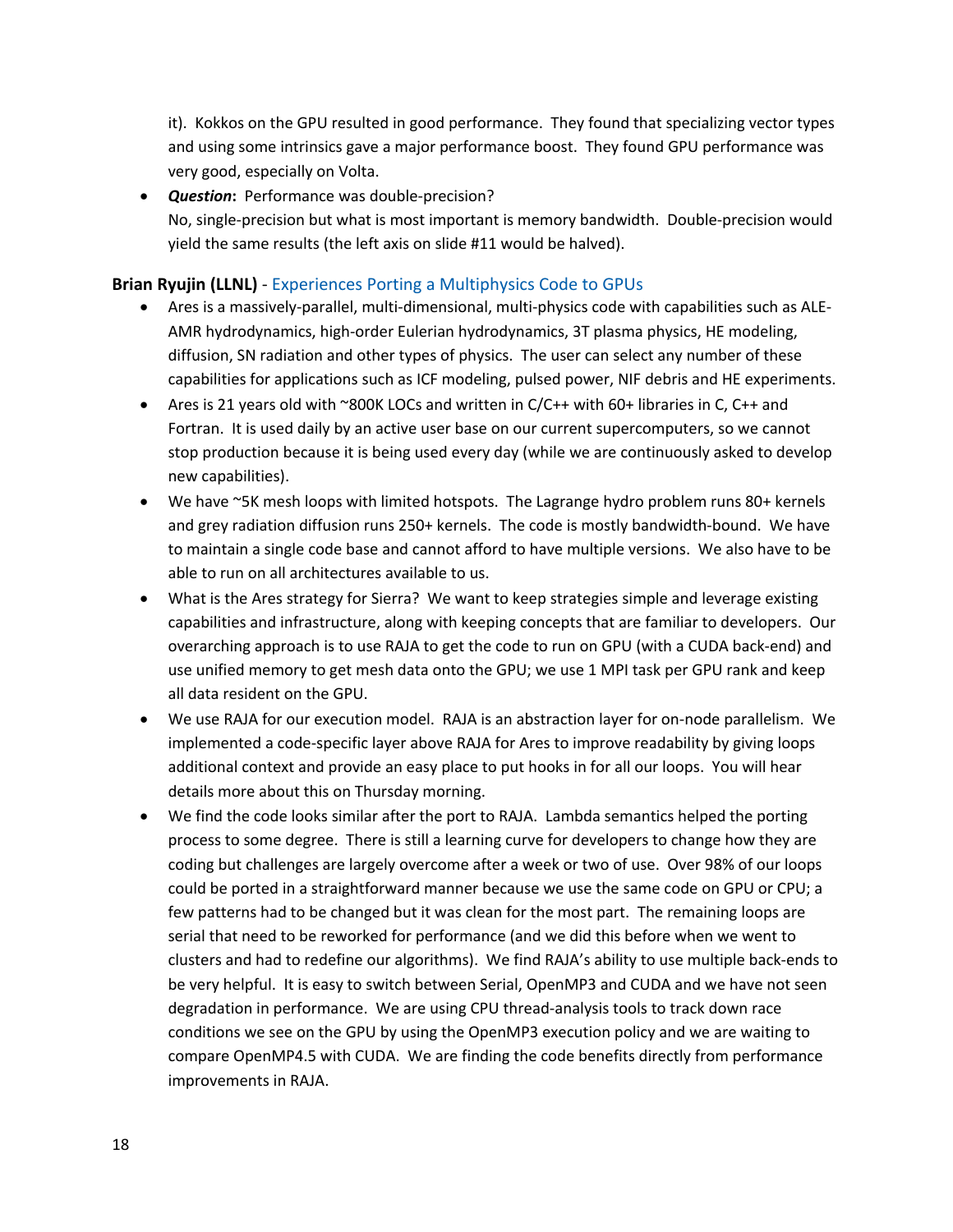- Getting the code to run on the GPUs has been relatively easy and now we need memory management strategies. Ares has ~5K malloc calls that are each wrapped by a macro. For performance we have a three-tiered system. Originally, we used unified memory for everything and it worked - but was slow, so we separate out now what we use the code for (e.g., malloc, cudaMallocManaged (UM) and cudaMalloc (cnmem memory pools). Switching from the naïve single-tier system to a three-tier system gave a 14x speed-up on current hardware. We will switch to Umpire in the near future (we have baseline work now).
- We are seeing good speed-ups on our EA systems (an EA node has 20 Power+ CPU cores, 4 NV P100 GPUs, 16 GB memory). Some packages are more amenable to GPUs. Increasing zone count provides a better speed-up (table with speed-up details seen on slide #9). Slide #10 compares GPU performance with CPU performance for ALE hydro problems.
- With respect to strong-scaling properties of GPUs, we find packing and unpacking the communication layer is taking substantial time and that inhibits strong-scaling performance. But, even with nominal zone counts, we find improvement of 15x.
- RAJA and UM is a viable strategy for some degree of performance portability; over 98% of the loops port clearly. GPU performance is what we'd expect compared to CPU. Kernel launch overhead can become a significant portion of the runtime (>25%) in moderately-sized problems. We are investigating simple techniques for packing and unpacking calls and using threads. We know dealing with large physics libraries will be challenging and GPU strategies for libraries must be compatible. We are changing the way we run code, going from 30K zones/rank to 1M zones/rank).

## **DAY 2 – Wednesday, August 22, 2017 Session 4: Abstractions, DSL** (Chair: David Richards, LLNL)

#### **Ben Bergen (LANL)** - The Flexible Computational Science Infrastructure (FleCSI)

- FleCSI is a C++ programming system for developing multi-physics simulation codes. We want to separate concerns with a high-level interface for app development, a mid-level specialization (the intent is that a computational scientist will write this and the app will be implemented on top), low-level building blocks (these comprise the core part of FleCSI), tasking (using notions from Legion – tasks are pure functions and work well to distribute memory communication) and fine-grained threading back-ends. The programming model has control, execution and data models and we offer useful data structure support (e.g. mesh, tree). Our target for next year is to add kernel abstraction in the form of FleCSI runtime abstraction.
- On the screen (slide #10) is a FleCSI program I pulled from a development test. You begin by registering a data client (something that can access the data manager, e.g. mesh or tree specialization) and assign an arbitrary name space, then you add fields (which are registered against data client types), next you define tasks (a task is the basic unit of execution for distributed-memory parallelism) with associated permissions. After I define my tasks I register them with the runtime and define the user driver. I have registered my data client and now I need to get a data client handle. I execute tasks; all distributed-memory parallelism is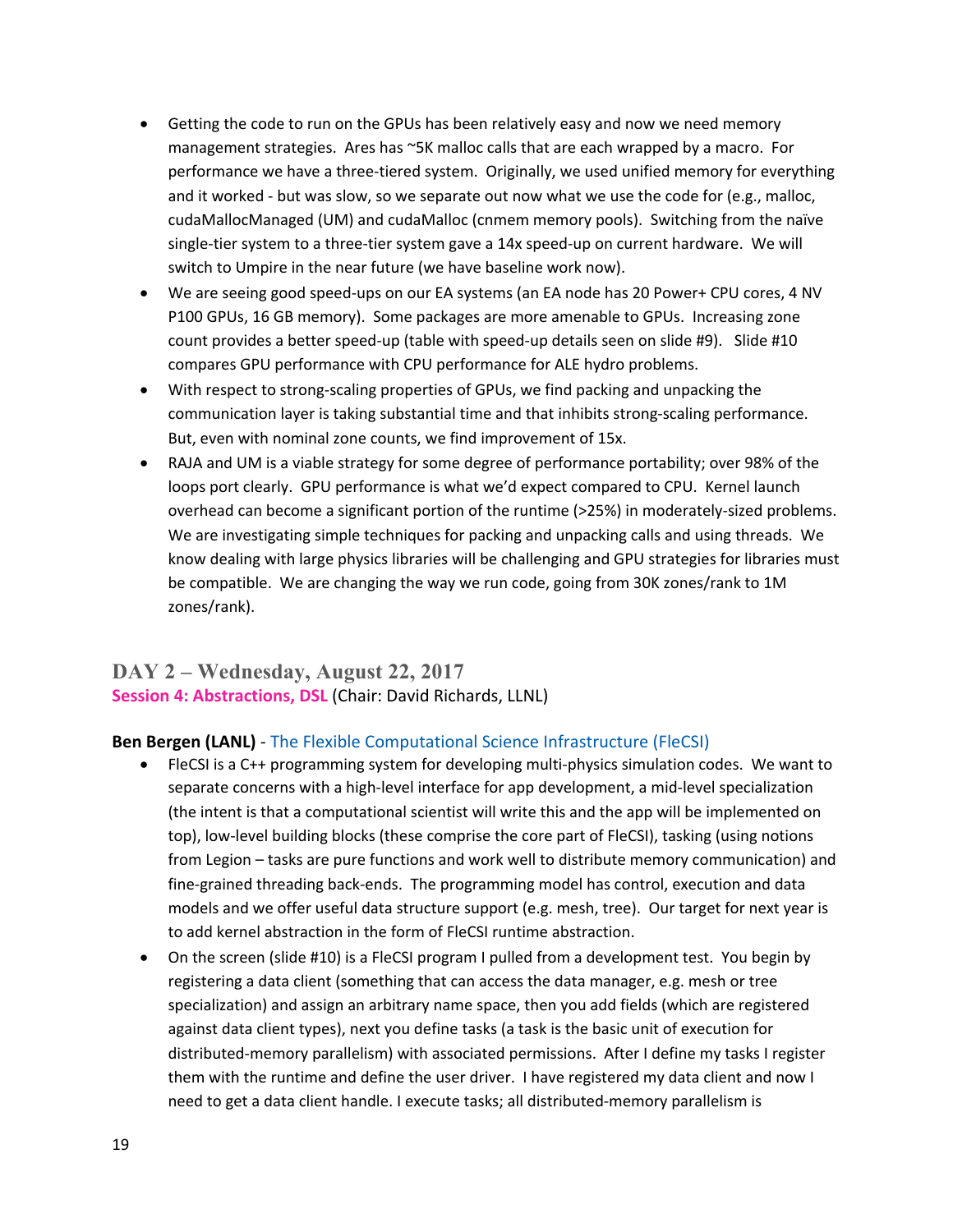embedded in permissions and not explicitly exposed to the user. We find this to be a clean way to handle distributed-memory.

- FleCSALE includes 2D/3D cell-centered Eulerian and Lagrangian solvers and can handle multimaterials. On the slide is an example of a specialization to define interfaces that make sense for an unstructured hydrodynamics code. Mixed-mesh, arbitrary polyhedra can be handled by FleCSALE (showed example of moving mesh calculation on pure Lagrange).
- FleCSPH is a smoothed-particle-hydrodynamics (SPH solver built on the FleCSI programming system) and is being used to run simulations of neutron star collisions.

## **CJ Newburn (Nvidia)** - HiHAT: A Way Forward to Performance Portability with Targetable Infrastructure

- We will continue to see heterogeneity within a platform and users will need software architecture and infrastructure to make various components work. The trend towards specialization will continue with respect to host, accelerators, kinds, layers and locations of memory and interconnect. Choices and tradeoffs will need to be made. Meanwhile, we want a single code to be able to run across difference architectures because "same code" + different architectures  $\rightarrow$  efficient performance. We have much differentiation in the stack at the bottom close to the targets and also much differentiation with user interfaces. But, in the middle is a promising area that can be neither target-agnostic nor target-specific and that is the space where HiHAT resides (Heterogeneous Asynchronous Tasking memory abstractions).
- When it comes to language people should be able to use their preferred language inside a task. Let them use their preferred compiler so long as they can provide a function handle. For data layout the user may want tailored-task implementations and the scheduler should be able to choose to re-layout data off the critical path. As long as you can boil down to a common set of primitives then things should work out.
- Portability is in the eye of the beholder. We begin with pluggable implementations on which there is a sequence of target-agnostic primitives to invoke, manage data, move data, coordinate and enumerate. We are not yet performance portable though. Above the sequence of primitives is a scheduler to handle binding and ordering, based on the cost model (which is not part of HiHAT but is built on top of HiHAT) and then the scheduler invokes the primitives where and when most appropriate. At this point we begin to have some performance portability. On slide #12 is seen a notional graphic for a common retargetable software infrastructure.
- Do we really need a scheduler? For many people the answer is no but the answer might be more yes this year than in the past because of increasing lack of predictability, growing complexity and the trend towards asynchrony. In the past we have used bulk-synchronous approaches but that is wasteful when scaling up substantially, particularly on a heterogeneous platform.
- HiHAT is about APIs for retargetability. We have some initial prototypes now and recognize that for HiHAT to be adopted it will have to be the easiest and best solution, and be open with respect to architectures. Nvidia, as an example, has half a dozen tasking frameworks and by using HiHAT we are looking at how we can share infrastructure. Yesterday I described an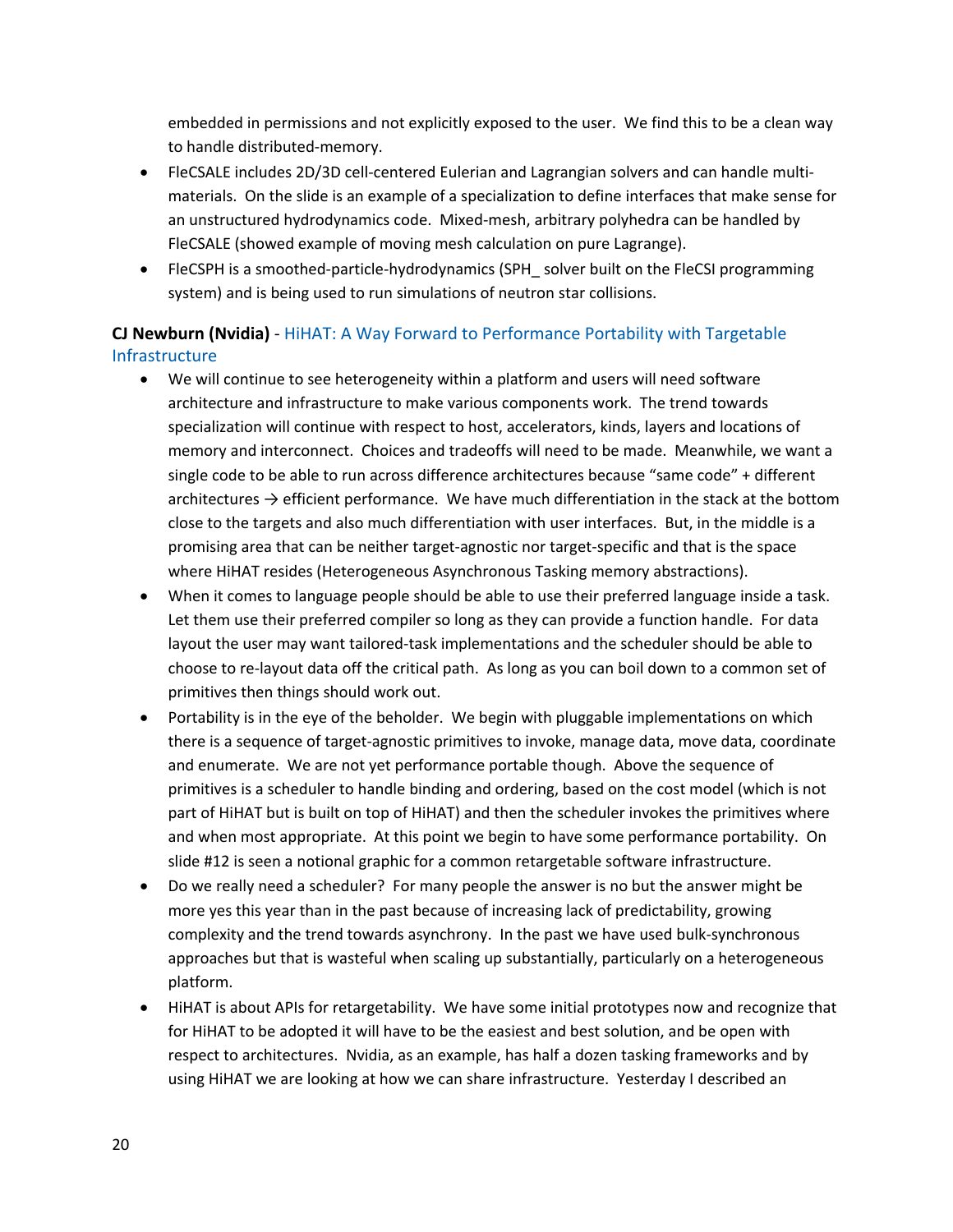experience using HiHAT to map between CUDA and HiHAT for molecular orbitals. We were able to accelerate exploration of the application space.

• Portability comes at the scheduling layer, on top of target-agnostic primitives. By using dynamic scheduling we have the most promising path to portability and scaling and the HiHAT prototype looks promising as a retargetable infrastructure.

#### **Adam Kunen (LLNL)** - Recent Work with RAJA, and a Nested-Loop Update

- I work on a LLNL transport code (ARDRA) and have contributed to RAJA for nested-loop abstractions and atomics. RAJA is a C++ abstraction layer that enables portability. We want to balance code performance and developer productivity. The goal is for the developer to only have to write a kernel once. RAJA is responsible for executing loops and dealing with performance issues on-node. Apps choose execution policies and select loop iteration patterns. RAJA development is driven by ATDM/ASC requirements.
- We are trying to abstract the for-loop such that the loop body becomes a lambda but is mostly unchanged. We want a have a light touch and require a low barrier to entry. LLNL maintains ~6M LOCs and we want to have the lowest possible impact on the codes but also enable them to find as much parallelism as possible. We have an application-design philosophy.
- Since the 2016 Performance Portability Workshop we have reorganized the RAJA source code to make it clearer, refined APIs to make them more user-friendly, added back-ends for OpenMP4.x, OpenACC and TBB, added parallel scans, re-factored how index sets are implemented, added execution policy to enable features such as dynamic dispatch, added hooks for integration with Chai (and we will add more hooks for other libraries), built the RAJA performance suite to help guide compiler NRE work, and expanded and refined nested loops.
- We identified performance issues in nested loop abstractions. On the slide is a triply-nested loop we are trying to extract. Right now RAJA provides a pseudo-code that peels a policy to execute a loop and binds the loop index to the lambda, wrapping the lambda with another layer. We had to capture the original loop body by value so in the inner most loop there are as many loop body interactions (equal to the number of loop iterations) – this is known as "peel and bind" and was a straightforward way to design RAJA. Early on we saw no performance issue with Kripke but it was because the compiler was hiding our performance inefficiency. Our (new) reengineered nested loop execution invokes the loop body with a tuple of indices, leading to (O)1 copy constructions of the loop body and improving performance.
- We have much work going on in RAJA right now, and RAJA is available on Github: https://github.com/LLNL/RAJA. We ask you to tell about your experience using it.
- *Question:* Experience with LLVM? It has gone well; we use it a lot, especially on the Sierra EA machines and do not seem to have issues.
- *Question:* Is there a user manual, programming guide for RAJA? No and that is a gap we need to fill.
- *Question:* Is the tuple work hidden behind the user interface? Yes, you do not have to use it directly. It happens directly. But if you need a tuple it is available to use.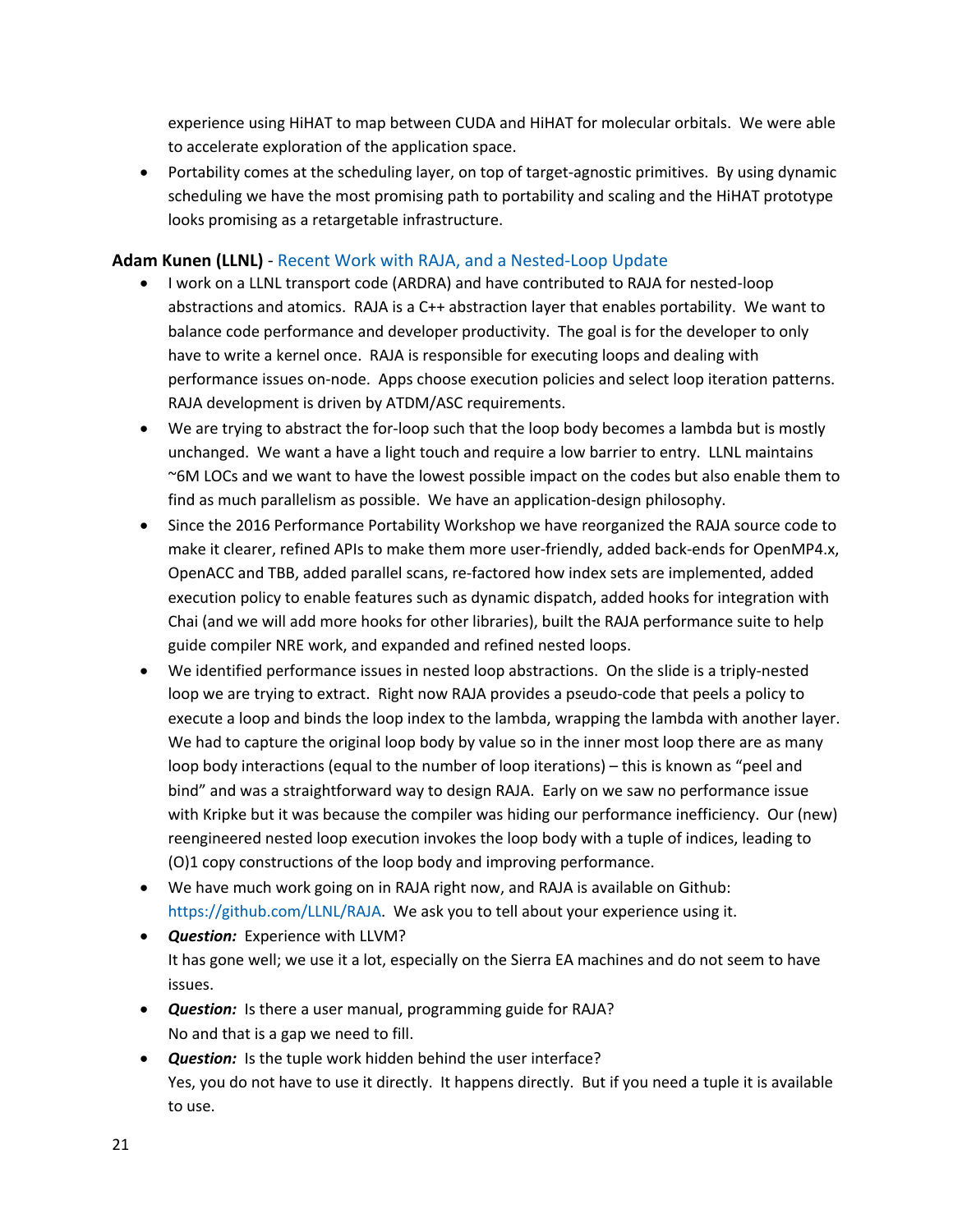• *Question:* Can you say anything about compile times with and without the model? We do not see any difference in compile times. Ardra is 250K LOCs and takes ~1.5 minutes to compile (longer if using nvcc).

## **Carter Edwards (Sandia)** - Kokkos Task-DAG Parallel Capabilities & Evolution of Kokkos Backends

- Seven years ago we began to work on performance portability to the GPU and CPU back-end. We want to expand our back-ends and maintain them. Key to doing this is mapping to the best programming mechanism the back-end provides (e.g. CUDA, Intel) as abstractions and programming mechanisms evolve.
- Previously we worked only with data parallel patterns/policies whereas our present work is focused on new directed-acyclic graph of tasks parallel patterns/policies (this is being done via a Sandia LDRD research effort). Tasks can be heterogeneous (need not be single, same-function body) and the DAG is dynamic.
- For Kokkos back-ends we are now using OpenMP for CPU and KNL+ and will soon require at least OpenMP4+ so we can use those features. We want to be able to map to the best backend. We are also working on a strategy to interoperate between AMT (Uintah style) and then have heavyweight tasks calling Kokkos underneath.
- We will move to CUDA 9+ for the NV GPU and will plan to jettison CUDA 7 and CUDA 8 as our new machines come up to speed. We want to maintain a thread back-end so we can compare to OpenMP to ensure OpenMP back-ends remain performant. We will work on a backend for Arm and for AMD (ROCm compiler) and an OpenMP4.5 offload to GPU.
- The new pattern is Directed Acyclic Graph (DAG) of tasks, i.e. parallel execution of computations (tasks) that have "execute after" dependencies. With dynamic and heterogeneous Task-DAG the DAG changes constantly as the program executes and completely different functions execute - but there is much associated overhead. We are presently working on a "Work-DAG" use case based on the Tycho2 application (neutral particle transport via sweeps): https://github.com/lanl/tycho2 and just got it running on the KNL. We will next work on data structures. This is an exciting mini-app that we have running now. (Discussed details of approach).
- This work was a good target for LDRD funding several years ago. We have a dynamic Task DAG with heterogeneous functions for which we need scalable dynamic allocation of tasks with lowlatency scheduling and dynamic creation/completion of execute-after dependencies. There are GPU constraints we had to overcome, e.g. non-blocking tasks had to be forced into a reconceptualization to "re-spawn", changes to the memory pool and dealing with non-coherent L1 caches. Details about the scalable memory pool and task scheduler are found on the slide (#10).
- Our initial Task-DAG capability is working and is portable to CPU and GPU architectures. Our initial Work-DAG capability is also portable to CPU and GPU architectures.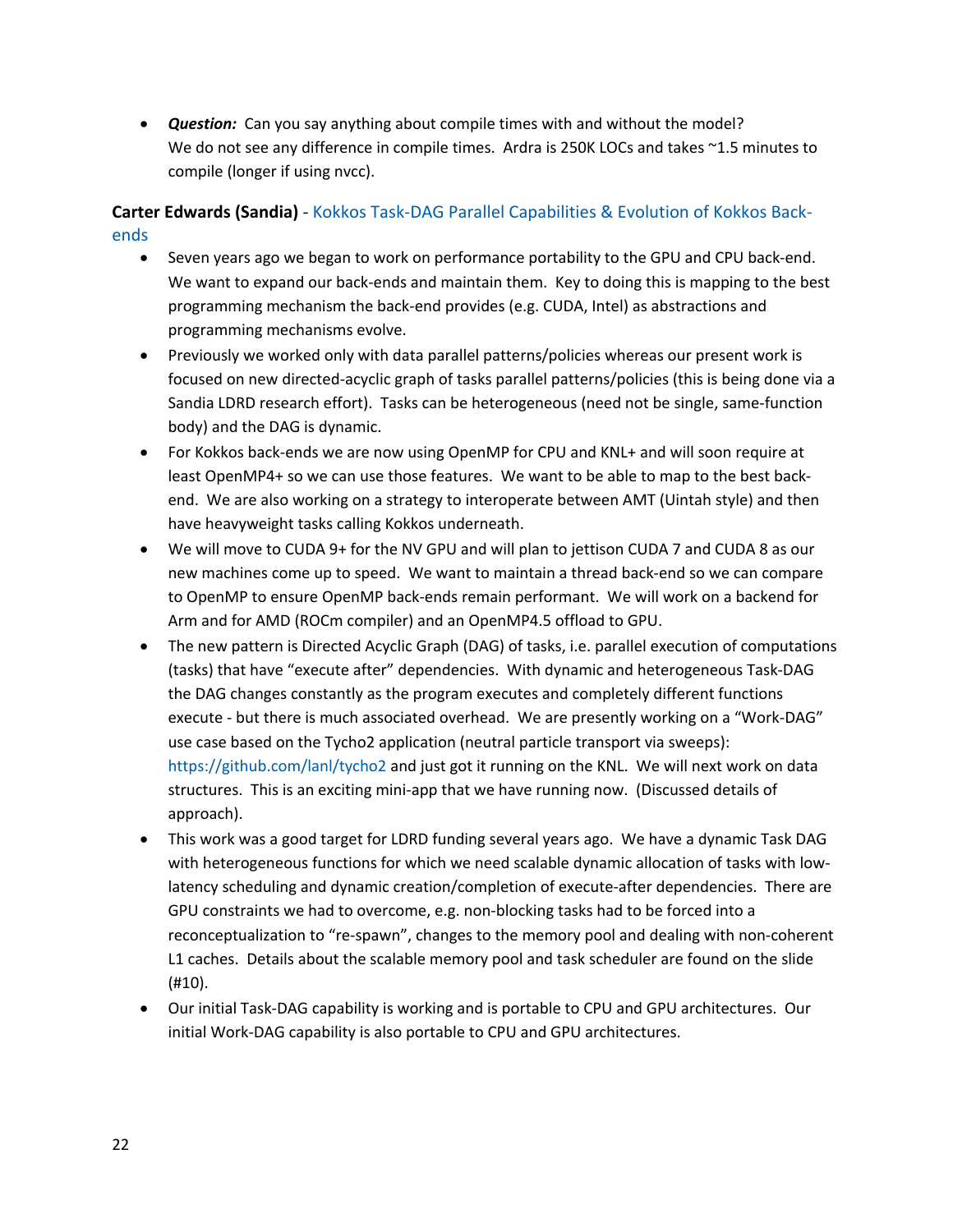#### **Abstractions, DSL Panel Discussion** - David Richards (LLNL), Discussion Moderator

• *Question:* FleCSI *et al* were focused on writing code once. Are you committed to this or do you believe you can have multiple implementations of a single kernel for different devices? *Carter –* When we map kernels onto hardware the mappings are different, so you could call that a different implementation with the same source base. Sometimes that is not sufficient - but for the most part the hope is most kernel device-mapping is sufficient with a handful of kernels that need to be specialized, usually due to algorithmic differences (which is the user's domain). We have closures and classes we template on the back-end and then you (the user) can partiallyspecialize.

*Kunen –* You want to write the kernel once; that is a trade-off you are looking for when developing large codes. You will likely end up rewriting algorithms to make them more efficient in general but in many cases you can reach a happy medium with acceptable performance everywhere with one rewrite.

*Bergen* – Ideally, I would like a structure to support the idea of needing to have different kernels written in the same language with a mechanism for choosing them. We are looking at developing our own fine-grained parallel model and I would like to adhere to the principle that the user can go around that when needed. If you have a machine on the floor that has to run fast then you do what you have to do.

• *Question:* How does each of your system fail?

*Kunen –* You are at the whim of whatever back-end you choose. If you fail at a GPU then you only have what the GPU offers. At the front-end, when writing CPU code, you leave it up to the user.

*Carter –* In Kokkos, if you try to allocate memory where there is none then it will tell you memory is not available. If you ask for a shared memory resource that is not available then the kernel will tell you that you asked for too much and will have to do something different in your algorithm. For cases of algorithmic failure we advise you to make changes to the algorithm. *Newburn –* If you run out of a resource like memory there are opportunities to ask the system what is available so you can work within that budget. We want to develop a notion of firing something asynchronously and then work in the completion framework to find out whether it succeeded, and if it did not, there would be something that would trigger a retry. We need to find methods to work those things into our systems when we cannot pre-manage to stay within the budget. I think there is promise for asynchronous frameworks to be able to deal with that.

• *Question:* What has been your experience pushing task-parallel paradigms to domain scientists?

*Kunen –* We do not really have a task-parallel approach in RAJA. We have task-based-looking efforts but LLNL has had little adoption of task-based models.

*Carter –* We have conceptually partitioned the task-programing model into micro-tasks and macro-tasks. Uintah has macro-tasks - but the tasks do not migrate, so you have to determine whether you are running a DAG that moves data. So, the answer is that it depends … with micro-tasks the barrier is low, as it is with non-migratable tasks, whereas at higher levels Legion and HiHAT worry about data migration (as Charm++ has for years).

*Bergen –* So far, so good. I think we could run into some problems in the future. With FleCSI we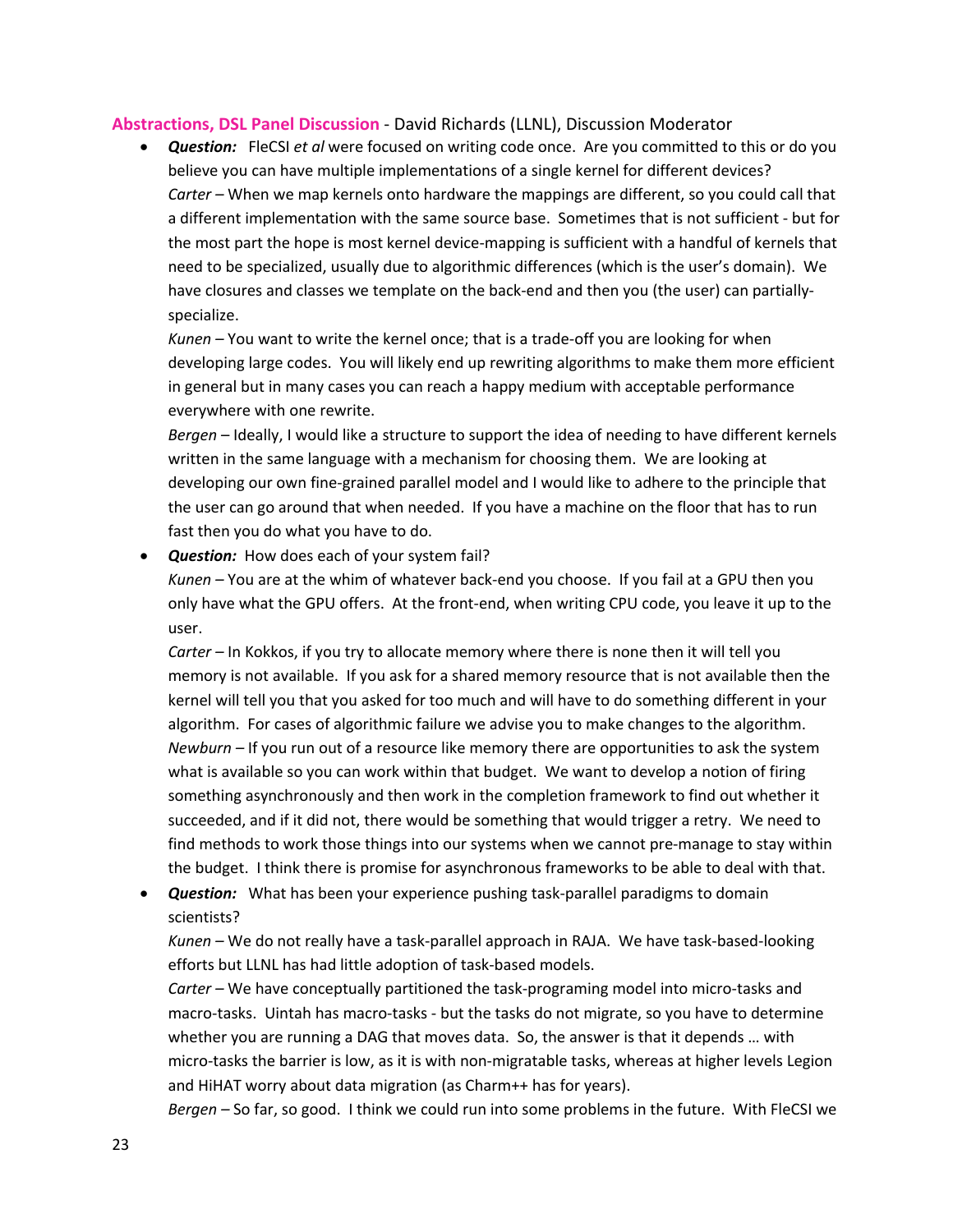have MPI interoperability, so data can be written into a task to access MPI calls but if you want FleCSI to handle distributed memory communication then you have to address that in the runtime and people have not had problems adopting that.

• *Question:* For the code Ben showed, the task seems to be a large and chunky loop, and that is easy to accept from a developmental perspective. The HiHAT task is agnostic but still big and chunky. How do you get wide graphs when the parallelism is in the task? (And you need wide graphs for parallelism).

*Newburn –* If you want to be relevant to graph analytics, you cannot have large and chunky tasks.

*Bergen –* This is a problem with the definition of task. I would call a task as being defined as to whether it is a pure function or not and call what Carter is designating a macro-task as a kernel. You can do fine-grained tasks with Legion. The goal would be to get low overhead so you can have as fine-grained task as you want.

- *Comment:* Legion, Kokkos and RAJA have all implemented their own scheduling algorithms. *Carter –* Kokkos is all on-node (whereas Legion and HiHAT are between nodes). *Newburn –* Legion is built on top of Realm, which is built on top of HiHAT (and Kokkos is potentially built on top of HiHAT). The scheduler I described is actually above the HiHAT layers.
- *Question:* Is Intel interested in HiHAT? *Newburn* – Intel needs to decide what they will do. Intel and other companies have not given formal endorsements. We have talked with Arm, IBM, Intel and others and they are watching with interest. Ultimately, apps and runtime need to decide what they are going to do. For a CPU we ported from x86 to Power to Arm and it worked in a number of minutes. *Bergen –* If the companies try to kill it (as NV tried to kill OpenCL) then it is done. If it is at a lowenough level - and everyone agrees to use it – then it could solve some problems, but that only happens if all the vendors agree.
- *Question:* When operating in async mode what is a state snapshot you can take for either analysis or checkpoint/restart?

*Bergen –* We are talking about formats to use for checkpoint/restart with FleCSI.

*Dubey –* As some point you have to interrupt the DAG to have a consistent state.

*Bergen –* A task with requirements on data you want effectively does that, getting access to data in a consistent way.

*Dubey* – If you have a high-cadence output requirement for analysis purposes then you have another challenge.

*Bergen –* I see that as opportunity for task-parallel runtimes because it is easier to do things like *in-situ* analysis to generate output data.

*Dubey –* I want to use your framework and am not doing *in-situ* analysis.

*Bergen –* The data and arguments are immutable within the task and you are free to write that. There is no issue with doing that.

*Ferenbaugh –* You can also make your output to the task run as soon as the data is ready, in parallel with other tasks.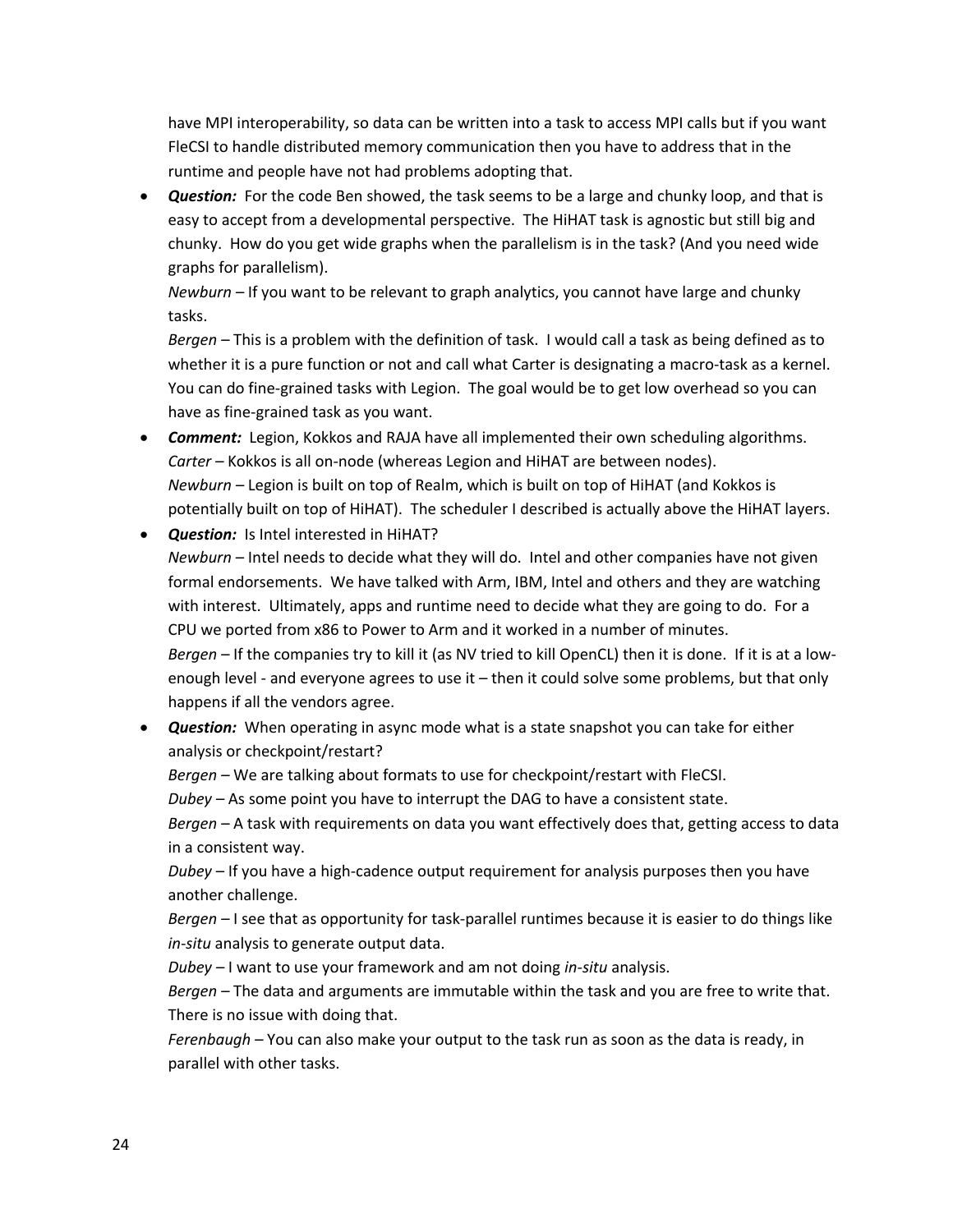#### **Session 5: Application Experience 2** (Chair: Charles Ferenbaugh, LANL)

**Micah Howard (Sandia)** *-* Performance Portability in SPARC – Sandia's Hypersonic CFD Code for Next-Generation Platforms

- SPARC is a compressible CFD code using hybrid structured-unstructured finite volume (FV) methods. We use it for research on high-order unstructured discontinuous collocation element methods. It has perfect and thermos-chemic non-equilibrium gas models, along with RANS and hybrid RANS-LES turbulence models. Enabling technologies include scalable solvers, embedded geometry, meshing, UQ and model calibration. In FY18 we are performing a V&V study on the code in partnership with DOD and a university partner. SPARC is built on Kokkos. Two years ago we began with a stripped down MPI-only FV code, brought in Kokkos and built from there as our avenue towards achieving performance portability.
- With heterogeneous architectures the question is what to do with C++ virtual functions. We have a dispatcher to convert runtime polymorphism to compile-time polymorphism in a continuous way so we can dispatch functions statistically as well as dynamically. We use a runtime-to-compile-time chain (rt2ct) so we can chain different instantiations of physics models for efficient execution on a GPU. In FY16 and FY17 we converted structured grid discretization to a threaded assembly by introducing a MeshTraverserKernel, allowing a physics code to operate on a structured block. Details showing what we do for a CPU or KNL system compared to what we do on a GPU are seen on slide #7. As a result of our FY16 work, the structured grid implementation of SPARC is running, end-to-end (equation assembly+ solver) on the GPU. In FY17 our work focused on the unstructured grid implementation of SPARC.
- SPARC is running on all of the current Sandia testbeds. The table on slide #9 shows the end-toend speed-up we saw for SPARC versus Sierra/Aero; SPARC runs ~2x faster with better parallel efficiency compared to Sierra Aero. And, as of the end of FY17, our unstructured grid implementation of SPARC is performing slightly better than the structured grid implementation.
- Strong-scaling analysis of SPARC is seen on the following three slides (#10-#12). Threaded KNL is ~1.5 faster than MPI KNL, so threading is important and provides pay-off. Performance on Haswell and Broadwell is ~1.5x faster than threaded KNL (this is a common thing we have found). We hope to get some of the improvement back with SIMD vectorization. With Pascal we get good performance with KNL assembly. The halo exchange on the GPU is not good but we understand it is going to be fixed. Solves on the threaded KNL is ~2x faster than Haswell or Broadwell. GPU-based solves are not seen (yet) on the graphs because that work is still underway. SPARC weak scaling shows results similar to SPARC strong scaling.
- Kokkos has helped us develop a performant, portable code and faster code has resulted from our focus on PP. There are some negatives: first is DevOps challenges (associated with building the codes and dependent libraries on different architectures, running it, testing it), performance analysis challenge (collecting meaningful performance data on each architecture), and we have found that developing for the GPU in general has been difficult and takes substantially more time than completing clean and incremental builds on CPU.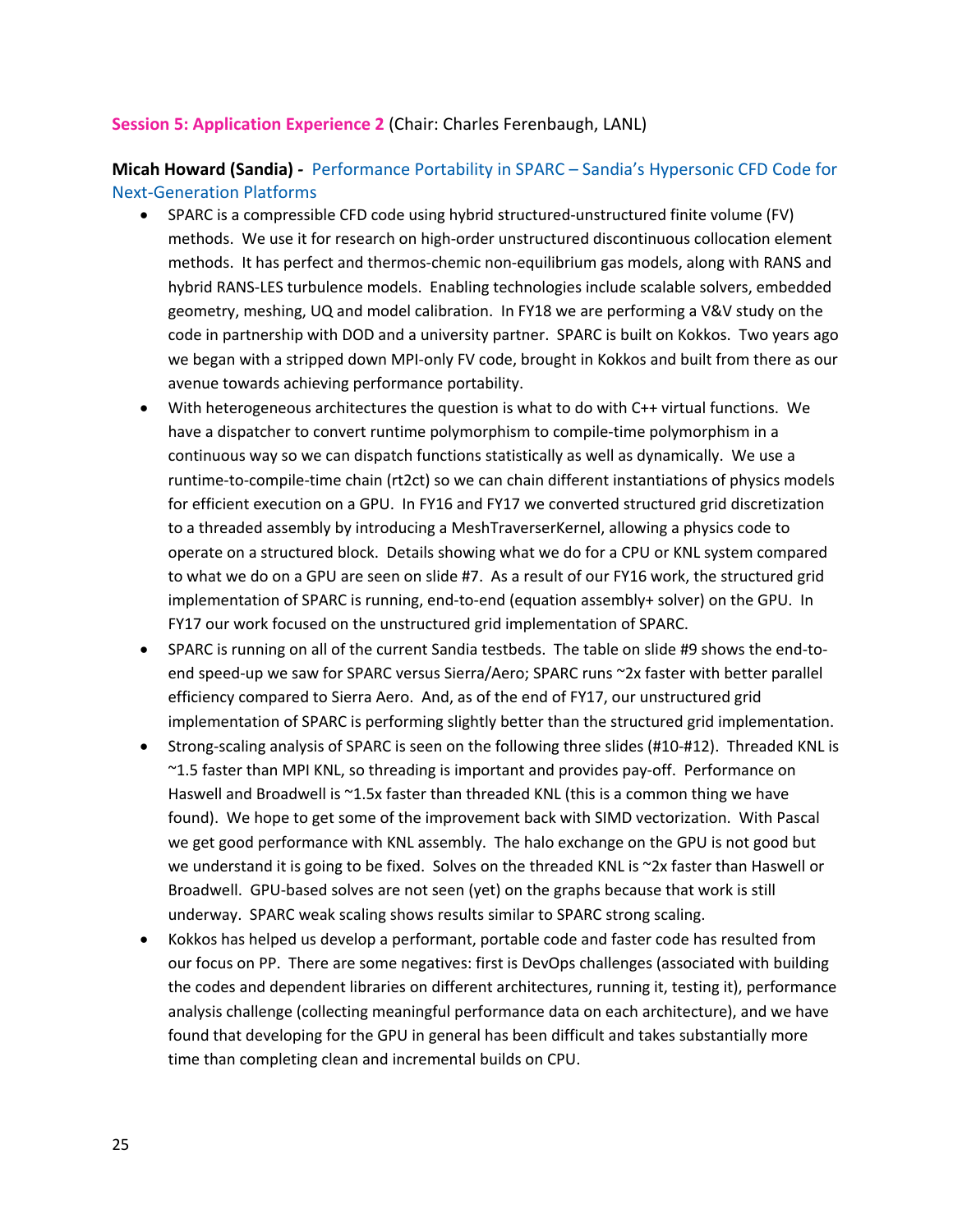#### **Scott Parker (ANL) -** Portability and Performance of the Nekbone Mini-App

- We are looking at performance we can achieve with the Nekbone mini-app on different architectures. NEK5000 is a spectral element CDF solver and provides the basis for Nekbone. It is written mostly in F77, with some routines written in C and MPI for parallelization. It is available and is open source. Nekbone was derived from NEK5000 (which is impractical to use for exploratory investigation of performance of programming models). Nekbone represents significant kernels in NEK5000 and is used in DOE machine acquisitions (e.g. CORAL) and Exascale co-design activities as well as in DOE FastForward and DesignForward programs.
- We have looked at Nekbone performance in some detail to identify on a function-by-function basis the operations in each function (e.g. memory-bandwidth intensive, floating-point intensive, network-intensive, memory-operation intensive and wrapper routines).
- We configured the code to run in a single-node-only configuration, so we turned off networkintensive operations. We defined a Nekbone-compute performance model (details seen on slide #6) and looked at performance on Xeon Phi KNL and NV Tesla P100. Key for us is peak floating-point rate and Peak DGEMM rate. We use the STREAM benchmark to characterize memory bandwidth.
- Slide #8 shows solver time for different problem sizes on the KNL (both single-core and running on all 64 cores), along with different code optimization levels. With single-core results, the time to solution increases linearly with problem size (this is not the case for the 64-cores where time to solution does not increase with problem size until the cores are saturated). Overall, on the KNL, the performance analysis is seen in the table found on slide #9. We find memorybandwidth intensive kernels obtain 64-95% of STREAM and compute-intensive kernels obtain 40%-51% of peak DGEMM rate. I think we understand performance on KNL and are close to the upper bound.
- Next we look at what we can do on the GPU, using OpenACC. We had to make changes to the code, some simple, some what we consider to be "moderately complex" and some complex (details of required changes found on slide (#10). Nekbone performance on the K100 and KNL is seen on slide #11. There is room for improvement in GPU optimization; we expect to ultimately exceed performance seen using optimized code on the CPU. We find memory-bandwidthintensive kernels obtain 89-95% of STREAM (better than KNL) while compute-optimize kernels do worse (which is not a surprise). Kernel efficiencies for Nekbone performance on KNL and P100 are comparable for un-optimized kernels. Higher small-matrix-multiply efficiencies require architecture-specific routines. The lowest time to solution was seen on KNL with optimized matrix multiply. With respect to portability – we can have single source portability using OpenACC recognizing we will get poor performance on both architectures because the matrix multiply operations will not perform well.
- **Question:** For the more complex changes, did you test the effect of those changes on other architectures?

Yes and the results are effectively the same. The change was primarily complex because of the implementation of the NEK code (where the devil is in the details based on historic decisions made by its developers years ago).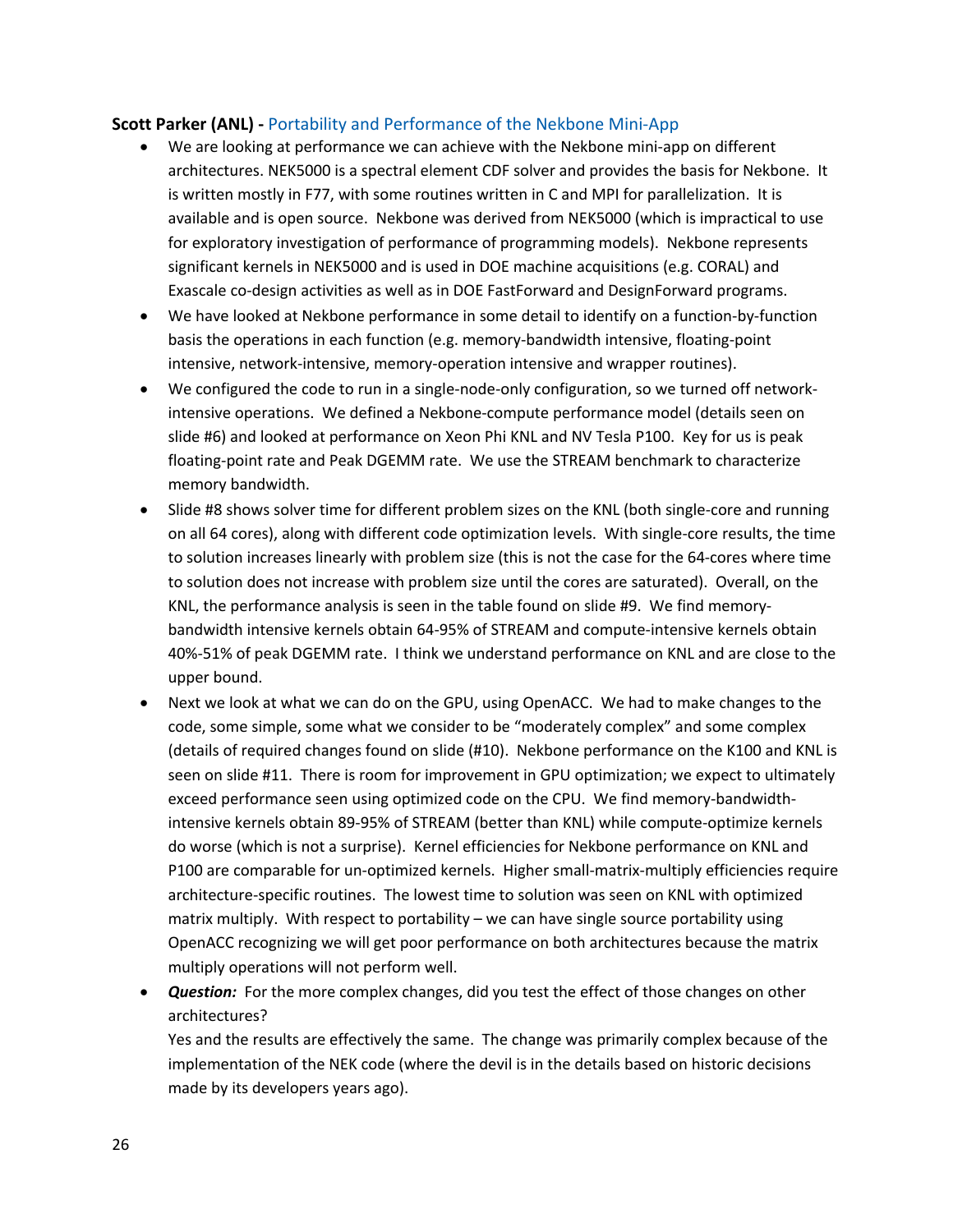#### **Brian Friesen (LBNL) -** Performance Portability Experiences at NERSC

- We attempted to implement OpenMP 4.x and Kokkos in three codes at NERSC: (1) BoxLib (a large code, now retired), (2) BerkeleyGW and (3) Dslash. So far the results have been underwhelming. We struggle with the portable part (recognizing that performance will not come for some time).
- For OpenMP 4.x target directives, we have five compilers on three systems and have one result. We found the results vary widely with the compiler. With OpenMP we would like to see a direction when there is a target construct but there is no device.
- Kokkos requires a memory model for a performant-portable framework and that can cause a problem if the existing code already has one.
- For BoxLib we only tried to port four kernels. Most floating-point work is done in Fortran. Kokkos and BoxLib is not working especially well because BoxLib has a data infrastructure that we had to rewrite in order to run Kokkos.
- For the BerkeleyGW kernel (this is a material science code written in pure Fortran), we rewrote the GPP kernels in C++ because we wanted to experiment with Kokkos. There are no complicated data structures in BerkeleyGW (BGW) and it does actually run.
- Some of what we found when running OpenMP in BoxLib and BGW is described in slides #14- #15. So far, Cray does not compile anything, so we have no Cray numbers to report to you. We also have no IBM numbers to share.
- We are reporting all of the bugs as we find them and they are being fixed. We do have some numbers for BGW. The compilers are getting to where we need them to be but there is still a long way to go. Performanceportability.org is a website we have established to document our experiences.

## **Arnold Tharrington (ORNL) -** Portability Initiatives for Scientific Computing and Simulation: Molecular Dynamics as a Case Study

- We sought to develop a performance-portable MD library. Targeted platforms include CUDA HPC architectures. To me, a performance-portable algorithm achieves acceptable performance across a variety of HPC architectures and would require only minor modifications when porting to novel architectures. Design characteristics include a consistent, unified front-end interface. Long-range electrostatic interactions forces and short-range 2-body (pair-wise) forces are the components of the non-bonded-forces calculations (which comprise the bottleneck).
- What can I do with given resources (and one post doc)? First I profile the code as close to production status as possible because using a microkernel risks missing things. You have to identify computational bottlenecks, dominant data structures, and determine whether the application is suitable for acceleration. We had non-existing code and chose to write our libraries in C and C++. On the back-end I use simple, flat arrays (nothing exotic).
- For each domain I need charges and position. We are trying to replicate the ease of use in a manner like the FFTW library. My solver has one main step which is a large-grid calculation. My direct kernel has a virtual class that specifies what I want to do with my calculation, along with a wrapper between my algorithm and my device. I keep the device separate from the implementation. The accelerator device wrapper is actually an API between the CPU and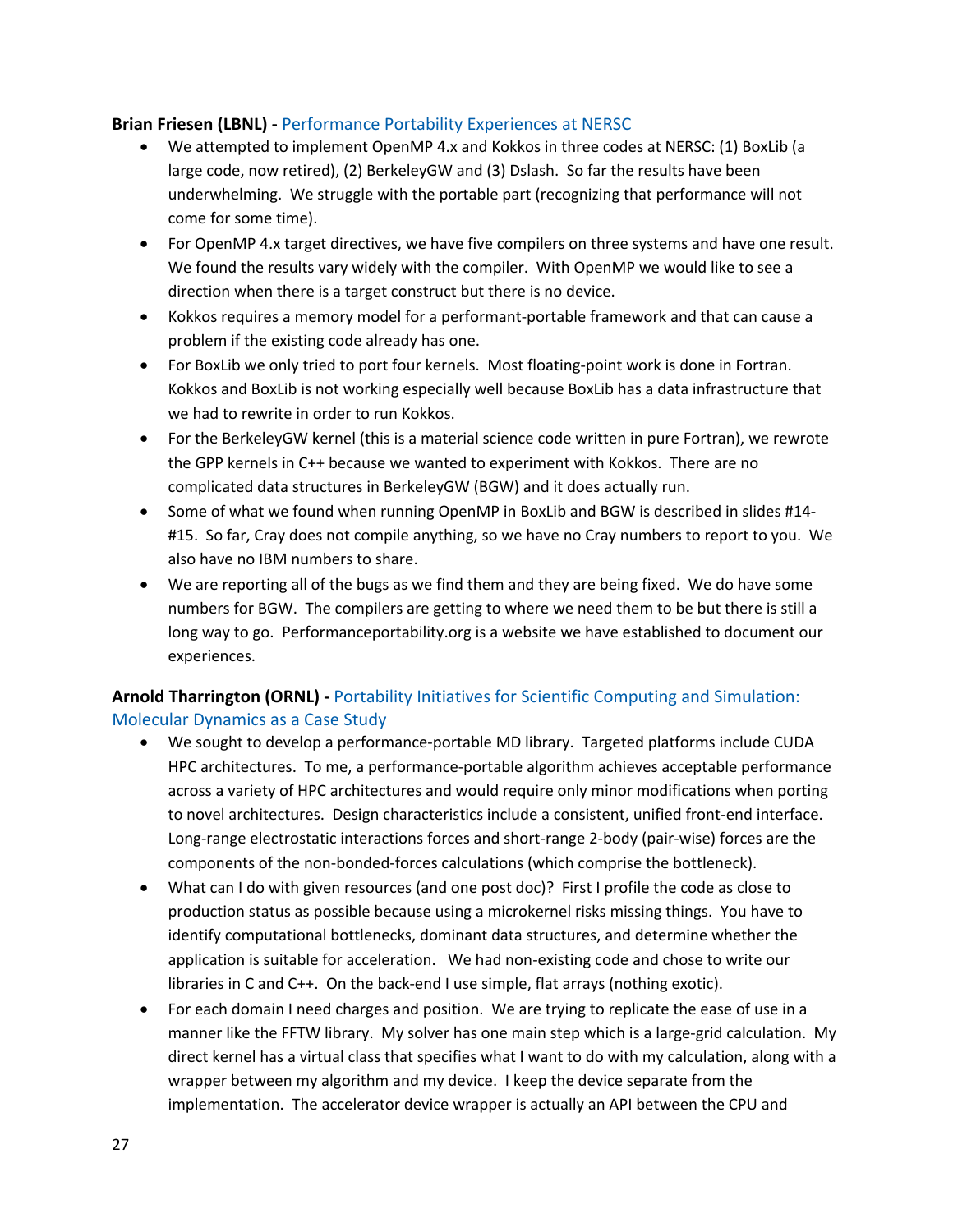accelerator device. The Accelerator device is a C++ class allocated on the device which performs the computation on the HPC compute device. The accelerator device abstracts the programming model and is made up of hand-written CUDA kernels. I learned that it is important to separate the algorithm interface from its implementation. If coding goals and resources permit me to do so I will try using an accelerated library or OpenACC (other alternatives include Kokkos, RAJA).

## **Session 6: Off-Node Hierarchical Memory and I/O** (Chair: Charles Ferenbaugh, LANL)

#### **Elsa Gonsiorowski (LLNL) -** SCR and Preparing for Burst Buffers

- SCR is a scalable checkpoint/restart library. I will discuss Burst Buffer (BB) technologies and an overview of SCR. The machine-global BB is now on Trinity and provides storage close to all of the compute nodes in contrast to the node-local model of BB we will see with Sierra (which is only visible from compute tasks on that node).
- Using the BB relies on integration with the resource scheduler and is different for machineglobal versus node-local storage. For checkpoint/restart you might want to pre-stage the last checkpoint, create checkpoints throughout your job, and then flush checkpoints when the job completes. You want to periodically create check-points; checkpoint/restart is also known as "defensive I/O" and is related to the size of system memory. And, checkpoint/restart depends on the resiliency of the machine, which can change over time.
- SCR is a scalable checkpoint/restart library designed to enable apps to do checkpointing and take advantage of system-storage hierarchies. SCR manages efficient file movement between storage layers (writing first to a local RAM disk and then SCR moves it to local file system when most efficient). SCR also manages data redundancy that is helpful in the event of a node failure.
- SCR has a C library (and also C++ and Fortran interfaces) that the app redirects its I/O through, front-end scripts to do prefetching and post-stage scavenging and configurations for SCR that can be changed with machine or user change.
- The SCR back-end library redirects app files and supports both synchronous and asynchronous flush operations (with hardware-specific capabilities). It supports both checkpoint and output (e.g. vis) data. (Described details associated with SCR back-end and front-end scripts – see slides #9-#12 for details). SCR configuration files define levels of available hierarchy, modes/groups of failure (e.g. two nodes on the same power switch) and checkpointing and data residency needs. If you know details about your location and power groups and want to be resilient then you can provide details to SCR.
- Pre-staging for machine-global (Trinity-style) is fairly simple. Node-local requires new software, close integration with the scheduler, and is most useful for DATs or half+ system jobs. The poststage scenario is similar for machine-global and node-local BBs and can take advantage of vendor API asynchronous approaches.
- Unaddressed concerns at present include applications without checkpointing, shared files and arbitrary data movement (e.g. machine learning).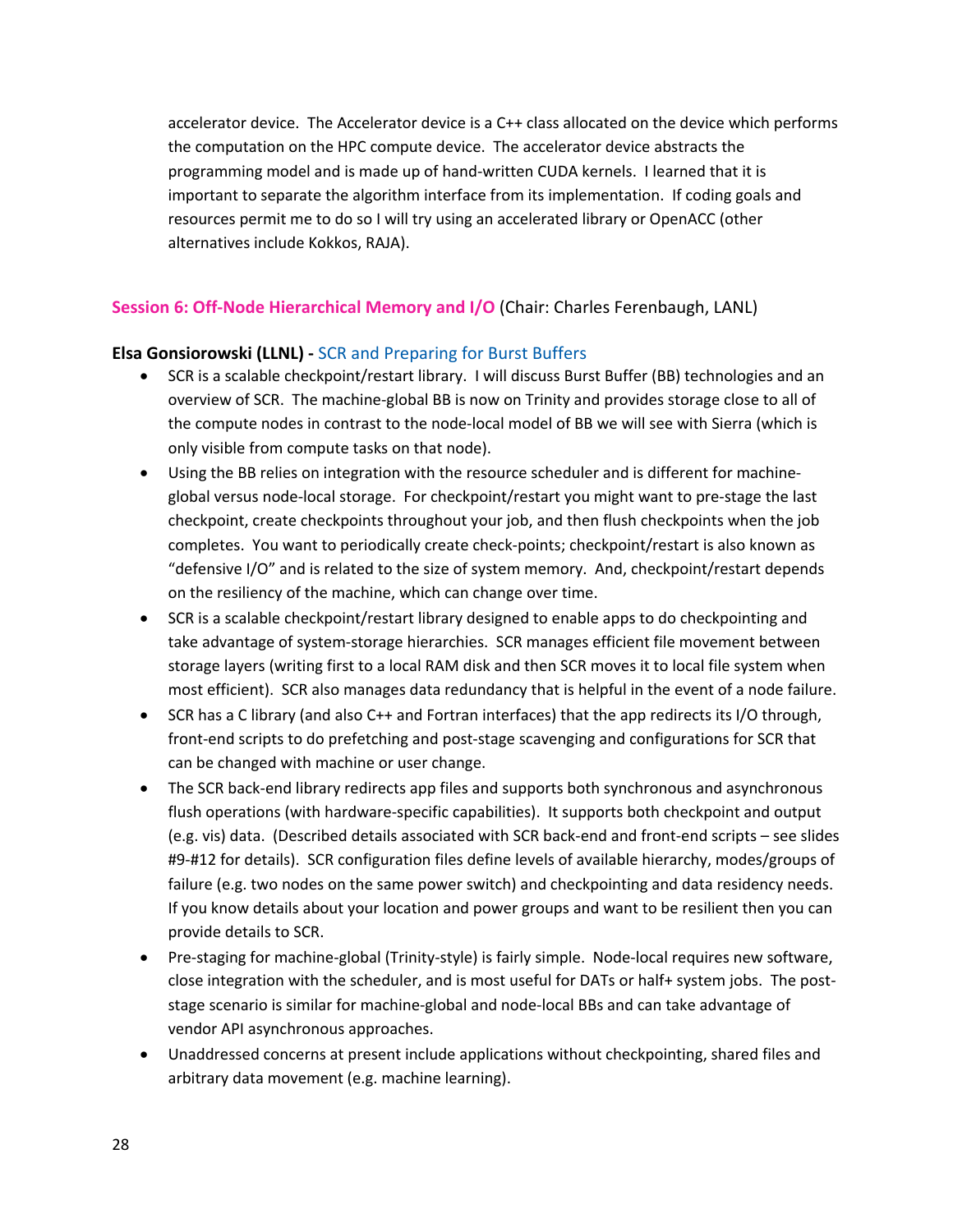- Our VELOC effort combines FTI and SCR codes (FRI is a variable-based checkpointing scheme) and will support existing FTI and SCR apps. If you want to write shared files across the nodelocal BB the UnifyCR project presents a shared-namespace across the node-local BB via an I/O interception layer.
- Moving a large number of files around is done via MPI File Utils. With machine learning when you want to put files on every node-local BB there are useful tools. There is a team of four of us at LLNL on the SCR team and we are looking for applications to work with. We are working with the Mercury team to prepare for Trinity and I believe we have successfully run on Trinitite.
- **Question:** Portability in terms of the underlying batch scheduler is SLURM required? SCR presently supports APRun, SLURM, and we are working on LSF as well. As part of the ECP project we will look at taking out the MPI layer and look at the ANL Mercury framework.

### **Francois Tessier (ANL) -** Toward portable I/O performance by leveraging system abstractions of deep memory and interconnect hierarchies

- TAPIOCA is an optimized data-movement library based on the two-phase I/O scheme for topology-aware data aggregation at scale on BG/Q (with GPFS) and Cray XC40 (with Lustre); it features topology-aware aggregator placement, taking into account architecture topology and data-access patterns. We capture the data model and data layout to optimize I/O scheduling, facilitate pipelining, and provide abstractions for interconnect topology.
- Topology-aware aggregator placement is based on quantitative information gathered from compute nodes, e.g. latency, bandwidth, and distance between node (equations for placement analysis are found on slide). The next slide shows results obtained with TAPIOCA on the two target architectures (BG/Q and Cray XC40); we find TAPIOCA outperformed MPI I/O on the I/O kernel of HACC.
- We want to extend this I/O library towards a generic data movement library for data-intensive applications exploiting deep memory. We are working on abstractions for memory and storage and have some open questions associated with the blurring boundary between memory and storage, how to express the need for one (or more) process(es) at destinations for data movement, scope of memory/storage tiers (PFS versus node-local SSD) and data partitioning to take advantage of fast memories with smaller capabilities.
- We are working towards performance portability on Mira and Theta with the same app code running on both platforms and the same optimization algorithms, using an interconnect abstraction. We have seen promising preliminary results with memory/storage abstractions and are working to come up with a model to help make smart decisions about data movement.
- *Question:* Have you thought how this might work on a GPU machine? Would you need to move all data to the CPU to store it? That is a good question. We have not yet considered GPUs. I am not sure it would fit into our abstraction because we cannot consider GPUs as another kind of memory. It is something for us to think about but we do not have much GPU hardware to work with, so it is not currently a pressing concern.
- *Question:* What about working with HDF5? We would like to work on an HDF5 driver.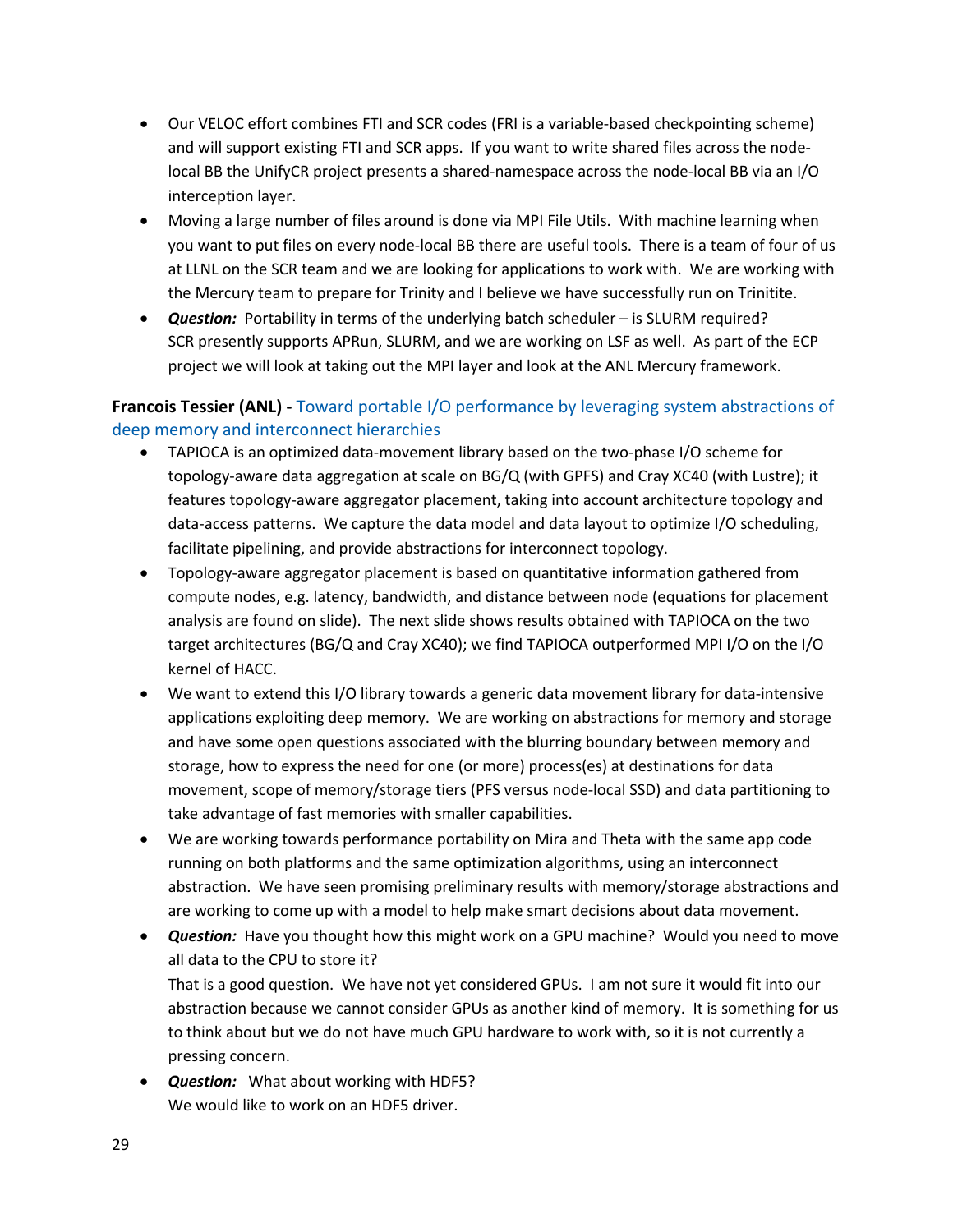#### **Session 7 - Languages, Compilers, Frameworks, Tools** (Chair: CJ Newburn, Nvidia)

**Carlo Bertolli (IBM) -** Performance Analysis and Optimizations for Lambda-based Applications in OpenMP 4.5

- We receive reports about how our OpenPower compiler is working. We take the reports and look at how a generic code runs to understand why we are getting this performance. We went into LULESH 2.0 that runs on top of RAJA and ran it through our compiler, looked at the compiled code and compared it to our generic code performance. The notional graphic on slide #3 shows a generic lambda-based framework with OpenMP and lambdas on the host. The main function does not contain OpenMP. You are capturing variables used within the loop body. This is capture by copy. You extract the three pointers and the loop executes on the pointers.
- If you want to go on a device there is mapping of the three pointers from the host to the device and the compiler creates a lambda struct to map the three pointers onto the GPU. The compiler issues a set of statements to force the OpenMP to translate the three pointers. This will become part of the OpenMP standard for OpenMP 5.
- Looking at some simple examples for using a lambda structure for the simplest case (vector add) we compare #parallel for with and without lambda. We see a difference with the small vectoradd problem size (we do not see the difference with large problem sizes). Looking at the same example on the GPU we again see difference only at smaller sizes and that disappears with large iteration space size. The code generated is identical, except the lambda version has to retrieve pointers from the struct.
- Next we looked at LULESH 2.0 using RAJA. We used four versions of the code: host versions with plain OpenMP parallel for, RAJA with domain, RAJA with direct-array access and device versions with plain OpenMP target region, RAJA with array capturing. For the OpenMP target implementation we modified LULESH to access domain arrays from within the capture expression. At small iteration sizes, missing vectorization shows significant slowdowns whereas at large iteration sizes the difference is within 10% for most kernels. The only kernel that is not performing is CalcLangrangeElements.

#### **Jeff Larkin (Nvidia) -** Early Results of OpenMP 4.5 Portability on NVIDIA GPUs

- Since the 2016 Workshop several OpenMP implementations for Nvidia GPUs have emerged or matured. Can I take the same code between compilers, run them on GPUs and expect reasonable performance? I will show results for CLANG, Cray, GCC and XL – all running on the same GPUs (for Cray on XC40 and for the others on P100).
- OpenMP in Clang has improved significantly since the last time I made a similar presentation. Cray's OpenMP 4.x compiler was the first to market for NV GPUs (but does not adhere to OpenMP as strictly as others). GCC is the *de facto* open-source compiler with support for OpenMP offloading to NV GPUs. It is a mature compiler for the CPU - but the GPU still needs work. XL is IBM's compiler suite on Power and now has support for offloading to GPUs.
- I took a simple app kernel (Jacobi iteration) we use for teaching. On the slide is the code I tested with. We move data once. GCC performance is bad compared to the others. When I put SIMD on the inner-most loop I find improvements with GCC and Cray.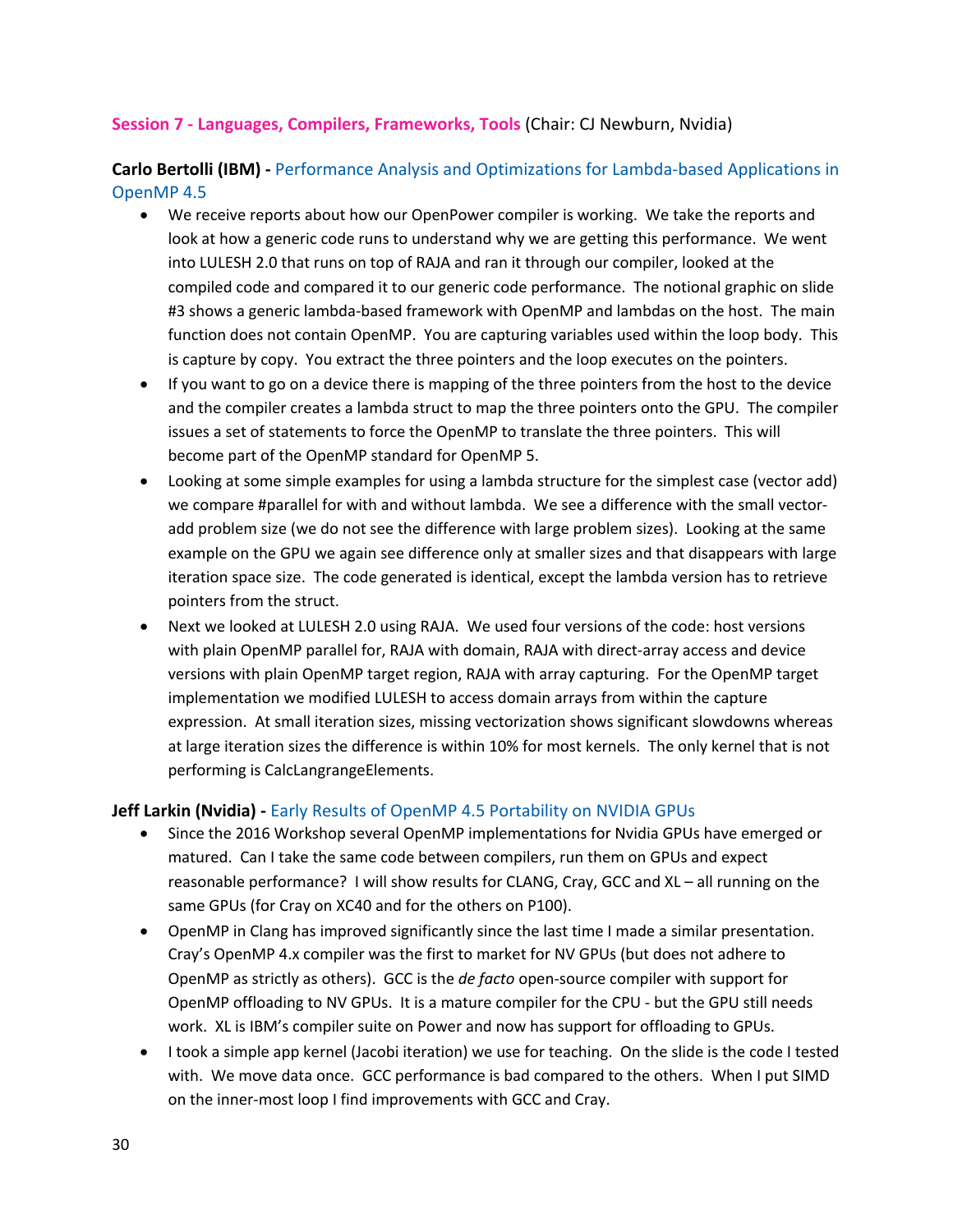- Currently our distributed and work-shared parallelism comes from the same loop. We could collapse them together or we could move the parallel to the inner loop. The next slide shows the code for the collapse clause – I find adding SIMD does not help either the GCC or the XL case. I would say Clang and Cray show similar performance (meaning there is fairly good portability with the collapsed code). XL lags somewhat (but not too far) behind. I can split directives and only use SIMD parallelism on the inner loop. GCC was far behind without SIMD but catches up somewhat when SIMD is added. Clang and Cray again look quite portable; XL does not like this parallelization scheme.
- Many users want to fall back to the CPUs how well can I run one set of directives for both the host and device - is this possible? Using the "if" clause forces the compiler to build both CPU and GPU versions of the code and then select which type of processor to run on at runtime. When we look at team version versus collapse version versus split version for each of the four compilers, we see results as shown on the slide. Cray gets ~33% performance with all three approaches (because there is a limit of one thread). XL did a good job on the split (by adding one "if" clause I can run effectively on CPU or GPU) and with the teams versions - but the collapse version did not run.
- In summary, there are compilers you can use in production. The SIMD support/requirement is inconsistent. Whether the OpenMP target code will be portable with the host is compilerdependent (the answer is yes for XL, with a fairly good possibility for Clang whereas GCC and Cray did poorly).

#### **Max Katz (Nvidia) -** Adaptive Mesh Refinement for Exascale

- I support Sierra deployment and also work with the AMReX team at LBNL. AMR-enable science includes astrophysics and cosmology, combustion, accelerators and multiphase flow. AMReX does block-structured AMR refinement so you can zero in on areas of interest. Grids can be dynamically adjusted at runtime and data can be cell-centered mesh data as well as zone or corner centered.
- For on-node CPU performance we use vectorization, code transformation and auto-tuning but here, too, what works well on CPUs does not necessarily work well on GPUs.
- Logical tiling is used to improve serial, parallel performance. You want to expose enough finegrained parallelism to keep the threads busy - but you do not want to have to deal with overhead associated with keeping regions open. You can make the tiles as small as you want and have quite a number to work the threads you need. An MFIterator is configured to loop over grids or tiles (and could do particles instead).
- For our compressible hydrodynamics code we developed StarLord as a min-app version and measured performance with a standard figure of merit. We ran on KNL with OpenMP threading over the node and the results (with varying numbers of threads per core) are seen on slide #8.
- For the WarpX electromagnetic PIC code being ported to AMReX the results are seen on the next slide. For a GPU strategy we use unified memory and C++ iterators to hide complexities of data motion and keep data resident as long as possible to avoid transfer costs. We will also explore OpenMP and OpenACC for offloading.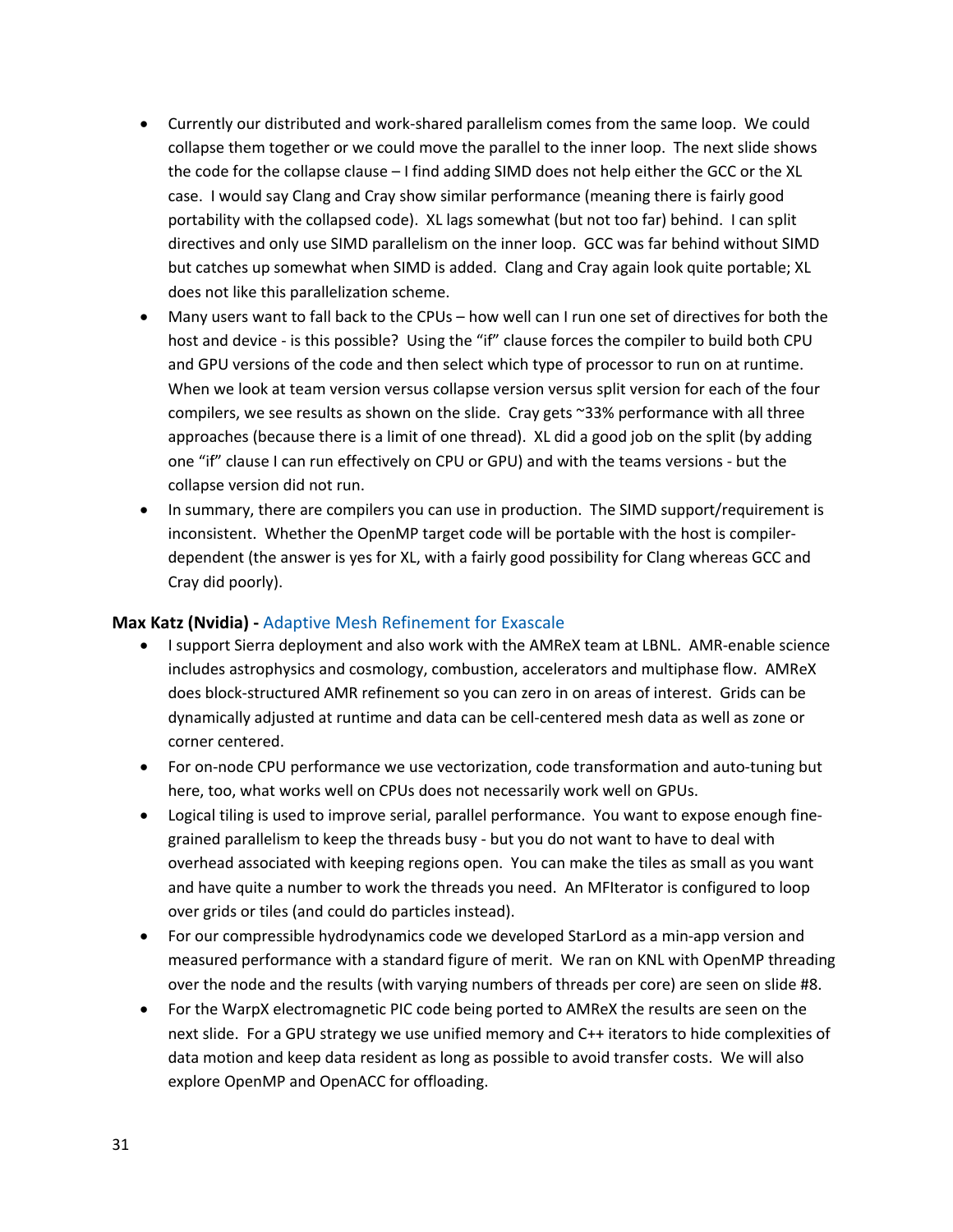• My results for running the app on P8 and on P100 on SUMMITDEV are seen on the slide (#12). I hope this type of approach can be used in future procurements (because these issues are not only associated with astrophysics codes). AMReX codes are available on Github.

#### **Xiao-Yong Jim (ANL) -** Performance portability via Nim metaprogramming

- You can push complexity to the compiler, low-level libraries or the user, or use a different version of the source code for each device. On slide #4 is the code for the micro benchmark we use. First we ran on CPU threads to set the diagonal elements of the matrix and then we run the statement block on the GPU and again on CPU. The code handles memory management. A CPU thread takes a block of code statement and wraps it in a function with lexically-scoped threadlocal objects. References to variables outside the code block are managed by Nim; a custom iterator over the array indices takes care of actual data parallel operations.
- Why are we doing this? Our domain is lattice-gauge theory via a large 4D (5D) grid. Nim is a modern language (developed in 2008) that is "efficient, expressive and elegant". It generates C or C++ code and compiles with any compiler. It has an integrated-build system; you copy the main program, modify and compile. It is available on nim.org
- Why use Nim? It can be used at both the low-level and high-level; it can be used to manually manage memory and also can be used as a high-level wrapper. Nim has templates, generics, macros and AST-based overloading.
- We have begun to develop a data-parallel library for small tensor objects on the lattice ( $QEX -$ Quantum Expressions), and it is available on Github. It supports arrays on both CPUs and GPUs now.
- Slide #15 shows performance results on Tesla P100 and 2x Xeon; when the memory footprint is small, there is not enough work. Slide #16 shows the same code compiled only for the CPU (and everything runs). When the memory footprint is small not enough threads are working. One can see the impact of saturating the caches and the DRAM bandwidth.
- Nim metaprogramming helps to hide architectural differences under a unified data-parallel API. A toy benchmark saturates GPU bandwidth. We are considering an API to use both the CPU and GPU in a heterogeneous setting. There are possibilities for using AST transformations.

## **Dmitry Lyakh (ORNL) -** Portable Heterogeneous High Performance Computing via Domain-Specific Virtualization

• Currently I am working on the ExaTENSOR framework. Basic Tensor algebra equations are seen on the next few slides; this is my use case. Slide #11 shows a notional graphic of the domainspecific virtual processor architecture. We have multiple virtual processors (DSVPs) to hide hardware specifics – one for node level and one for network level. We also want to encapsulate the HPC scale, so we define V0 as a virtual system processor, followed by additional DSVPs at levels below v0 (and the number of rows of virtual processors grows based on the size of the system). To build DSVP we use domain-specific microcode, resource allocation primitives, data transfer primitives, data decomposition/aggregation methods and virtual architecture specification.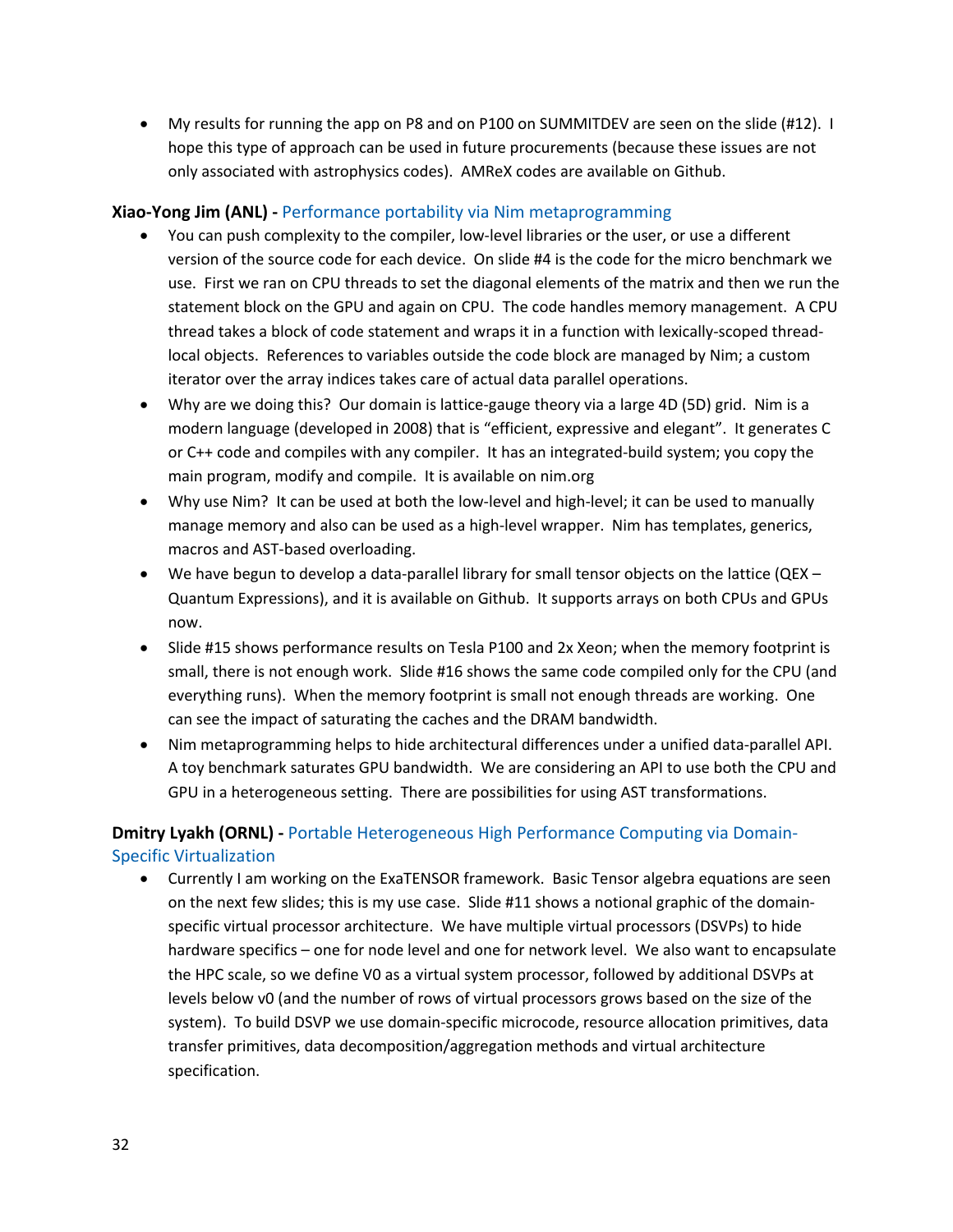#### **Carter Edwards (SNL) -** High Performance Atomics are Critical for Thread Scalability

- What do we do about increasing thread counts? We have issues now with GPU architectures. We want to enable on-node parallel algorithms and this can be challenging. We need to keep changes to the code to a relative minimum and keep initial algorithms similar to what we have in the serial world, so there is an incremental path forward. Atomic operations are an application enabler to keep (roughly) serial algorithms. A disadvantage is floating-pointrounding differences because floating point operations are not associative and variations in runtimes if/when contention rates change between runs and atomic operations can be expensive.
- Alternatives to using atomic operations include development of new algorithms (e.g. coloring on well-behaved structured grid) - but there is not enough parallelism to support coloring schemes and this can lead to significant code churn.
- C++11 introduced atomic memory updates into the standard but std::atomic is clunky and requires a special data type to be declared and – with a large matrix - can become intractable.
- In Kokkos we wrapped atomic overloads so atomic operations can be applied to ordinary data types, making atomics simpler to use. We identified three categories for atomic-issue rate and contention levels (defined as the likelihood of multiple threads hitting the memory location and doing atomics at the same time): histogram, MD and matrix assembly. On our current testbeds we look at GigaUpdates per second, the ratio of using atomics to standard memory operations, running in the "best configuration" and the ratio of using non-atomics to atomics. Looking at results we are excited about what the GPUs are doing for us using atomic units (although we are not excited about what the CPUs are doing).
- We are concerned about high-thread counts on non-GPU architectures going forward. Nvidia has done something right on the Pascal (P100) GPUs with hardware enablement of the cache. CPUs have historically struggled with fast atomic updates because they add a significant number of additional operations.
- Most algorithms have relatively low-content rates. Atomics are used to enable correctness. Atomic memory operations are potentially a lightweight programming choice but we need better hardware support for atomics.

## **Gheorghe-Teodor Bercea (IBM) -** Towards a portable OpenMP data sharing implementation for NVIDIA accelerators in the CLANG/LLVM toolchain

- We want to make a more "upstream-able" data sharing scheme for CLANG/LLVM trunk. We look at mapping OpenMP to GPUs in a simple problem and find that on GPUs threads cannot share a variable located on the local stack. We have the master region set up the function point for the workers. To share across functions we have to maintain a list of references to our shared variables. The master region initializes the list and the worker region retrieves the list. Most allocations are allocated to device-agnostic lower-level structures.
- There are four alternative ways to lower a shared variable and today I will talk about a scheme for lowering alloca to shared memory. We store the variable in a shared-memory stack and there is a limit to how much shared memory we have. If we use no sharing then the c variable will be allocated to threads and cannot be shared. But if we allocate c in shared memory, and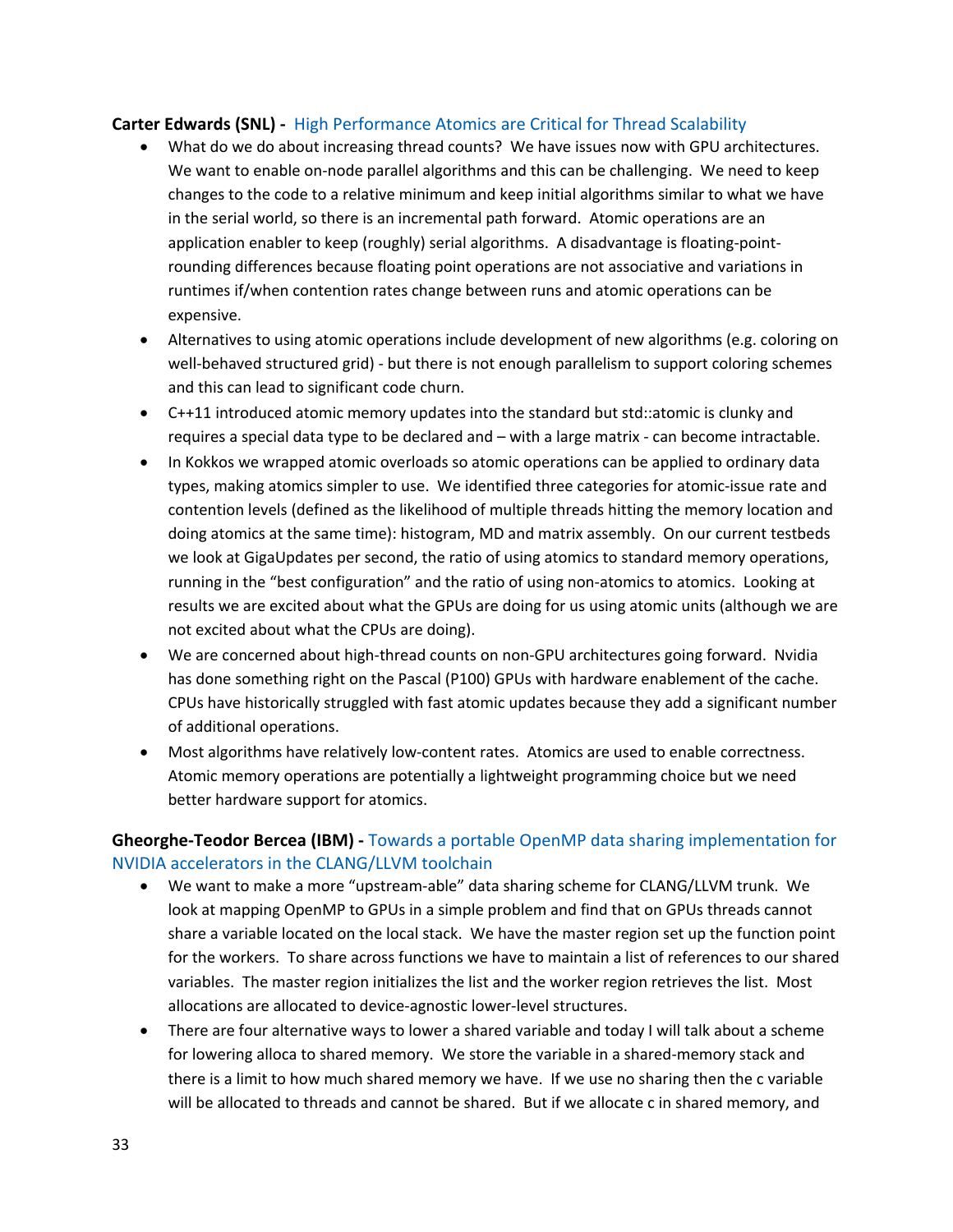have the runtime have a list of shared arguments then all threads can have access. To make this possible we have to change the address space, using some tricks by introducing a new LLVM-IR pass. We add a new pass to the NVPTX that will lower the frame index of shared values.

• In addition to the shared memory scheme, we have to ensure the runtime is able to construct the list for the master and the worker and make sure that we change the back-end to lower the variables to the appropriate address space. There are limitations that need to be addressed in future work. We need to come up with a smart way to identify shared variables and figure out how to communicate the information to LLVM back-ends. We need a back-up scheme that supports all OpenMP cases (even those that use a number of shared variables as well as sharing between parallel and SIMD regions and other use cases). We are working with the CLANG and LLVM communities to get this to trunk as fast as possible.

**Languages, Compilers, Tools Panel Discussion** - CJ Newburn (NVIDIA), Discussion Moderator

• *Question:* We had several talks on OpenMP in this section and throughout the workshop. What things remain to be investigated?

*Bertolli –* We know performance portability – as far as OpenMP is concerned – will be about selecting the proper pragma for the specific target.

*Katz –* You can tune so much for magic black-box compilers that you can un-tune for other architectures. We are looking at ways to provide per-target customizations that can be selected at runtimes.

*Bercea –* I think portability is presently focused on data-parallel examples but there are also cases that have hidden problems such as data sharing that must be considered because there is impact on performance portability.

*Katz –* We have not touched on tasking or asynchronous behavior in general, which is challenging to get correct and for the compiler to map the task graph appropriately depending on the architecture.

• *Question:* On a KNL I was concerned that if I want to divide ~60 cores among 4 different tasks and want the tasks to execute concurrently and if it takes time to submit something then % of the threads are waiting while the serial action of managing the tasks happens. I would favor being able to have a way to specify what resources are used and that will help with heterogeneous architectures. We had an example of a primitive used (atomics). Other than atomics, what do we need help with?

*Edwards –* Synchronization, as needed for internal data parallelism.

*Newburn –* Should that stop at primitives within a single target or span targets? *Edwards* – In CUDA 9 it is codified with group collectives. We need atomics and collectives. *Katz –* Being able to allocate memory per thread efficiently – right now we have to re-factor everything. (I know it is a hard problem.)

• *Question:* Jeff noted last year that descriptive beats prescriptive. Are we getting there? *Larkin* – At the OpenMP face-to-face meeting a month from now we will discuss that. Today all directives have specific meanings and performance depends on which ones you use. We would like to emulate OpenACC and have the compiler make the first round of decisions. We will continue to work on getting that into OpenMP. I think the collapse data I showed was so good partly because the compiler has complete freedom (but one is not always able to write code that way).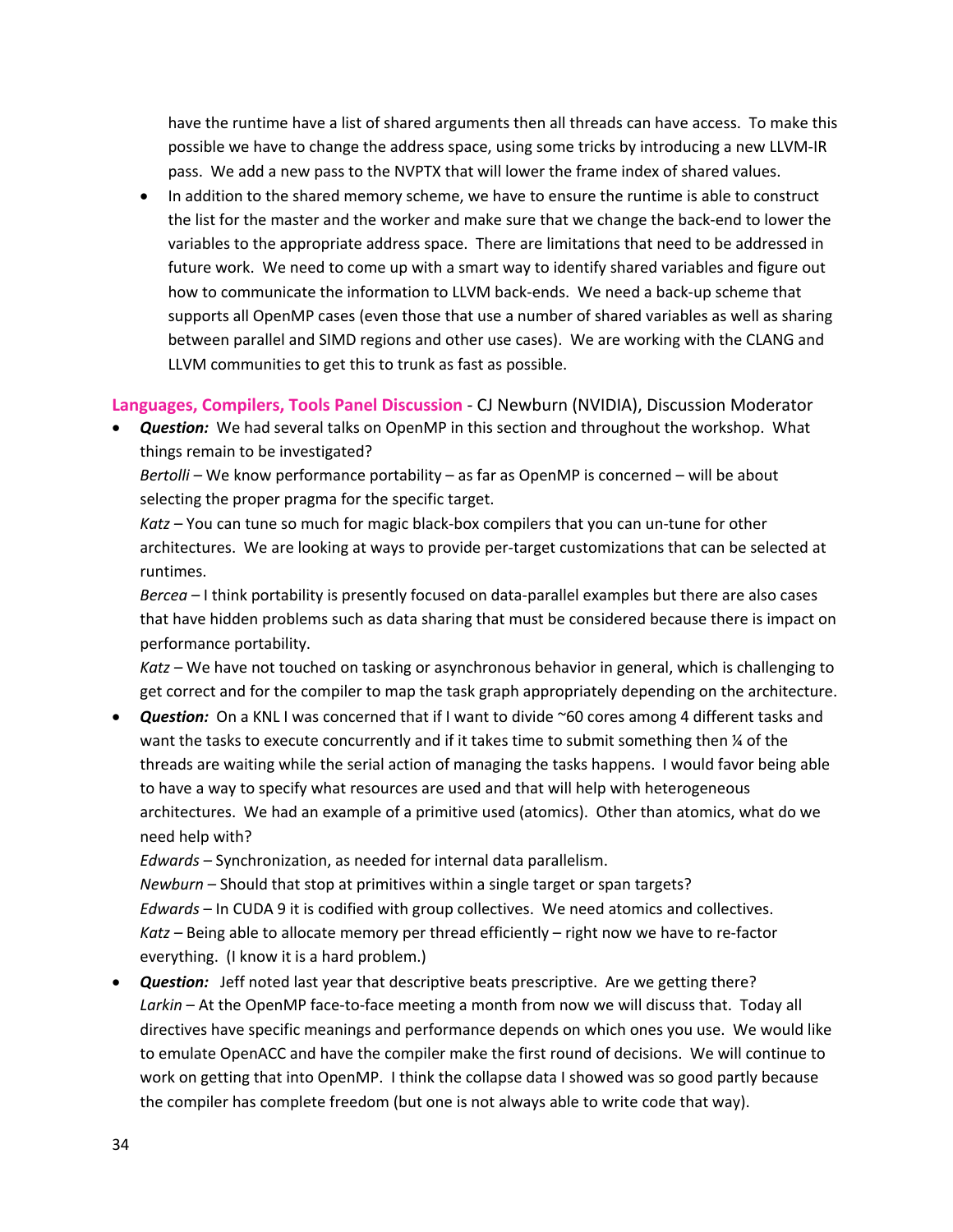*Bertolli –* Right now compiler code generation is not something people like. I support this but we need to keep an eye on those users.

• **Question:** In the CLANG compiler, do the error reports indicate what the compiler does not know? *Bertolli –* For the LLVM compiler you will be told what happened and why. We do not have a diagnostic that tells you what happened, and I was not aware the CLANG compiler did that (this is good feedback).

*Larkin* – Potential for aliasing in C/C++ kills many optimizations. Sometimes having negative information can be more valuable than positive information.

*Comment –* We try to translate messages for the user as well. Sometimes several options are needed, depending on the audience.

• *Question:* About responsibility … are there areas where the responsibilities of the vendor and those building/evaluating and the user are not clear (e.g. atomics)? Are there other areas where there is tension with respect to targeting specific platforms effectively?

*Bercea –* With OpenMP we were forced to do most of the development in the front-end of CLANG for code generation and as a result we are not able to touch it to deliver solutions to other problems.

*Comment –* My understanding is that Google owns the back-end to LLVM (and they are the 800-lb gorilla).

*Bertolli –* Overall, you are right. Google is a big player in the open source community.

## **DAY 3 – Thursday, August 24, 2017**

**Vendor Performance and Portability Panel Discussion** – Dave Bernholdt (ORNL), Discussion Moderator

## **Kathryn O'Brien, IBM Research**

- We do not have an IBM Performance Portability roadmap but we have an approach that we want to provide tools, programming models and onsite help to help app developers develop performant-portable codes. We do not try to define performance portability or provide metrics for it because we believe that to be the purview of the app developers.
- In the CORAL procurement there was a strong request for COEs but  $-$  at that time  $-$  we did not anticipate performance portability would be a big part of the COE activity. At IBM we are trying to promote performance portability in the OMP standards group, driving proposals around affinity with a current proposal focused on the "Super if" (i.e. define a set of pragmas depending on target architecture), prescriptive versus descriptive. Earlier this week we heard how OMP is easier to use but as we move towards 4.5, I would argue it is harder to user. We want the ability to get good performance across a range of platforms with less onerous programming practices and OMP is an important part of that.
- The move to LLVM has been effective in the drive to performance portability. It allowed us to provide users with compilers early in the development process. We held hack-a-thons and some of the things that were identified were deficiencies in the standards, so we have had good dialogue across all of the parties involved.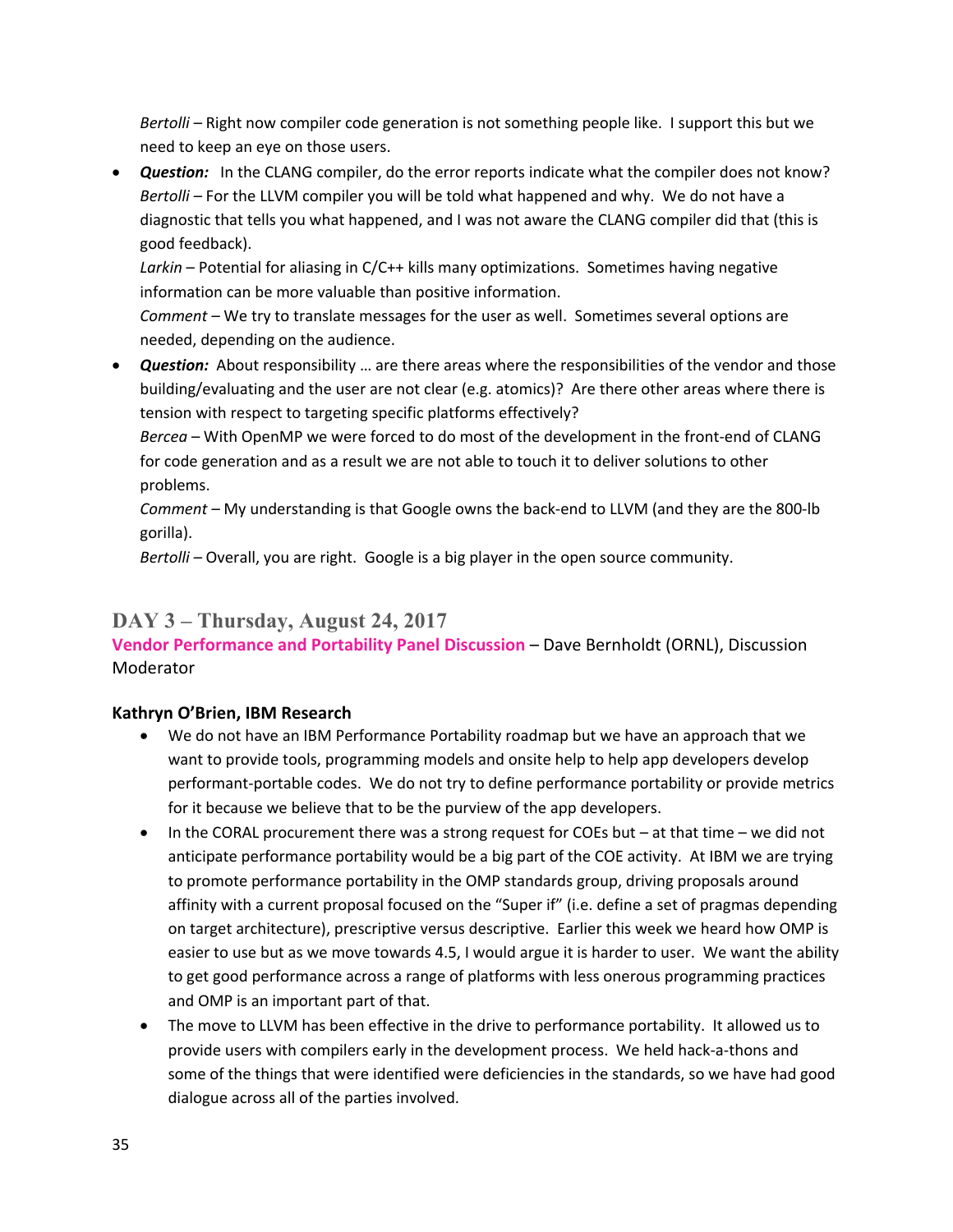- We prototype explicit-declare-target in LLVM. Intel is also implementing OMP in LLVM and AMD has worked with us to use our implementation for their architecture.
- We have many people working with the COEs on OMP and RAJA, lambda support and we have good involvement there.

#### **Geraint North, Arm**

- Arm made its name in the mobile market and many people assume that Arm is solely a lowpower CPU play - but that is not the value proposition. Arm has lowered the barrier to entry for people who want to build their own SoCs; we developed a common platform that can move between chips from different vendors easily. Arm allows others to bind to a flexible ecosystem.
- This model only works if I can take code built for someone's Arm core and move it to another entity's Arm core. We want cores to look similar enough to have portability while leaving enough room for our implementers to differentiate. We implement some performance counters. SVE allows our implementers to change vector width (but without requiring code to be compiled).
- It is important to have a portable performance analysis process so people can use tools they know, apply them to Arm and have them work. To us, that is continuity.
- Community is another focus because we work collaboratively some chips are our own design whereas others are not.
- We have many people developing and optimizing chips for markets. It is in Arm's interest for you to have performance portability (although it is not necessarily in the interest for any one of our partners). Arm needs to make certain it is easy for you to move between cores, so we have commercial tools, math libraries to enable you to work on all of the technologies we produce.

#### **Jonathan Gallmeier, AMD**

- We provide flexibility in terms of how our system integrators integrate our hardware and abilities to modify the software stack. We participate in a number of open consortiums and standards effort to provide flexible hardware - but the software performance issue is more challenging.
- From our LLVM perspective, our collaborative efforts allow us to extend compilers to support Kokkos, RAJA and other frameworks as we move into the future. We support various Linux distributions using open-source drivers. Anyone who has an LLVM-based project can plug into our systems easily.
- We have components and runtime with the flexibility to support underlying architecture and we support the broad HPC and machine-learning markets. There is much opportunity and extensibility from the Open Source perspective that is key to our strategy.

#### **CJ Newburn, Nvidia**

• We will continue to see specialization to get the best absolute performance, to tailor the hardware, and to bring together lots of computation. We are seeing trends towards specialization in areas such as deep learning, graphics and video.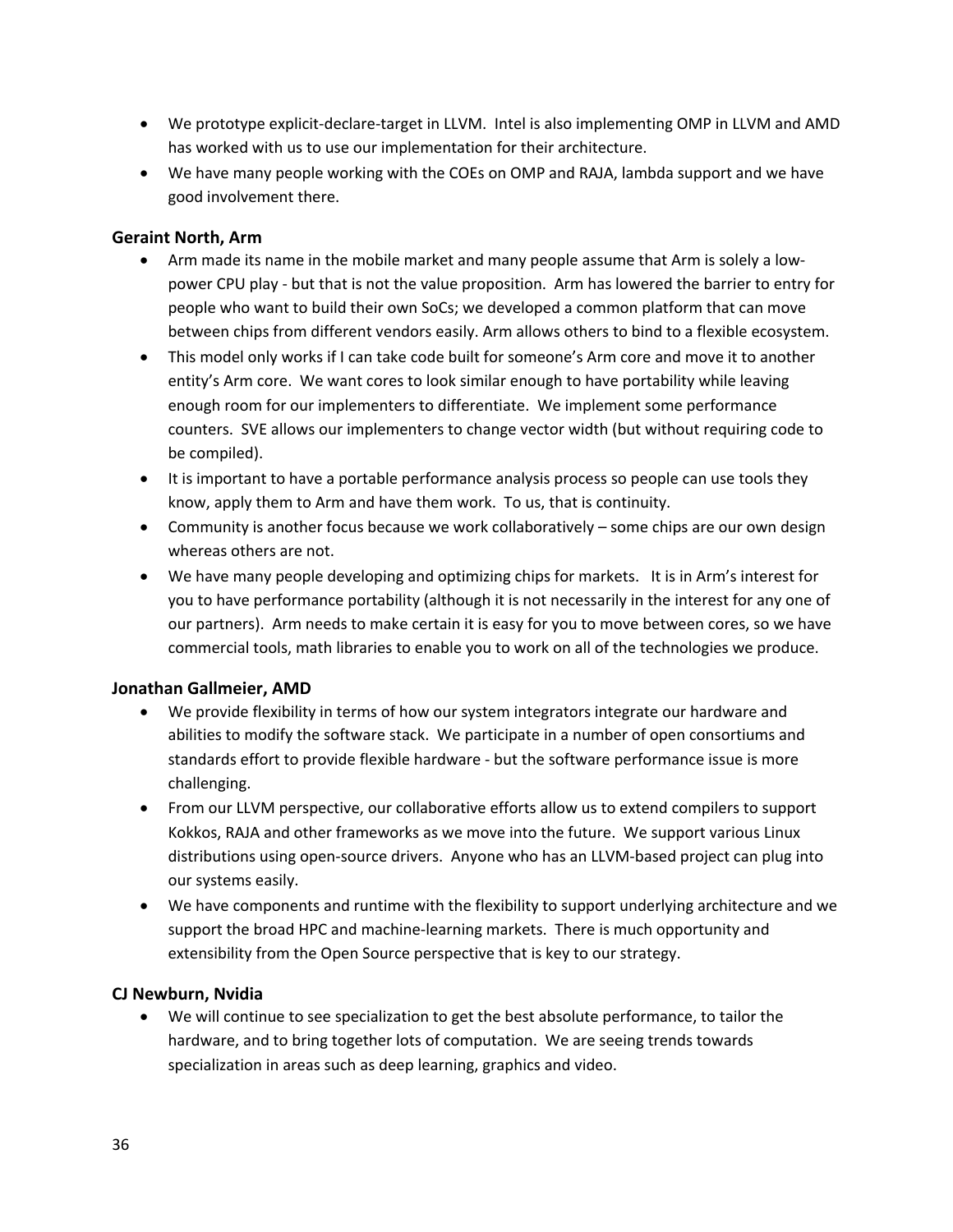- To get performance portability in the face of specialization, you have to work at a higher level. We want to support diversity within a common software architecture, which is something that many of us want to go after. With a common scheduler and common set of primitives, we can enable data layouts when needed.
- We see a number of things are converging: cloud, HPC and AI. These three communities can all learn from one another, e.g. making good use of dense nodes and heterogeneous resources with retargetable frameworks (HPC), apps as a service (cloud), highly-tuned libraries and frameworks and fast collectives (AI). In the face of diversity and specialization we will see emergence of new apps – e.g., churn through big data – pick out a subset – do HPC simulation and bring in AI.
- On the slide (#5) is a taxonomy showing where we see HPC and AI are converging. You need diverse resources in the platform and will pick and choose where to implement.
- We see two trends the first is too many LOCs and for this limited effort is needed this is the area where we see a need for standards interfaces and libraries. Other codes where you perform aggressive tuning for the target platform – this is going to take work to expose parallelism and scale as needed, along with use of tailored abstractions.

#### **John Pennycook, Intel**

- I want to make three main points. First, portability comes from open standards and we are committed to open standards because we know the community is involved and the features in the standards are important to the community (so we will give you what you want when we support those features).
- Intel has no plans to enable proprietary programming models/runtimes. We will help to build open source runtimes and models based on open standards.
- Performance portability is a shared responsibility. It is in Intel's interest for you to be able to program on our architecture in a way that is productive. We contribute to OMP in a number of ways to make performance more productive.
- We do believe the apps have to take some responsibility for performance and performance has to be portable across different platforms.

#### **John Levesque, Cray**

- I will present my personal view (which is close to Cray's). The most important thing is adhering to the standards. We spend great effort on this. We have been weak in C++ and we are working on improving that. As far as parallel-programming paradigms are concerned, we are working hard on OMP and have a question about OpenACC. There was discussion about OpenACC at this meeting - but there seems to be a trend with significant movement towards OMP and away from OpenACC (I believe the latter is easier to program to).
- I am not sure what to do about the abstractions. We have excellent performance tools. Will those tools work with RAJA and Kokkos? My last trip to LANL was to gather statistics on 65,000 MPI tasks on the Trinity KNL system and from this data we discovered enlightening information. As you produce your codes it is important for you to be able to look at performance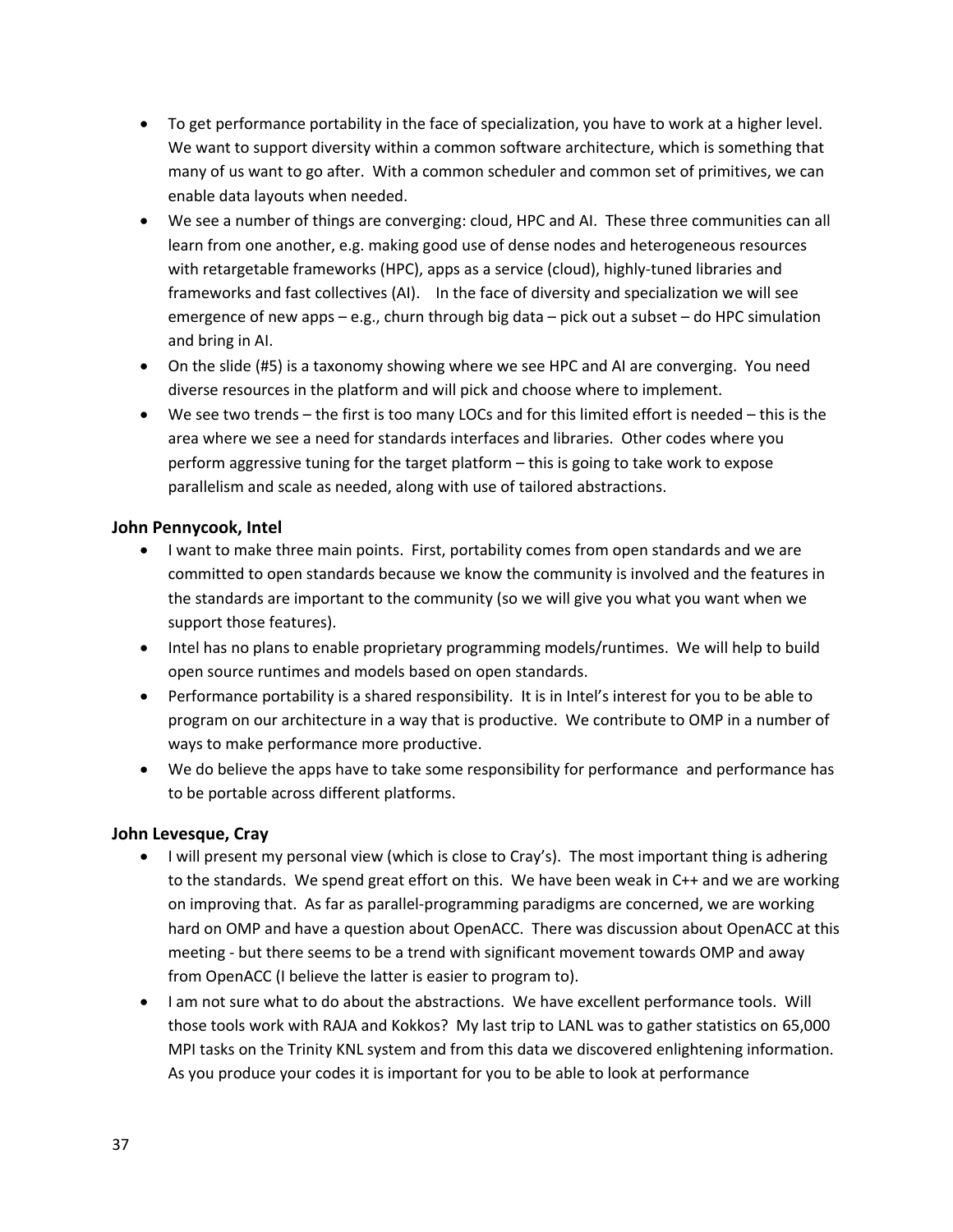measurements and determine where the bottlenecks are, so you can fix them. At this meeting I did not hear talk about debugging or looking at performance from using these abstractions.

• Why should we be interested in performance portability? We do want performance portability across our systems and we do sell accelerators - but the reality is we do not want your programs to run as well on systems provided by other vendors. Our interconnects introduce the problem of performance portability because we can do remote memory accesses well so OpenSHEM, etc. run better on our interconnect.

#### **Panel Discussion**

• *Question:* We heard much about standards and working with the community. What are gaps in the current portfolio of standards?

*Intel –* The idea of having a way to specialize functions for different targets/devices (and Super If may solve some of that for OMP 5) but there are probably gaps around that topic.

*Arm* – We ask ourselves whether we should do a sparse library and what it should look like. We see sparse math in your codes with no standardization on what it would look like *AMD –* Asynchrony – greater freedom to tolerate unpredictability.

*Cray –* Better support for locality, especially threading on manycore/multicore system. It is hard to get good performant OpenMP on a NUMA node.

*IBM –* Memory is still an open issue. A problem is the increasing complexity in standards, making them harder for users to use.

*AMD –* I echo the need to support multi-level memory and help the developer reason about it. I also echo the need for additional libraries to help compiler and library writers.

• *Question:* I have not worried about the performance tools working because people like John Mellor-Crummey have shown they can get through RAJA and Kokkos if the compiler gets the information it needs. How do we bridge source code to compiler to useful information so you can deliver features we need without having to support massive complexity?

*IBM –* CORAL Working Groups (e.g. tools) are essential. Everyone needs to work together to get functionality; avoiding complexity is something we need to continue to harp on.

*Arm –* There are opportunities with LLVM. We can preserve things in the binary. Building a standard framework within LLVM so higher layers can attach notes that survive to deployment time so everyone's analysis tools builds on that could be helpful. We are all looking at LLVM and we would like to standardize on it as much as we can.

*AMD –* Work needs to be done to standardize how the tool interacts and gathers information from the application.

*Intel –* If/when you come across something that you do not understand using our tools then please tell us.

*Cray –* We need to deal with this because it is so important going forward.

• *Question:* There is clear centralization on LLVM as compiler technology but I hear that Google and Apple control aspects of the front-end. Is that a hindrance in terms of developing new features?

*AMD –* We have used the LLVM environment in CLANG successfully as an innovation platform. Getting things upstream has not been as big of a focus for us. We expect the development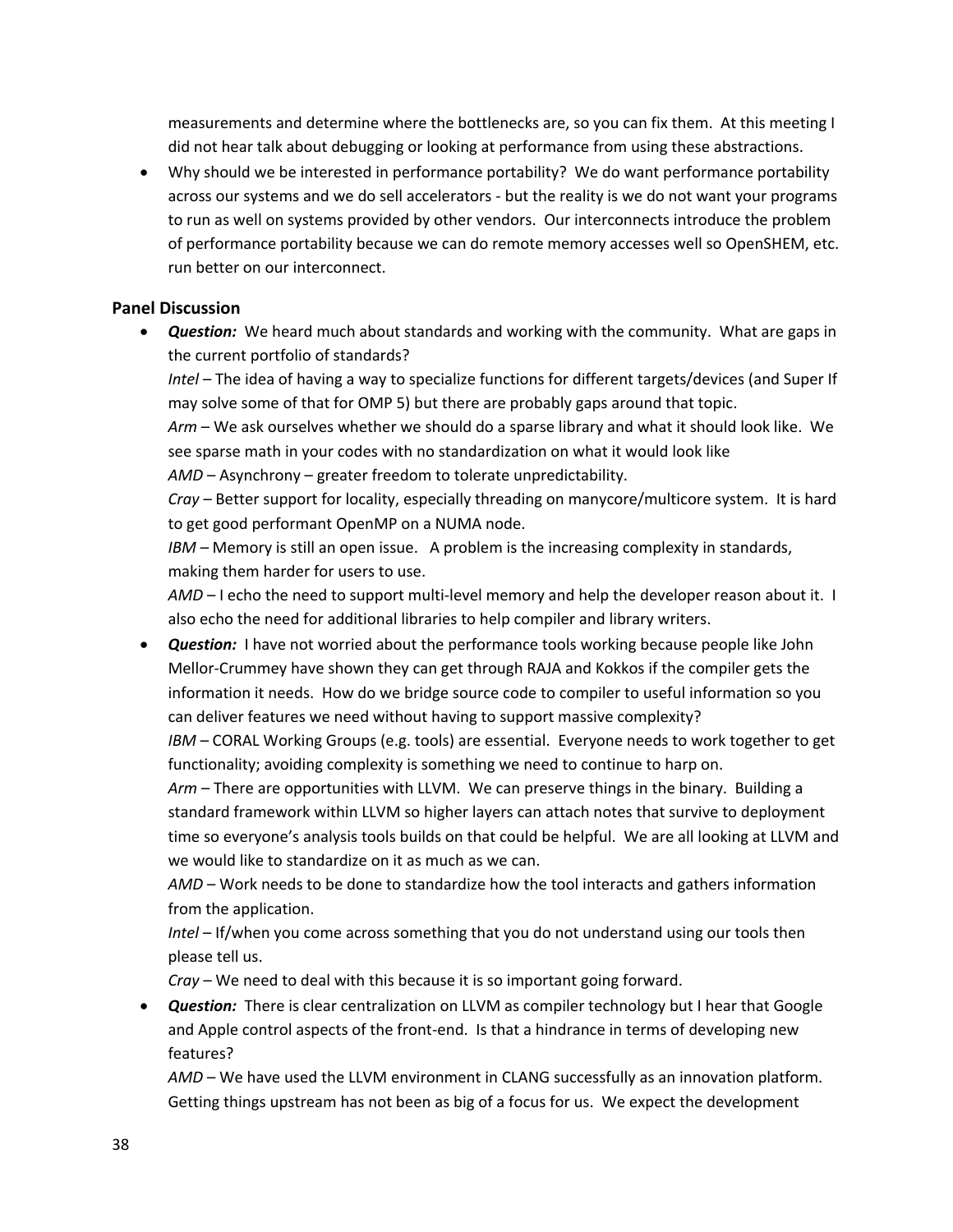community to pick up on some of what we have done and help to push it into the environment. In terms of co-generation in the back-end, I think there is enough room for a vendor to provide optimizations in the space. At the front-end, the LLVM community is doing a fairly good job keeping up with standards as they evolve.

*Arm –* Within the LLVM community personal credibility is important. You have to be active participants in order to get your thing upstream. When vendors like Arm and others want to push new features into LLVM the end users who care have to step up and say they need that feature. People in the LLVM community are not comfortable with the timescales that HPC works with.

• *Question:* How do we demonstrate our need?

*Arm –* Participate on the mailing lists, which is where things are debated. Seeing a public debate and Q&A is visible and helpful.

*Nvidia* – Slowness in upstreaming can be both good and bad. We are driving something for heterogeneous memory management upstream into a Linux kernel but the community tends to be impatient and you have to find the right "bite-size" chunks.

*IBM –* It is not a simple process and it is time-consuming - but we have been successful getting most of our patches upstream (and getting these accepted by the community has been important to IBM).

*Arm –* LLVM has realistic expectations. We know there is work to do to get it to look like Clang or like Flang. There is work to do there.

• *Question:* The roofline model and method was highlighted as a best practice and has been useful for bringing up Trinity and Cori. It has good acceptance (Intel adopted it in their tool chain). Is that part of the Allinea tool chain? Are the vendors thinking about adding roofline? The methods we are using need to be supported in your tool chains.

*Intel –* We are open to it. For the roofline plot it is not clear you can always get the data you need from the CPUs to produce one.

*Arm –* From the Arm hardware perspective, we are working to get better at a top-down view of what performance counters should be put in the hardware. How do we put those counters in place so they are useable? Up to now we have not looked at it from the perspective of the user. *Doerfler –* I have trouble getting value out of the cache-aware model. Consider performance counters for DRAM traffic (or whatever the final memory hierarchy is). *AMD* – I would like to suggest we turn roofline into an actual tool.

• *Question:* In the old days vendor lock-in was a corporate strategy and I am encouraged that everyone here supports our goals and need for portability - but is it still an argument to convince your senior corporate decision-makers that open standards is the right path? *Cray –* We understand and over the last 10-15 years have concluded that the company cannot lock in customers. That is the wrong thing to do. What you want to try to do is differentiate within the standards and enable the hardware so the hardware can enable the standards to run better.

*AMD –* AMD Executives have bought into open standards and open source development and see that we can add our own value by understanding what hardware we need to add.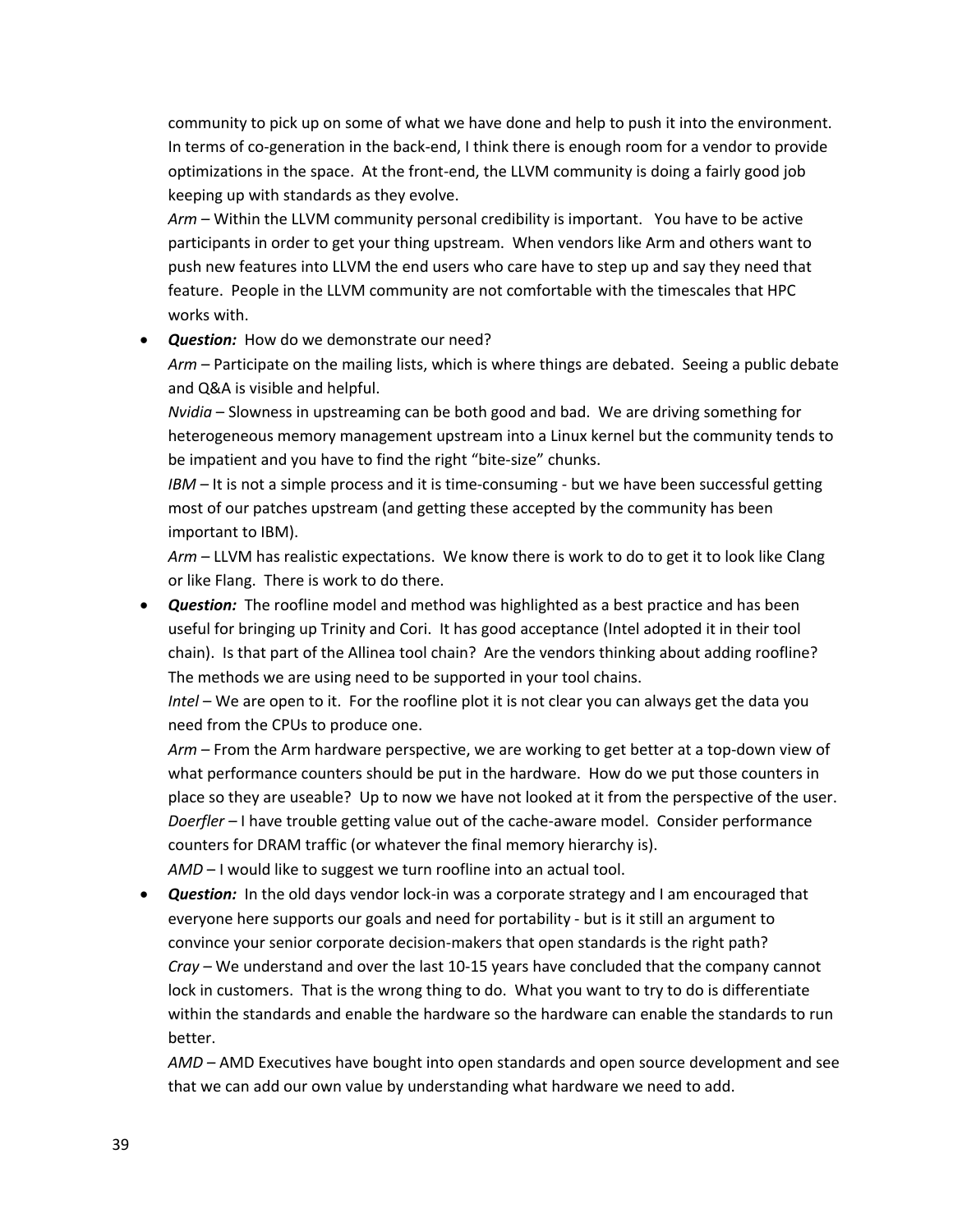*IBM –* IBM has adopted the open-source approach and will make code available in an opensource fashion.

*Arm –* From a hardware perspective, having our math libraries tuned for other vendors by Si was a surprisingly easy discussion. Our Executives understand that to have value in HPC Arm - as a whole - needs to be a value proposition. From a software perspective all commercial tools developers have a primary mission to enable the ecosystem (not to make money from the tools).

*Nvidia* – We seek to figure out what is in the best interest of the customers and try to create opportunity for people to play on the field and have the best offering inside the field.

• *Question:* If I want to use an Intel compiler and a GPU - to my knowledge - the Intel compiler does not support targeting directives to the GPU. Can we add a standard for separation of concerns? When a target directive occurs could it be separated so you could specify two compilers – one for the CPU and one for the target?

*Arm* – I think that is how GCC works with target offload.

*Garrett –* And if we standardized it then the vendors could write for their own architectures. *Pennycook –* It needs to be explored. It would need to be part of OMP … i.e., this is what the host needs to do to obey target directives and this is what the target needs to do. *Arm –* You would need a compatible runtime on both sides as a good first step,

*AMD –* We provide a lightning compiler which is just the GPU-generation portion. We would support anyone who wants to extract and use that.

• *Question:* BLAS was a unique success for dense algebra but the sparse BLAS standard never caught on. Sparse linear algebra computational kernels that take more specialized knowledge to write are harder to encapsulate and it takes more domain-specific knowledge to design an interface for a kernel. Is it time for the HPC community to revive a standardization effort? *Arm –* These things are always better when driven by users. I would value a specification. There is much to be said for providing people with tools they need to do things themselves, and that is something we could be better at. I don't know what the appetite is within the community to determine the right balance for building high-performance stacks.

*AMD –* I think this is the right time. Other communities also need sparse matrix. If you want to dangle a carrot in front of us and can demonstrate what you are proposing is of interest to other markets as well, we will pay attention.

• *Question:* On most of the roofline plots I have seen the app is nowhere near the roofline. Figuring out why this is the case is challenging and requires detective work. Is there anything we can do to make that easier?

*Pennycook –* We have tried using something other than Gigaflops as the metric. Looking at instructions/byte can help in some situations.

*Nvidia* – That is consistent with having specific goals to work towards and figuring out which are the most important. Decompose the problem into specific goals to explore further.

*AMD –* Roofline analysis would need co-design at the level you are talking about. Having access to someone who knows code well sitting alongside one of our engineers would be valuable. *Richards –* And we are willing to make that happen.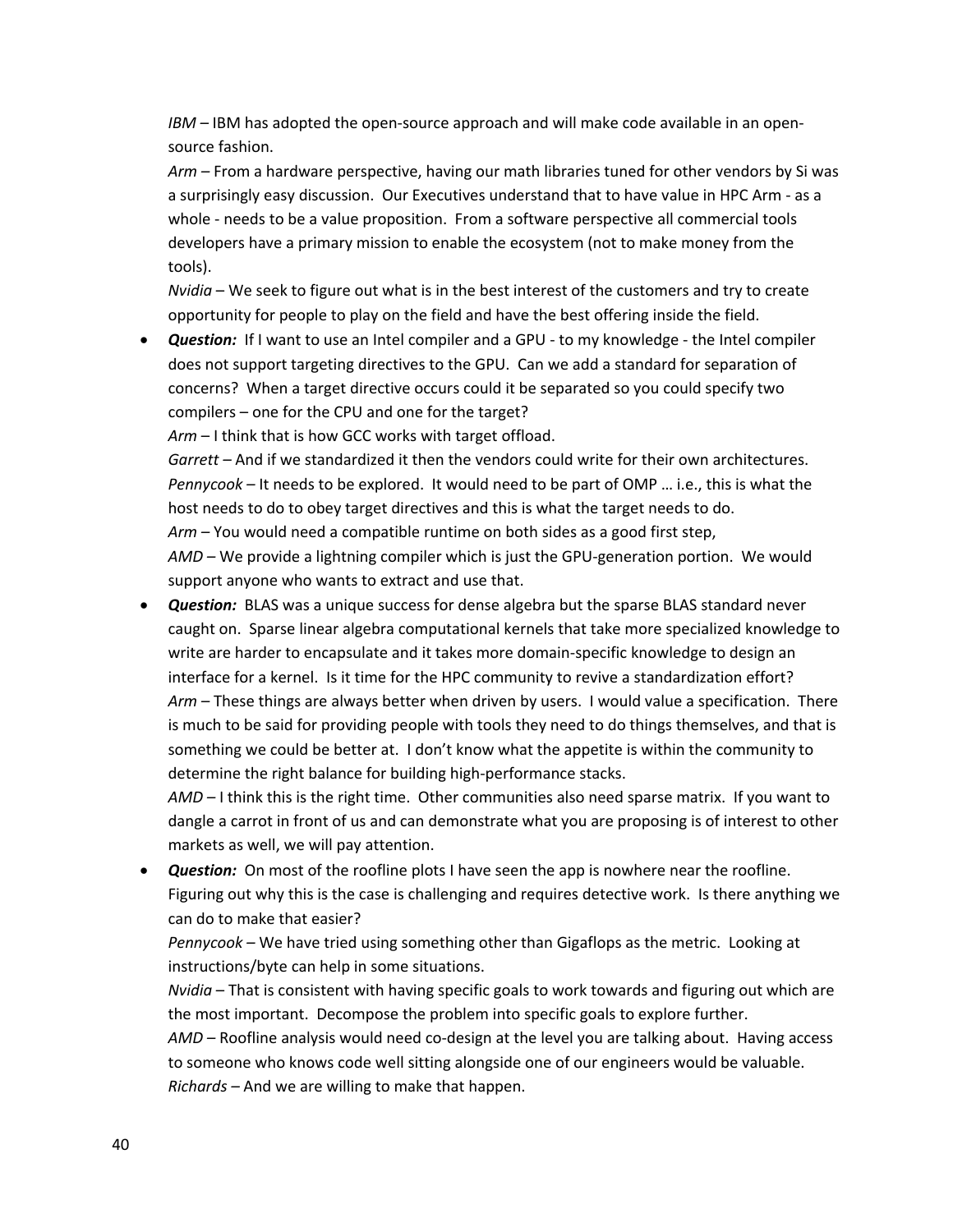*Karlin –* The tools need to show things better.

*Pennycook –* Roofline's biggest strength is giving a snapshot of performance; I think it was originally envisioned as a teaching tool.

*Richards –* It is a good way to start the discussion.

*Cray –* A problem is having the right hardware counters to find out what the issue is.

*Langer –* An issue with physics algorithms is latency (not memory bandwidth) – if you can give me something that tells me I need to hide memory latency that I can give to a developer then that would be very helpful. I can give you a Monte Carlo where I can guarantee latency is the problem.

#### **Session 8 – Applications Experience 3** (Chair: Ian Karlin, LLNL)

## **Olga Pearce (LLNL) -** Experiences Utilizing CPUs and GPUs for Computation Simultaneously on a Heterogeneous Node

- 95% of the FLOPS on Sierra will be on the GPUs (4x Volta) and 5% on 2 P9 CPUs. Right now most people are using a single-MPI task/GPU. I will propose a way to use different cores to do different things. You still have a single-MPI task/core and reserve some cores to compute and others to drive the GPU. So, if driving the GPU is done sufficiently well by a single-MPI task then you have other cores to work with.
- I am working with Sierra Early Access (EA) machines at the present time. With heterogeneous MPI tasks I add control code, so some MPI processes drive the GPUs and other MPI processes compute on the CPU cores (being careful about the CPU core/GPU binding). Memory is allocated according to the task on the particular CPU core (and doing this was fairly straightforward for a spatially-decomposed MPI app where each MPI process owns its data). I ran a proof-of-concept implementation in ARES (structured mesh, multi-physics code) that allocates memory use by context. For the heterogeneous approach, I inject additional context into the communication scheme using the control code. There are some "gotchas", e.g., dependencies may assume that "USE CUDA = allocate on GPUs".
- For loop execution ARES (which uses RAJA) has its own policies to which I added architectural information. To split work between CPU cores and GPUs I use a "sliver". Decomposition affects memory access and therefore performance; my baseline for comparison is one MPI/GPU (our standard approach).
- Slide #9 shows a performance comparison of 1 MPI/GPU with the heterogeneous approach. The former performed better when the inner-most loop usage was large (meaning memory use was optimal). With the heterogeneous approach I could not always give the CPUs a small enough amount of work to speed up the computation but when I was able to do so then the heterogeneous approach performance did improve. I expect this will change once some host device issues are fixed, resulting in the CPU being able to run faster. If we are clever about decomposition I believe we can see some performance improvement. With each software update the MPS performance improves. The direction of the split impacts memory performance.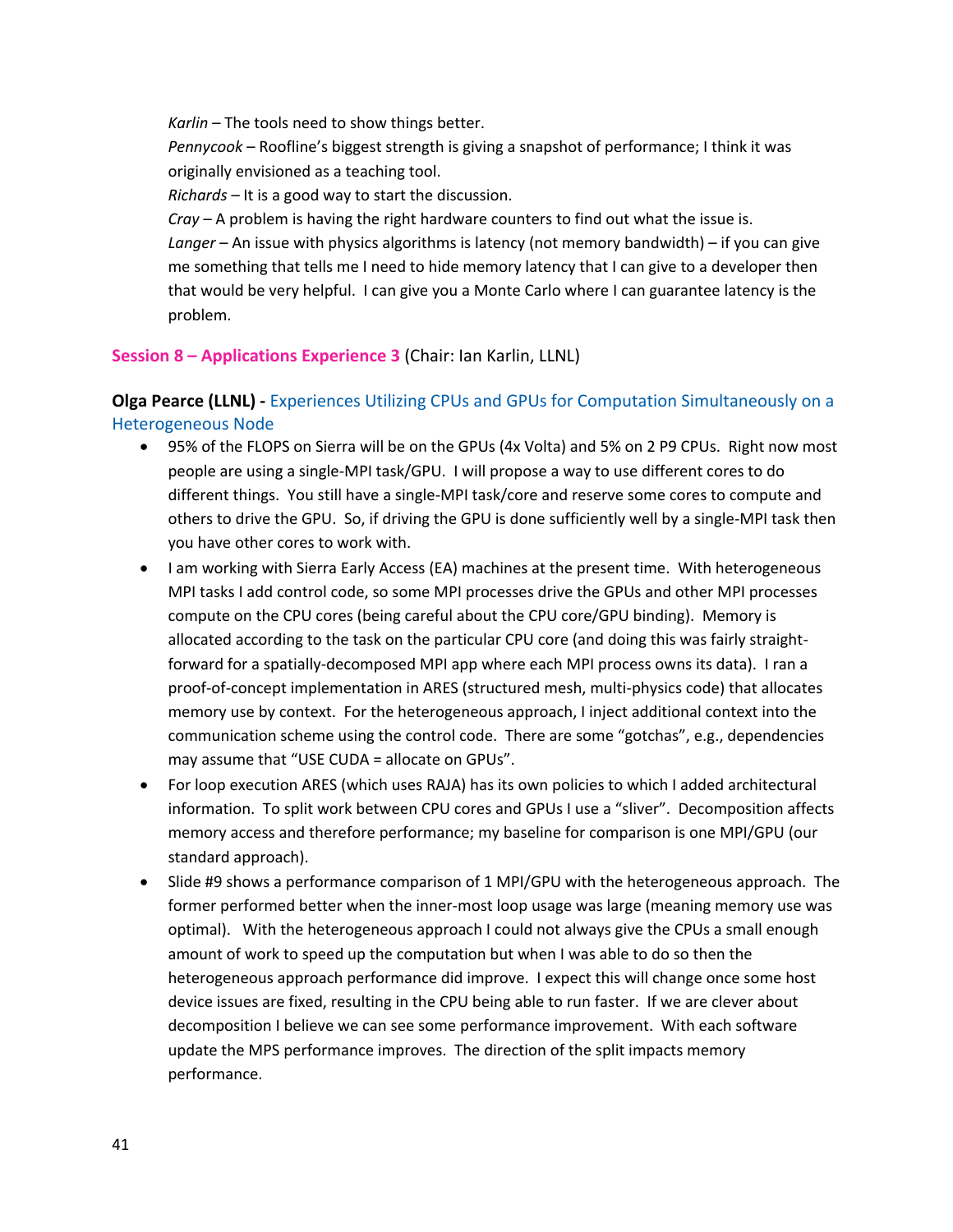- In summary, I have a proof-of-concept implementation and performance portability, courtesy of RAJA, with same source code for CPU-executing loops and GPU. I divide work via domain decomposition. Load balancing between GPUs and CPUs is not trivial. The memory access pattern dominates performance. The "ground truth" that we need to make our domain as square as possible may need to be evaluated.
- *Question:* If the best strategy depends on the problem size, would it be feasible to put heuristics in the code, depending on the situation? We can probably differentiate large versus small problems but pinning it down in a fine manner will not be feasible. There are technical challenges. Once you decide to run with MPS you incur the overhead of the server running. When there is problem-size dependency such as this, the bigger problems may want a different strategy from the smaller problems.
- *Question:* What was the performance gain by using CPU and GPU? 10%-20% improvement (for all of the cores). I left memory on the CPU.

### **Li-Ta Lo (LANL) -** Performance Portable Halo and Halo Center Finding in HACC

- HACC is a cosmology simulation code developed at LANL. Within the "Friends of Friends Halo", the Most Connected Particle (MCP) has the most friends and the Most Bound Particle (MBP) is the particle within the Halo with the lowest number of particles. In most cases the MBP is not the same as the MCP. In HACC there is an algorithm to find the Halo and particles are distributed to compute nodes according to their domain decomposition. Overload zones are defined so the largest halo will be fully contained within a single node. Each node executes a performance portable halo finding algorithm to find halos.
- Performance portability is achieved through parallel primitives (parallel algorithms are provided by the Thrust library). How did we parallelize the halo-finder algorithm? We initialize each particle with a pointer, and in parallel we try to find one of its neighbors. If we define an edge between pairs of particles within linking length then connected-component algorithms give the Friend of Friends halo.
- We ran results on Moonlight and also on Stampede with Xeon Phi. We saw faster runs on the GPU than on the CPU.

## **Roshan Quadros and Brian Carnes (SNL) -** Scaling Post-meshing Operations on Next Generation Platforms

• *Quadros -* We use two steps to generate large meshes. CUBIT provides capabilities for preparing geometry and generating an initial coarse mesh; on top of the CUBIT mesh we run refinement (via Precept)  $\rightarrow$  projection and smoothing operations. The refined meshes have new points that are projected onto the geometry. Smoothing is done to improve mesh quality. This is supported on block-structured, unstructured and hybrid meshes. Brian will discuss refinement and smoothing. I will focus on post-meshing operation #1 – projection. We use OpenNURBS for our geometry kernel because it is open source and lightweight. Our programming model is MPI + Kokkos (OpenMP); the slide shows some sample LOCs. We identify hot spots, re-factor the code around the spots and replace the LOCs with the projected code. Looking at point-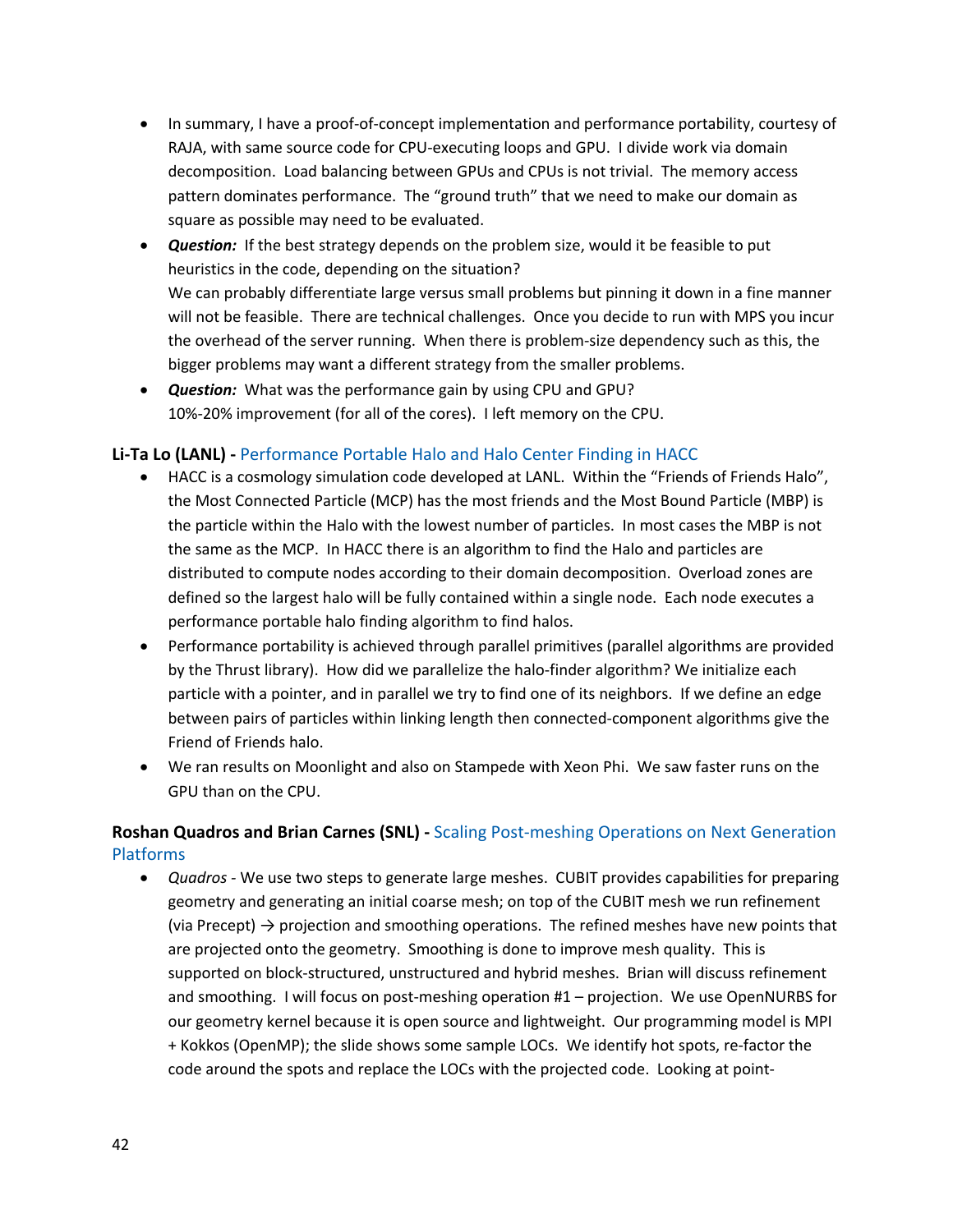projection-scaling results on KNL, I find as I increase the MPI ranks the code performs well, until I hit 64 ranks.

• *Carnes –* I will talk about refinement and smoothing. We have done much work on unstructured meshes but we switched to doing block-structured meshes due to the SPARC product that Micah discussed yesterday. We process the structured blocks serially and then can do a parallel refinement. The slide shows our scalability results for a sequence of refinement meshes. As we make the problem size larger, we can get more scalability (we were getting the scalability we wanted to see). The complexity involved in the process for smoothing was much higher than it was for refinement. The performance plot is similar to what I showed for refinement (but it took more work). We have learned much doing this. Initially, we supported unstructured meshes and the developer wanted to put a mesh abstraction between the mesh and the smoother so the smoother could operate on any type of mesh - but this proved to be very bad for performance on structured meshes, so we ended up making the smoother more aware that the mesh was hybrid. The unstructured part of the smoother is not likely to be ported to GPUs, so we are working on a different unstructured-mesh refinement built from the beginning to support threading and to run on GPUs. We found memory layout caused very poor performance, initially. We will investigate other smoothing algorithms.

## **Mark Govett (NOAA) -** Parallelization and Performance of the NIM Weather Model for CPU, GPU and MIC Processors

- For a decade we worked on the NIM weather prediction model (developed specifically for GPUs) and the FV3 model, which has been selected by the National Weather Service (NWS) for their global prediction model. It is more difficult to achieve good performance with FV3 (compared to NIM), and we are still trying to figure out why. They are different in many respects. NIM was developed in 2008 when fine-grained computing was seen as the future for highly scalable weather apps. The work on NIM has now ended because the NWS selected the FV3 model, which was developed in the late 1980s as a local (latitude/longitude) model that was then patched together.
- NIM had a simple time-stepping routine and FV3 has a more complex one along with more branching in the code (so finding parallelism was more of a challenge). FV3 was a broader scope for the model – both weather and climate run in fine or coarse scales. NIM had 4K LOCs whereas FV3 has ~23K LOCs. The model grids are seen on the slide. NIM had a uniform, cubesphere grid and used an indirect addressing scheme to access neighboring points with <1% penalty resulting. The indirect addressing scheme saved time and communications.
- Both codes are written in Fortran; NIM has ~21 routines whereas FV3 has ~165. OpenMP regions are relatively small for NIM and larger for FV3 (with many subroutines). Both codes achieved 10% of peak on Haswell. Both are efficient on the CPU; why are they not as efficient on the fine-grained?

For NIM we generally see 2x performance improvement with successive generations of hardware. We ran scalability studies on Titan.

• In the fine-grained study of FV3 we found there was not enough work for the GPU to do, so we pushed the vertical loop into the routines – and doing that has taken massive effort. We are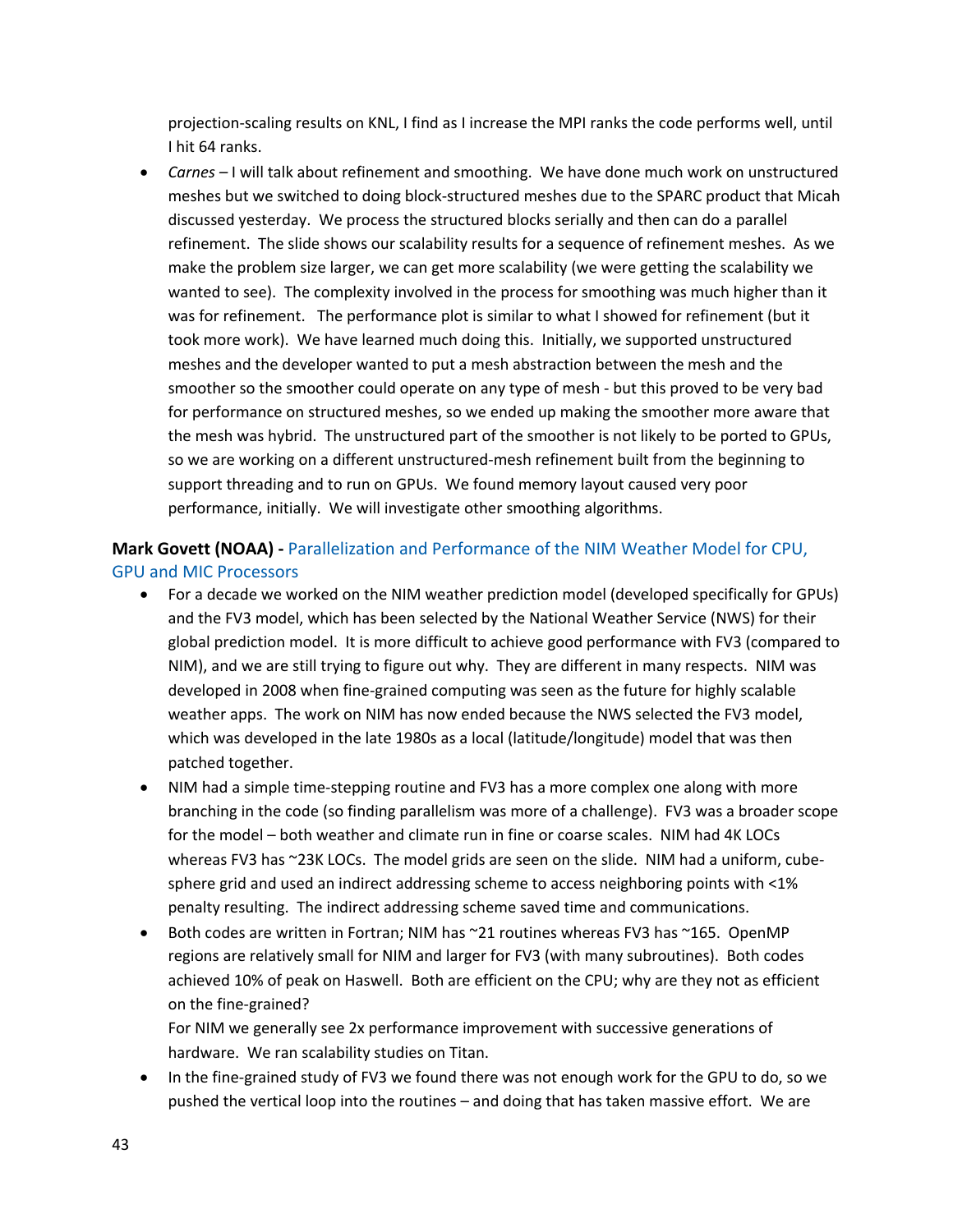adapting FV3 dynamics for GPUs (we found we could have speed-up) but the team has spent a year doing what was needed. We struggled with promotion of variables to 3D (which blew our caches). Preliminary FV3 performance results (we are still working on 3D results and GPU results) comparing original 2D code with Intel compiler and 3D code with the Intel compiler show the latter is 2x slower. We continue to try to figure out why the FV3 code is still not able to use the fine-grained capabilities on the GPU. KNL gave ~15% performance improvement over the 2D code.

- Takeaways? Code simplicity is important; with NIM we stayed away from things that would be hard for the compilers to analyze. We were aware of the limited memory available to us so smaller NIM kernels were good and bigger kernels in FV3 were not. FV3 uses no shared memory whereas NIM used it extensively (and there are multiple reasons for this).
- Stride-1 is essential for vectorization, SIMT and memory access. We should minimize branching to the extent possible. Use parallel algorithms and avoid complex algorithms where possible.
- We did achieve performance portability with a single code with NIM. The design did target GPUs and we saw every performance benefit that benefited GPU also benefited the CPU. Adapting FV3 has been difficult and we are still seeking to resolve FV3 performance issues. The NIM was collaboratively developed; we find writing in a code that the scientists prefer and working with them as part of the team is a good template for how to proceed.

## **Keita Teranishi (SNL) -** Portability and Scalability of Sparse Tensor Decompositions on CPU/MIC/GPU Architectures

- This work is part of the high-performance data analysis tensor project. We are developing production-quality library software to perform CP factorization for Poisson Regression Problems for HPC platforms. We will use node parallelism (manycore, multicore and GPUs). There are questions associated with software design and perormance tuning that we have yet to answer.
- Slide #3 shows a graphic for CP tensor decomposition the goal is to express the important feature of data using a small number of vector-outer products (discussed equations found in the next several slides for Poisson and Poisson regression). The algorithm will converge to a constrained stationary point if the sub-problems are strictly convex and solved exactly at each iteration. We looked at two methods: multiplicative update (MU) and Projected Damped Newton for Row-sub-problems (PDNR).
- To parallelize CP-APR we use Kokkos. We use Kokkos::View for data structure and we try to avoid atomics because atomics degrades performance on CPUs and manycore, so we use extra indexing data structure.
- Our implementation shows good scalability with the random tensor but we see scalability issues with realistic tensor problems. We have developed portable on-node parallel CP-APR solvers and we need to study further the solver performance on realistic problems.

#### **Rob Blake (LLNL) -** Melodee: Solving ODEs with platform-specific code generation

• The Melodee is a DSL in the domain of cardiac electrophysiology. One reaction takes 80% of the flops and the code is embarrassingly parallel and computation-bound. Cardioid was a code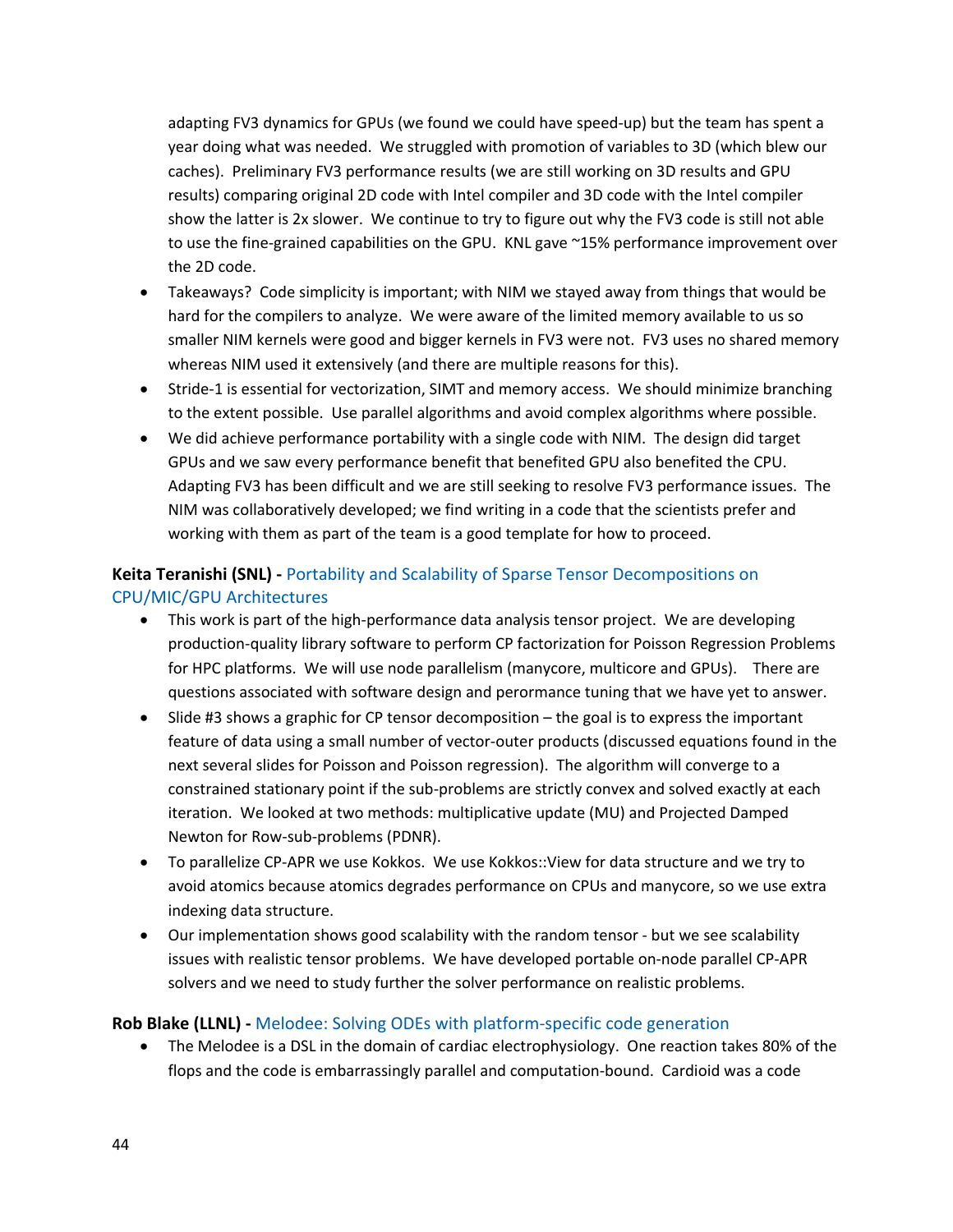developed specifically for Sierra and was a Gordon Bell finalist. Exactly one reaction model was optimized for BG/Q. I am tasked to port this code to GPUs.

- The reaction model changes constantly. I developed a DSL for describing ODEs (and it is available on Github). There are languages that do similar things; my main goal was to separate the implementation of the equations from the description of the equations. I wanted the system to be agnostic to my domain so I built in extensions to separate domain knowledge from semantics.
- Melodee is a language you write models in. The developer writes code generators in python; the Cardioid generator is only 600 LOC. It is backwards-compatible with the many cell machinelearning models that already exist and has been used in three simulators.
- Slide #11 shows the optimizations needed for BG/Q, P100 and KNL. There is no way one code would be able to run on all three of these types of hardware. For the GPU, I find embedding the coefficients in polynomial code is much faster. We can do better on the CPUs by unrolling loops (which is as fast as embedding coefficients) - but on GPUs every access of the coefficient has to be a constant-access expression. Explicit vectorization for these polynomials must be used for performance on CPUs.
- On BGQ and Haswell I have to put in manual vectorization. On the GPU, coefficients must be known at compile time. On KNLs the rational polynomials are slower than they should be (and I do not understand why). No intrinsics are necessary for GPU but vector intrinsics are needed for BGQ, Haswell and KNL. Even the way I lay out data has to be done differently, depending on the platform I run on. (Detailed changes that had to be made to get the code to run on various types of hardware – details found on slides #15-#20). In summary, DSLs make us more productive and code generation is essential for portable performance.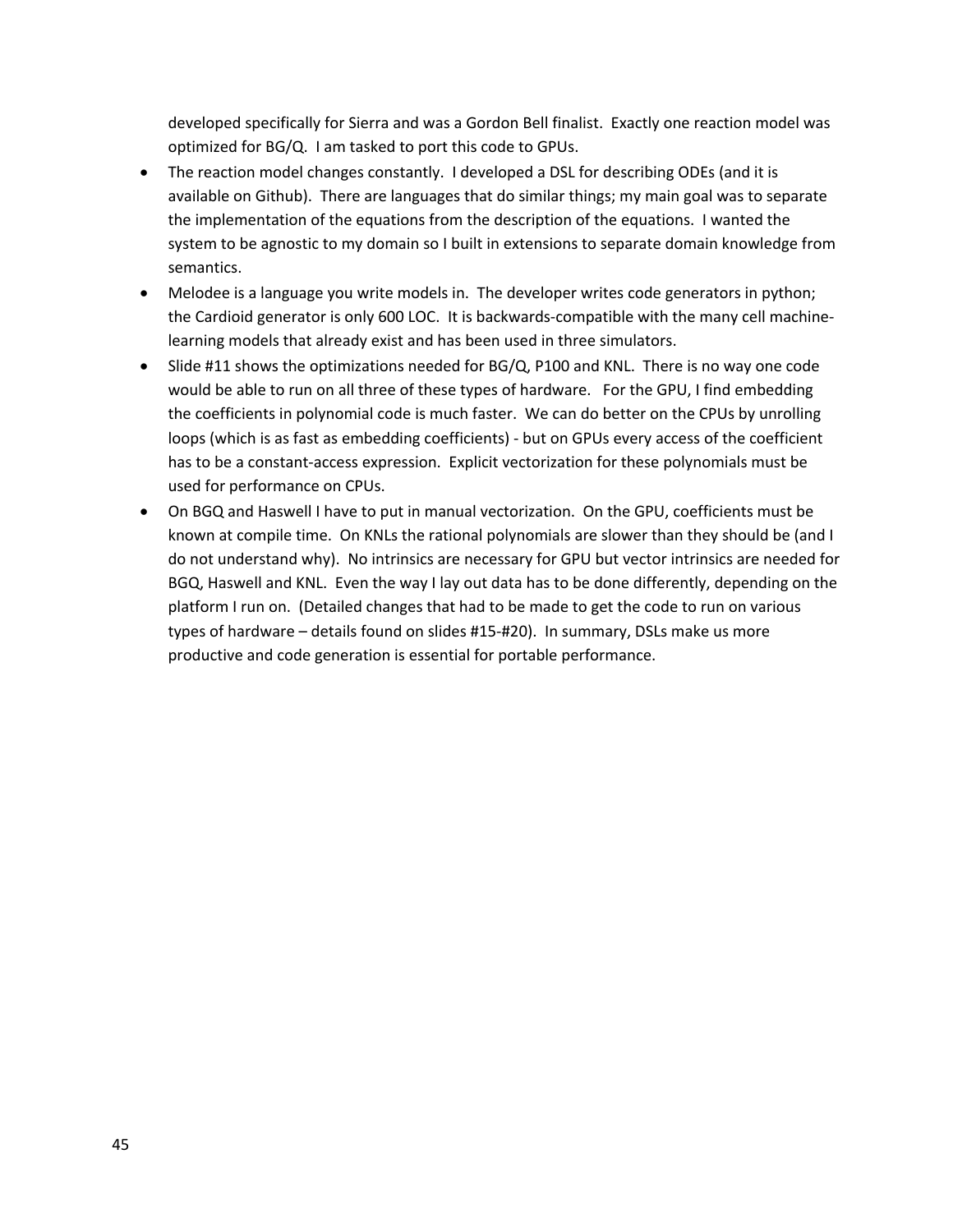## BREAKOUT DISCUSSIONS

## **Multi-Level Memory Current Experiences: Abstractions for Managing Memory for Systems with Diverse Memory Resources Session Lead: CJ Newburn, Nvidia**

- We worked to find places where we could agree, taking the talks from Session 2 and some from what we will hear tomorrow to look at the different frameworks and address what a layered Venn diagram might look like (seen on Slide #1).
- At the top we have apps/framework/runtimes. Getting everyone to use the same one of these is elusive - but we can have a common notion of infrastructure and look at available options to identify what they are trying to do and then use our collective knowledge to identify how complete solutions are and what we agree on, along with what remains to be resolved. On the slide you see a rough diagram. At the top are user interfaces we know well (and we plan to add MPI). Does it make life easier for things at the top to have a set of primitives the community agrees on that captures what we want to do? People seemed open to discussing that further and we are gathering data for that through HiHAT.
- Then there are things that could be plugged into frameworks: Tapioca, Libpmem, SICM and collections of different allocators and low-level primitives. We also looked at what differentiates things that are higher and lower and asked each presenter where work fits in the diagram. We also asked where we think there is agreement: we know there are many details and they often differ on a per-platform basis. The sense was that abstraction could be helpful here. Making room for customized interfaces is a good idea. Having things at mid-level to build on is helpful via C ABI. The notion of traits interested participants, i.e. taking more of a declarative approach. There is interest in collaborating in these areas and leveraging vendor architectural features. As we move forward, we want to share requirements via user stories, so if we express what we need in concrete ways then we can accelerate progress by trying proofof-concept.
- It is important to get vendor support for what we are doing but we do not want to put vendors on the critical path. There are a number of areas that are still open, e.g. how to do layering, common abstractions. An emerging idea is how to do this in an asynchronous context. As it becomes harder to tell what is memory and what is storage we need to think about common abstractions on top.

#### **Session Lead: Ian Karlin, LLNL**

- Most of the first hour was spent on discussion about how to handle things manually. We talked for the rest of the time about different vendor-specific solutions for managing memory. People want sensible portable defaults first, and then add knobs.
- Many people gain benefits from vendor-based hardware solutions but that is not the case for all. What is the future of multi-level memory? Some app teams say it is hard to use and we should ask for a flatter-space because people are strong-scaling to fit in the fast memory. There will be things that cannot be solved only with fast memory in the current budgets for systems.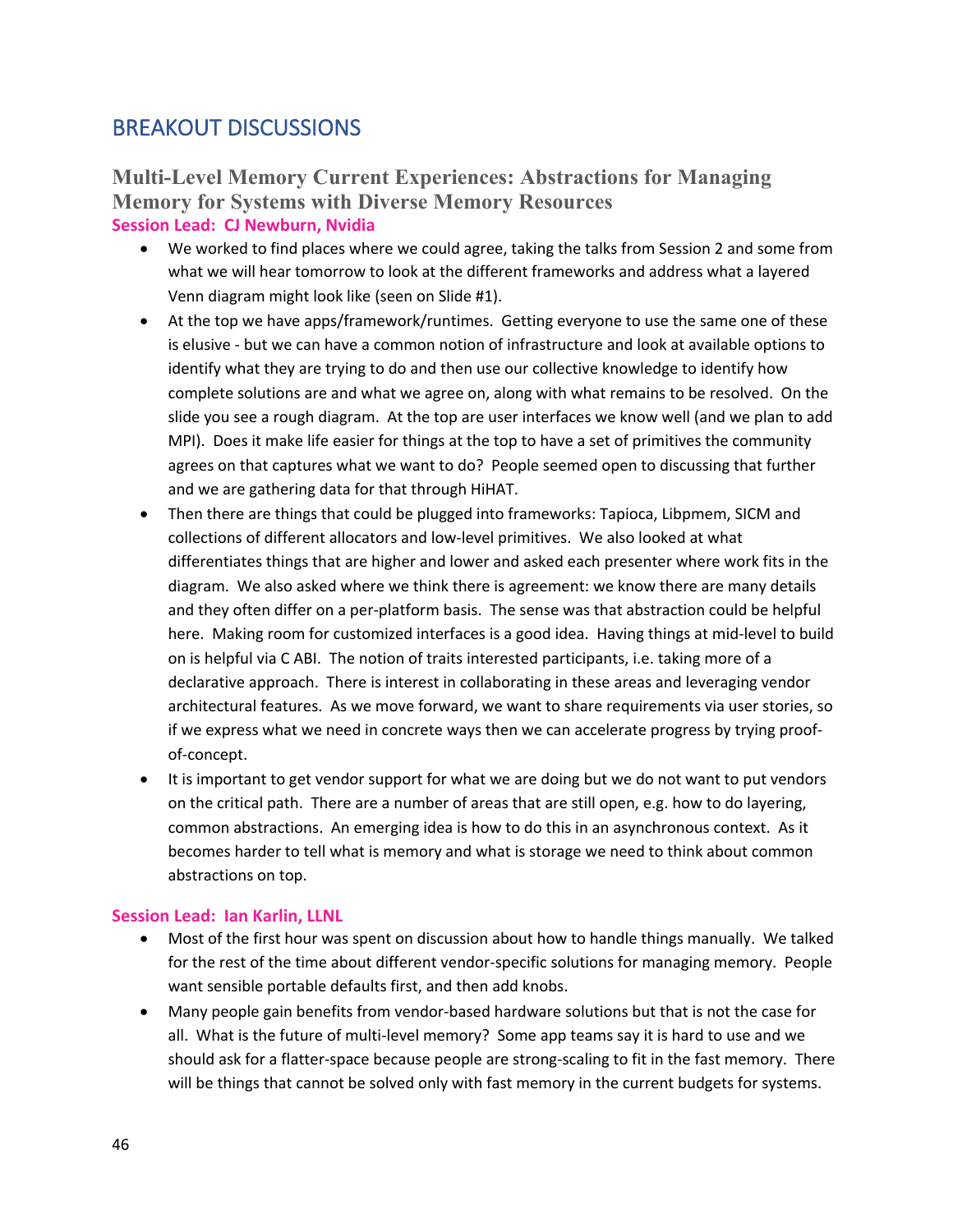- Getting abstractions right is very important. John Levesque used the HPF example the team had the right abstraction and then were given an easier abstraction, which they ended up using in a hard way. It was pointed out to us that we missed discussion of getting the space simpler before we can begin to work on this, and this is interoperability, which is a recognized challenge for working with multi-physics codes. Building a common infrastructure might simplify this.
- Do people want a clear distillation of requirements and options? Everyone says they want this but it is not clear there is willingness to do the hard work necessary to make it happen. Whether through the OpenMP community, HiHAT or other groups there is going to have to be a solution to this widely-recognized problem. And, we noted that too many implementations are a huge waste of productivity.
- *Question:* Is there a path forward? *Newburn –* It is useful to have a Working Group and good for us to be held accountable. It starts with requirements and acceptance criteria as driven by DOE apps. If we can get that and understand better what you want to use under what circumstance and learn enough about frameworks to speak intelligently then we have an opportunity to come up with something that is usable, robust and product-worthy.

*Karlin –* There are Working Groups now but they are talking across each other and need app people feeding the Groups their requirements.

## **Performance, Portability and Productivity: Definitions & Metrics** **Session Lead: John Pennycook, Intel**

- We tried to answer five questions, most of which I raised in my talk earlier today. The answer to Q1 was essentially yes, definitions and metrics are useful but they can be misused and it would be helpful to push some of the definitions back to the vendors via standardization ("using standards as a weapon") to make sure the hardware delivers.
- We spent most of our time on Q2 and defining portability and productivity. There were two camps: those people concerned with application portability and those who focus on code portability, given the introduction of a new platform. We argued about what portability meant and ultimately agreed to use both definitions. Based on this, it is possible that we need to consider two different metrics for portability. What I presented this morning might be used for cross-platform performance but we should also look at how many LOCs need to be added to a code in order to be able to port it to another platform.
- On tracking applications and their performance portability today, we concluded this is what people should be doing but whether people are actually tracking performance via regressions varied. Portability is tracked via the app portability definition or by users telling developers that the code no longer runs when given a new architecture. Some people on the other hand use issue trackers (on Github, for example) or scrum trackers and story points.
- We did not spend much time on Q4 and Q5 but there was a sense that we need to accept that code specialization is necessary and we need to figure out how to do that in a productive way. It was noted that software is the hard part and hardware is the soft part. What about third party libraries and programming models? How do we factor in the performance portability of those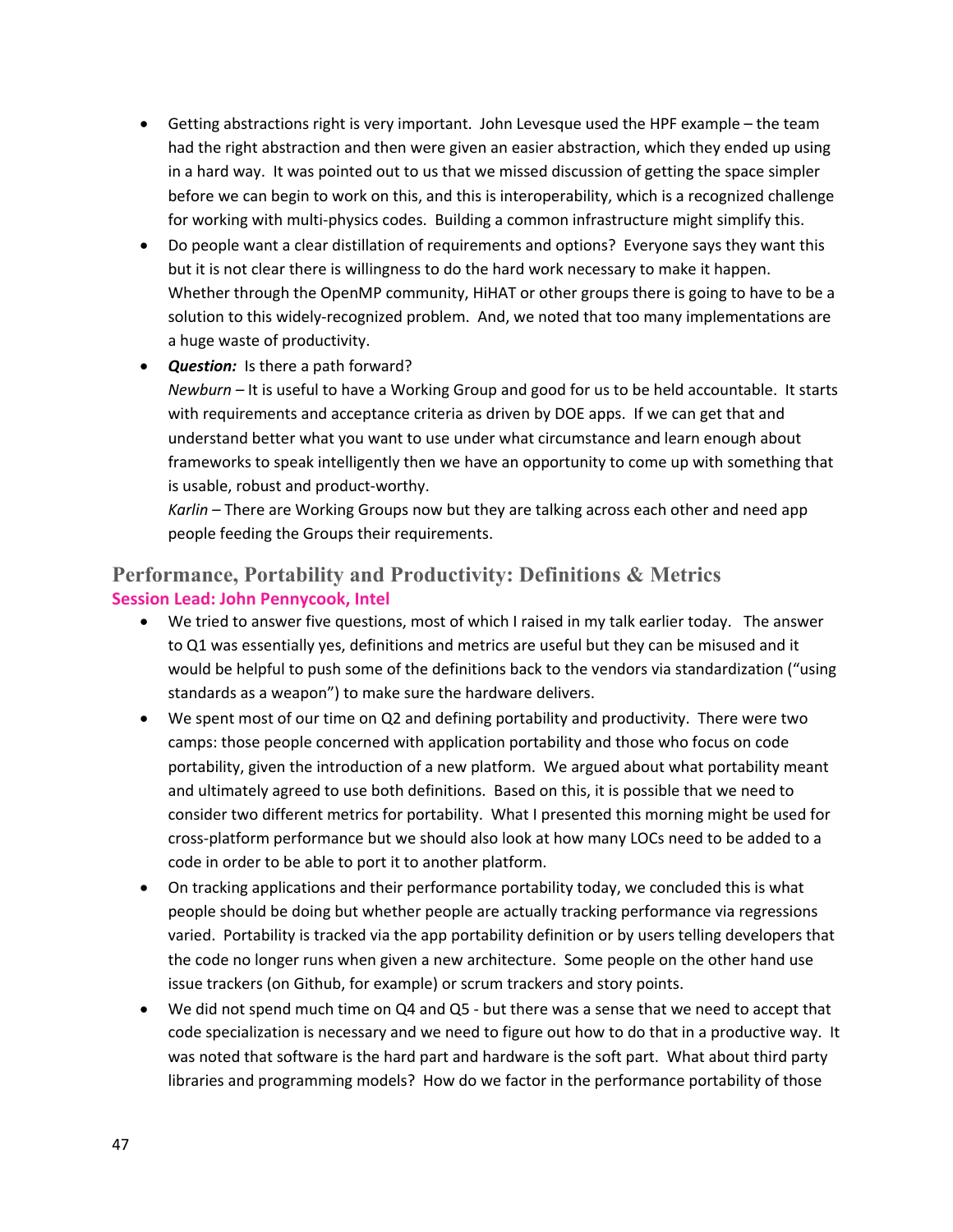components? If they do not support a new architecture, can you consider the model that uses it portable?

• Productivity was seen as being very squishy and no definition was acceptable. We could have spent another hour discussing productivity. We talked about whether things we cannot define or measure can still be useful in guiding thinking about performance portability, and the consensus was that is the case. we can use approximation to guide our design decisions.

## **Special Concerns of Large Multi-physics HPC Codes Session Lead: Anshu Dubey, ANL**

- I am speaking from the perspective of the codes that have the most to be concerned about performance portability, and have the hardest time achieving it. I use PP in the loosest sense of the words. For these codes, the lifecycle covers several platform lifecycles, so they do not have the luxury of optimizing for one specific type of architecture. Different components can have different performance requirements. They program to a common machine model to achieve some fraction of peak performance, so there are tradeoffs that must be considered.
- What can vendors do? One answer is to continue supporting features of the language and not pull the rug out from under the apps. If there is a good reason for pulling the rug out from the developers then document the reason so the developers can redesign the code such that it does not happen over and over again.
- Abstractions should allow the codes to express calculations in a way such that they need not express every operation in an imperative manner. Perhaps resources can be used for buffering next-stage data. Automating this does not work but having constructs that programmers can use are helpful.
- Typical refactoring challenges include selection of abstractions are they enduring? Are they the best answers for your productivity issues? At what level should you import them? Cost estimation and resource allocation for future platforms should be done carefully.
- Some codes have had good results with RAJA. In general it is a good abstraction model, so long as you have a C++ code. Another code example comes where incremental changes were not a challenge but figuring out how to have a good ramp-on process for the changes was a challenge (and then it became easy once they figured it out). It is helpful to generate a mini-app to understand the code data structure requirements and be able to perform and test alterations on the mini-app before altering the full code base.
- Your code is as good as the tests you run on it. If you don't test a feature then you don't know whether the feature works, or not. We need to recognize the important of testing and verification (it should have the same value as experimental design in other fields of science). It becomes difficult to distinguish perturbations due to machine precision from a bug. Some useful testing ideas include a pyramid with unit tests at the bottom and higher granularity tests above, followed by integration tests and system-level tests. The community needs to figure out how to put tests into codes that are critical but where the original developer knowledge about the code has been lost. Bugs need to be injected into the code to verify the code is working properly. To test coverage, use a matrix with classes of features across each dimension and select tests carefully.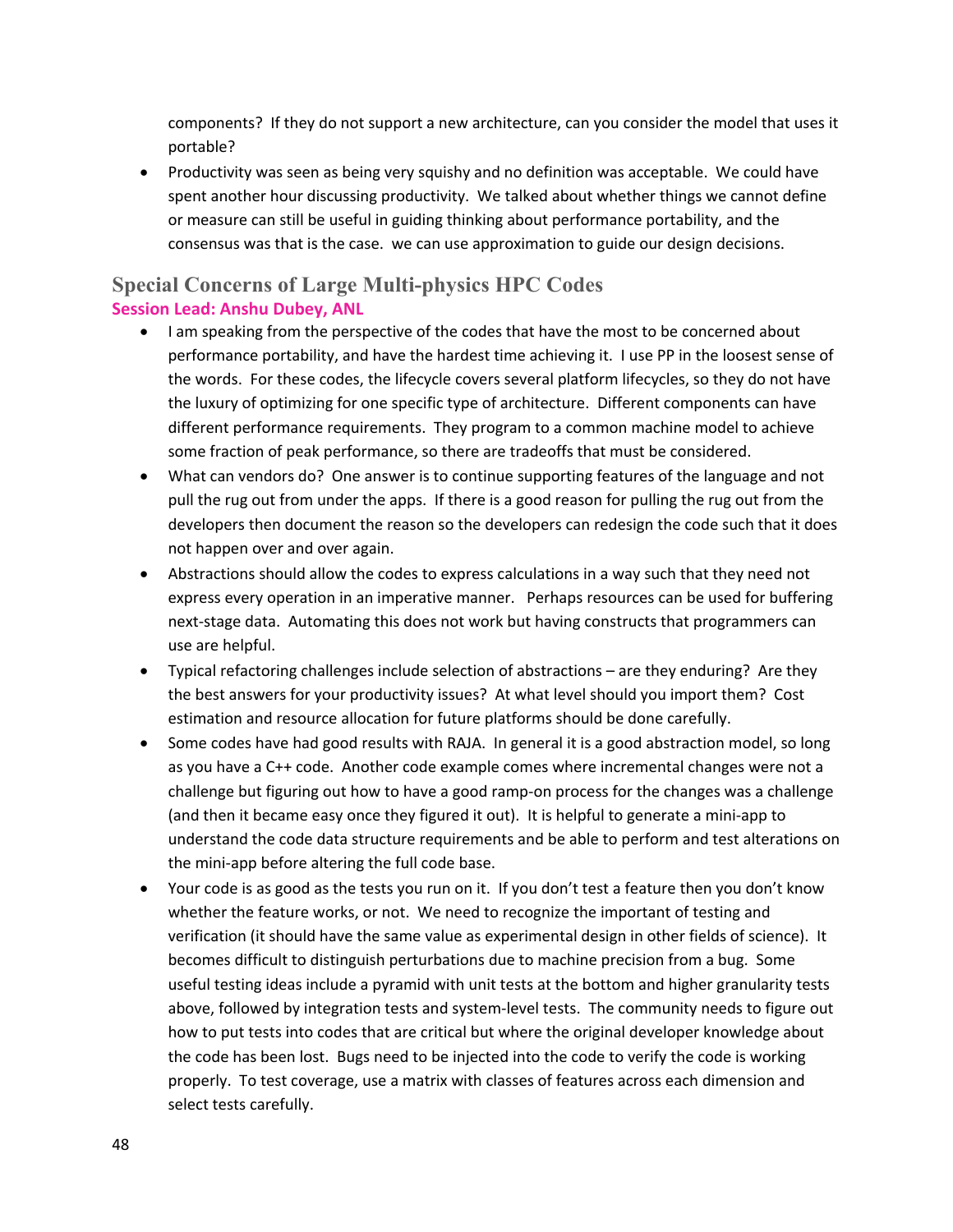• For performance testing it is easy to check for catastrophic issues but it is much harder to catch slow degradation. Productivity awareness is more mature in the UK with RSE and there is no equivalent yet in the US but the culture is changing and projects such as ECP are helpful. Equipment design is recognized as a critical scientific contribution and software plays the same role.

## **Feedback on OpenMP (OMP) 5.0**

#### **Session Leads: Tom Scogland, LLNL, and Kevin O'Brien, IBM**

- We began with a list of what will likely make it into 5.0 and another list of what we are working on (but likely will not make it into 5.0). There were questions about clarifying the existing standard and asking about interoperability (especially with device constructs) and from that comes the first finding which is interoperability with streams – there was general agreement that would be useful.
- There was general agreement that interoperability would be useful on systems with NV processors so you could leave some kernels in CUDA and use streams to communicate with the OMP sections. There are implementation issues that have to be considered. The discussion led to support for events and tasks on the GPU and the host and communication. We ended up saying the OMP Accelerators and Tasking subcommittee should look into this further.
- Next we discussed specialization of functions (or generic) code for different devices. Kevin points out the fact that this request has been discussed for some time. As of now you can tell the code is being compiled for the host or the device and in most cases the code is processed twice or in a separate file. There is a question as to how we will support this. "Super if" is an option – if on a target region that falls back to the host it is not the same as if the target were not there – and Super if will allow the user to turn something off. We would like to at least get host and no-host as options. How do you tell what the type of a device is when you cannot say what types are?
- The next item is support for shared memory or memory that is only usable if it is attached to the execution in some fashion. There is a sense this could be possible with support for different types of memory in OMP 5 but if you have more than one compiler you may not have interoperability, so the onus on the vendors is for us to talk with one another (and we do, to some extent). Most vendors are engaged with LLVM so there is potential to use that as a reference implementation to iron out some of these issues. Stephen Olivier presented some things we hope will get into OMP 5, e.g. you would be able to tell the compiler to use shared memory.
- We have direct support for reductions because they are interesting to implement and often every platform needs a slight different implementation. A suggestion was made to consider other algorithms, e.g. scans, and we have seen demand for this from wrapper libraries like RAJA.
- We talked about making teams usable without target (presently you can only use teams tightly nested within a construct). Hopefully, we will fix that.
- With respect to updating base languages, we are making progress and there was discussion about what that actually means. There are corner cases that have to be thought through, e.g. interactions between similar features. It is not straight-forward and we have to go through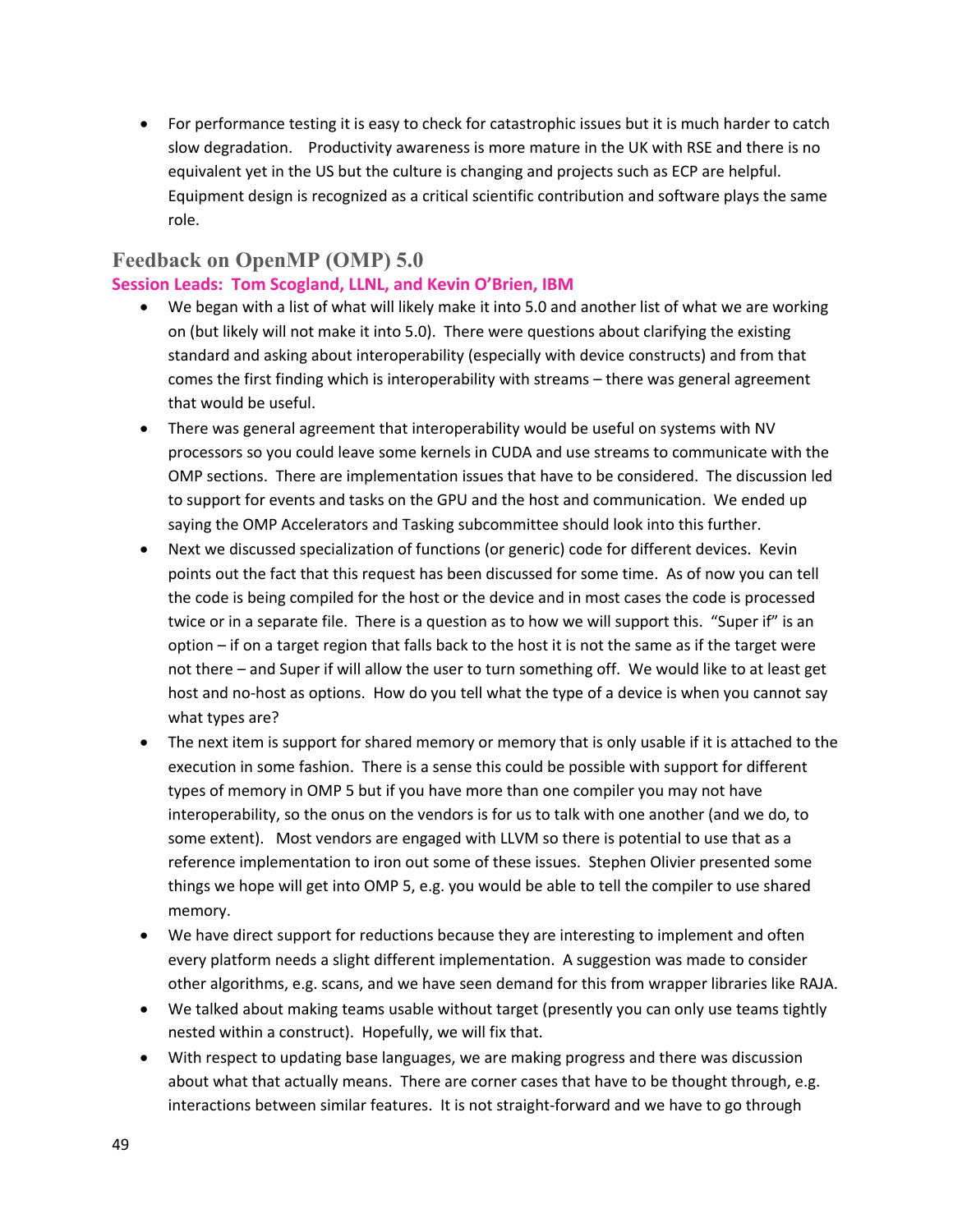clause-by-clause and figure out what can be done. It is not likely the whole of the base language will be supported fully for some time.

- Perhaps we should have some form of next touch available or a way to do first touch without having to be as explicit about it as we do now could be a good idea.
- There was recognition that OMP has become a large implementation with much complexity. There are app subsets that care about some sets of features more than others. It would be useful to have a way to tell the compilers which features you might use, e.g. tasks are required on GPUs but make everything else harder.
- Having to assume there may need to be a full runtime requires more work. Because the issue of whether we were going to remove anything from the spec came up we asked what people want to see go away - but heard no answers. We may deprecate some things or change some things but removing anything from the spec when there is a large backwards-compatibility version is not likely.
- There was discussion about error model (and this is something that has come up for many years). At the moment the error model is to die (preferable loudly) and that is likely to be where we will be for some time yet.
- There were suggestions for ways to build the spec, for example, have more transparency on proposed extensions (maybe examples posted on the public repository) and more time or experimentation with prototype implementations (hard for a number of reasons). There is general consensus that more participation from users would be good. This falls partly on site representatives meeting their responsibilities to work closely with users, along with having reps and sites participate in in the discussions and meetings. All of the DOE sites are members and you have the opportunity to shape the spec, if you choose to do so.

## **Performance Portability Best Practices Website Session Lead: Jack Deslippe, LBNL,**

- http://performanceportabilty.org
- A year ago SC charged NERSC/ALCF/OLCF with a task to document best practices and make recommendations for performance portability. We built the website and will advertise it to our users. The notion is users will find recommendations for using both major types of platforms located at the SC facilities.
- The workload is very diverse no single code dominates cycles; users care about getting science done and do not want to have to try each performance-portability option possible.
- On the website we tried to define what performance portability means and find there is apprehension about coming up with a single definition. "All definitions of performance portability are wrong, but some are useful." Our definition is found on the performance portability site.
- We talked about how to give users a way to measure performance portability not to come up with a single metric but to frame the conversation. Our approach is based on roofline and participants said that was a good start and encouraged us to use a set of well-defined benchmarks that is associated with the application.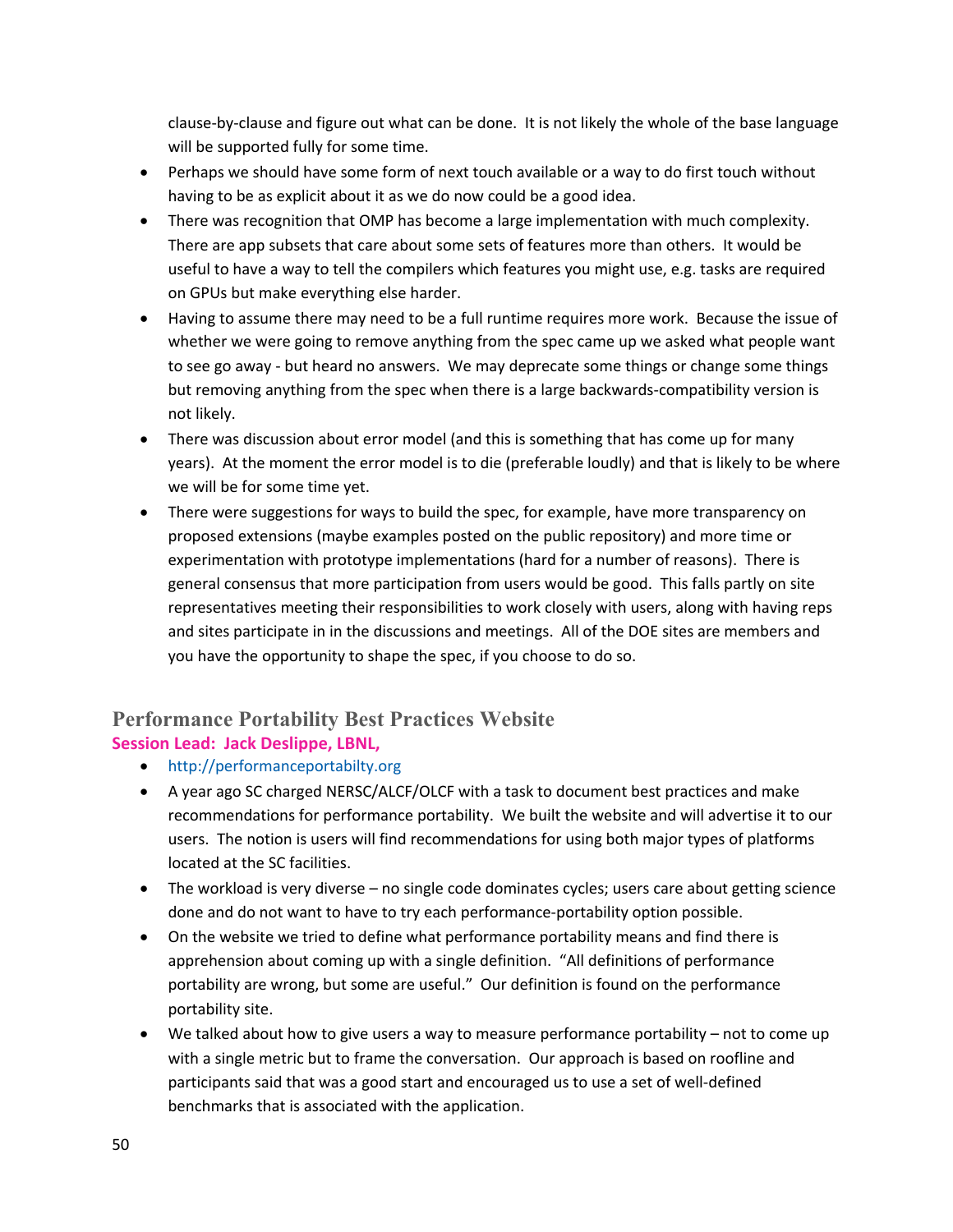- Does our having performance portability on today's systems say anything about likely performance portability on future architectures? That is an important point to consider.
- There were comments made specifically about the website and there is interest in turning the paper we are writing now into a living document. The site lives on Github; I will distribute the link and ask for contributions over the next few weeks.
- There are a number of specific recommendations, in particular the notation that GPUs are "cache-less" along with the need for more case studies. We think facilities are a good way for users to funnel budget and feature requests to vendors and standards bodies, and we want to encourage users to reach out.
- A number of action items evolved from the discussion including developing a process to contribute to the performance portability website and link the performance portability website to a new website from the IDEAS project.

## **DOE Participation in ISO/C++ Standards Committee Session Lead: Carter Edwards, SNL**

- We discussed DOE lab participation in the ISO/C++ Standards Committee. DOE is not a member of the Committee but each lab is a corporate member of the committee with a single vote (meaning 6 votes out of a total of 60-70). On the slide is a list of DOE lab representatives; we would like to have at least two people from each lab to give us a stronger voice. Sandia is hosting the meeting in November so it will be easy to get to. On the slide now is a notional graphic showing how ISO/C++ Committee collects input and (slowly) develops the standard. Things move from subcommittee to the full committee official voting (which is where there is one company/one vote to get things into the standard). Participation is very important. Those of us who participate regularly could use alternates.
- *Comment:* If people want to go to the meeting in November they can see proposed papers via their lab rep.

3-4 weeks before each meeting all of the papers to be discussed are available to the reps. I send it around my lab to get input and feedback where there is particular interest in vectorization data types, as an example. Your lab rep can provide details about what will be discussed at the next meeting.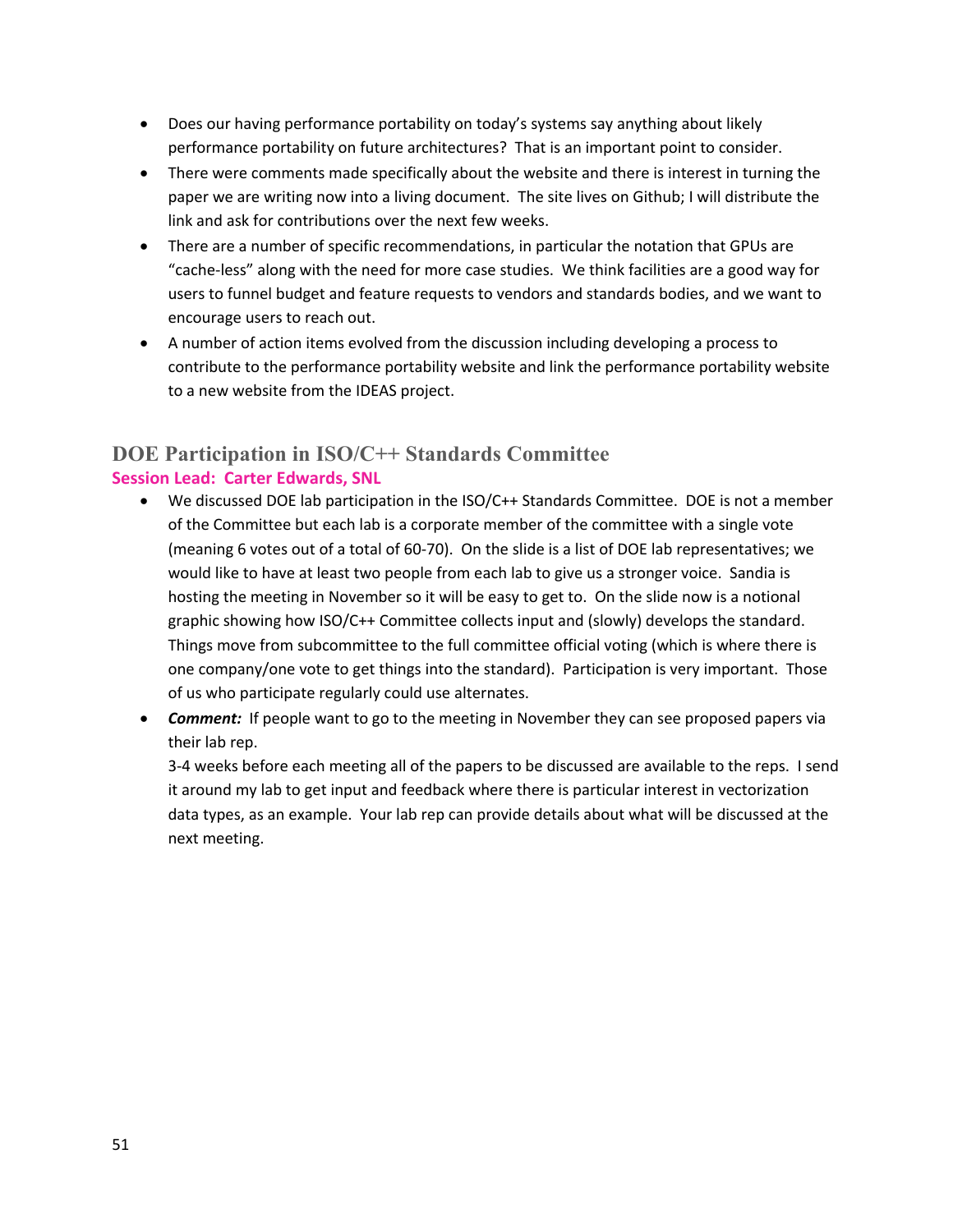## POSTER SESSION

### **Arlie Capps, Peter Robinson, Joseph Chavez (LLNL): Progress Porting ALE3D to the GPU (pdf)**

We present an overview of progress porting core algorithms of ALE3D to the GPU. We use the RAJA performance portability layer for execution abstraction and the CHAI (Copy Hiding Application Interface) memory manager for heterogeneous memory abstraction. We will show performance results and challenges for test problems of varying complexity. We also will demo SPOT (Software Performance Optimization Tracker), used for tracking performance across multiple platforms.

## **Appelhans, David (IBM): Overlapping Data Movement and Compute with XLF and OpenMP 4: Experiences in UMT (pdf)**

This poster describes the successes and challenges of overlapping data movement using OpenMP 4 for the CORAL benchmark application UMT. The memory footprint of UMT is very large and will not fit entirely in the GPU memory, so data and compute must be asynchronously pipelined into the GPU. Topics covered will be how to handle deep copy of data structures in OpenMP 4 and how to use parallel CPU threads to overlap data movement with kernel compute. Results will be compared to a highly optimized CUDA streams implementation.

### **Gorentla Venkata, Manjunath & Ferrol Aderholdt (ORNL): SharP: Towards Programming Hierarchical-Heterogeneous Memory based Extreme-Scale Systems (pdf)**

The poster describes, SharP, a data-structure based and data-centric programming construct. We will demonstrate with empirical results the performance and portability advantages achieved for Big-Compute and Big-Data applications while using SharP. Particularly, we will show (i) the performance, portability, productivity, and data resiliency advantages achieved for QMCPack and 1D Stencil kernels on multiple architectures while using the SharP constructs, (ii) the performance advantages achieved for Memcached, Graph 500, and the implementation of a KV store for extreme-scale systems, and (iii) the simplicity of using SharP on different memories including, DRAM, High-bandwidth Memory (HBM), and non-volatile random access memory (NVRAM).

## **Slaven Peles, John Loffeld and Carol Woodward (LLNL): Performance portability of numerical time integrators in SUNDIALS library (pdf)**

Numerical integrators are an essential tool for almost every dynamic simulation. Typically, dynamic simulations also involve linear algebra, nonlinear solvers, and spatial discretization tools. Thus, performance portability of numerical integrators needs to be investigated in a context that involves all codependent libraries required for dynamic simulations. In this talk, we present performance analysis results for integrators from the SUNDIALS library on different GPU---based hardware architectures. We show results for standalone SUNDIALS computations and for SUNDIALS running with MFEM, a finite element discretization package. The observed performance is consistent across all tested hardware architectures. Finally, we discuss software architecture solutions using the hardware abstraction layer RAJA, which streamline development, simplify the use, and reduce maintenance cost of performance portable libraries.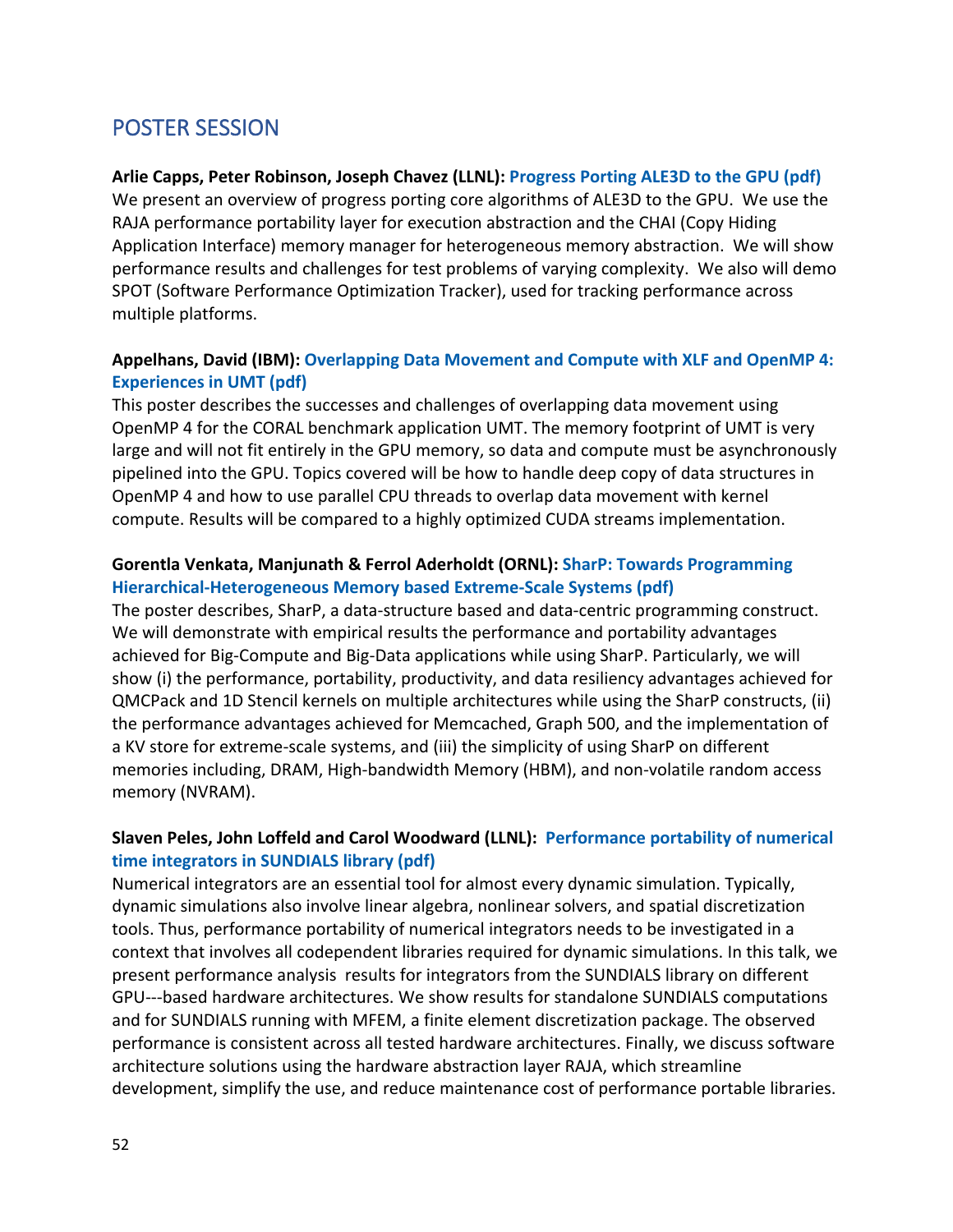## **North, Geraint (ARM): Experiences with performance portability across ARM microarchitectures (pdf)**

The ARM Performance Libraries aim to provide the fastest possible BLAS, LAPACK and FFT kernels on ARM systems, irrespective of whether the processor on which they are executed was designed by ARM or one of our many architecture licensees (such as Cavium, Fujitsu or Qualcomm). I will describe the tools and processes that our teams use to identify the characteristics of a given microprocessor implementation, and how those are in turn used to produce high-performance BLAS kernels. I will present some data highlighting interesting differences in microarchitectural detail between different processor types, as well as the performance differences that you might see if you run the "wrong" kernel for a given implementation.

## **Prashant Rawat, Aravind Sukumaran-Rajam, Atanas Rountev, and P. Sadayappan (Ohio State University): High-performance GPU code generation for high-order stencils: Alleviating register pressure (pdf)**

High-order stencils are often used in accurate numerical solution of PDEs. They feature significant reuse of data and the high operational intensity often means that the limited bandwidth to GPU global-memory is not a performance bottleneck. However, the high-degree of data reuse poses a problem with excessive register pressure. While the current state-of-theart register allocators in production compilers like Nvidia nvcc are very effective for most applications, they are unable to effectively manage register pressure for complex high-order stencils, resulting in a sub-optimal code with a large number of register spills.

The StencilGen code generator for stencils addresses this problem by implementing a new statement reordering framework that models stencil computations as a forest of trees with shared leaves. It adapts an optimal scheduling algorithm for minimizing register usage for tree computations. The effectiveness of the approach is demonstrated through experimental results on complex stencils from the SW4 seismic modeling code from LLNL.

## **Aravind Sukumaran-Rajam, Arjun Suresh, Jyothi Vedurada, Sriram Krishnamoorthy, and P. Sadayappan (Ohio State University): TTLG: Tensor Transpose Library for GPUs (pdf)**

TTLG (Tensor Transposition Library for GPUs) is an efficient tensor transpose library implemented with the aim of high performance on GPUs. TTLG also includes a performance prediction model, which can be used by higher level optimizers using tensor transposition. For example, tensor contractions are often implemented by using the TTGT (Transpose-Transpose-GEMM-Transpose) approach -- transpose input tensors to a suitable layout and then use highperformance matrix multiplication followed by transposition of the result. The performance model is also used internally by TTLG for choosing among alternative kernels and/or slicing/blocking parameters for the transposition. The performance of TTLG is compared with existing code generator as well as a library implementation of tensor transpositions on GPUs. We demonstrate comparable or better transposition times for the "repeated-use'' scenario and considerably better "first-use'' performance than current state-of-the-art alternatives. Tensor contraction implementations using TTLG and cuBLAS achieve considerably higher performance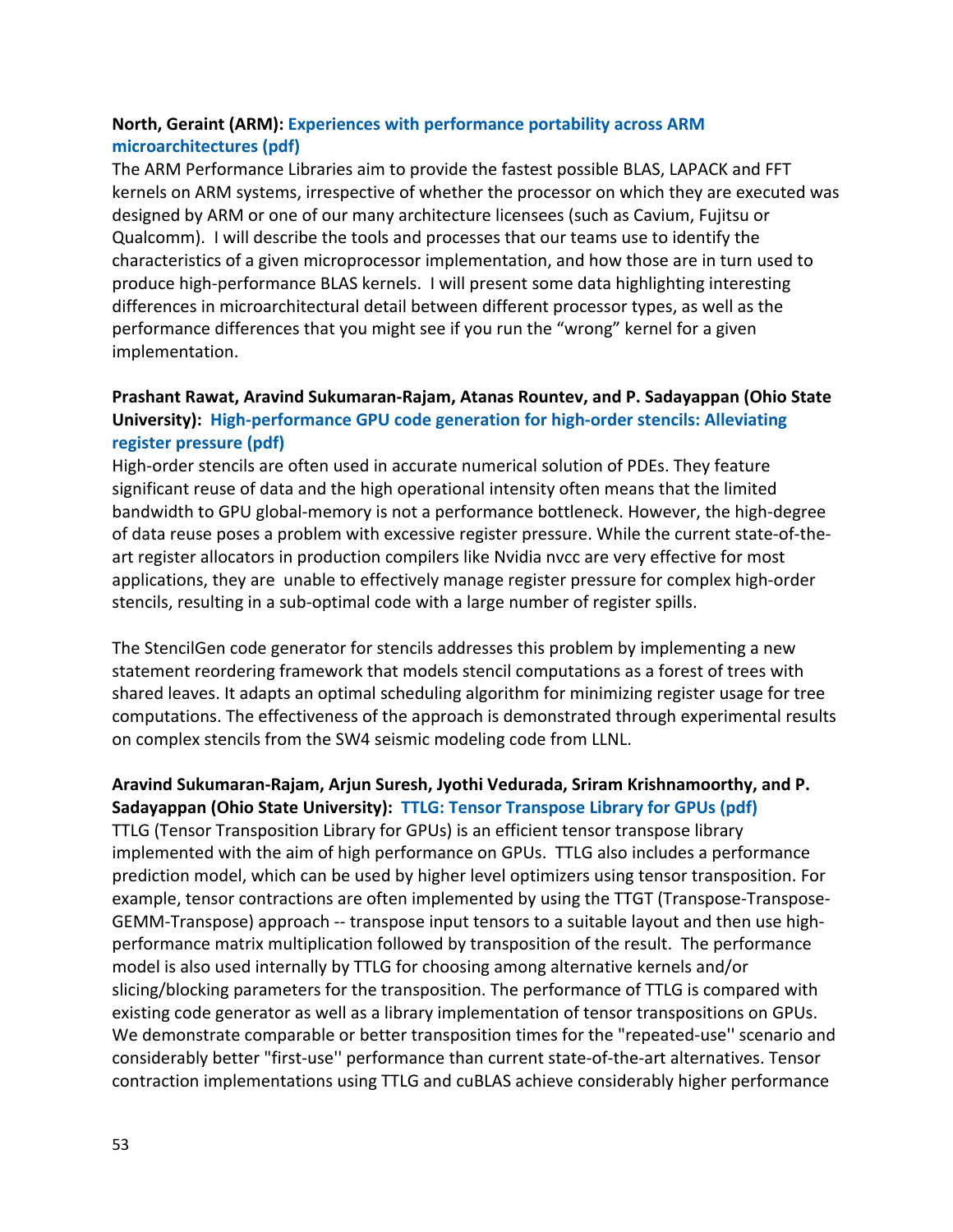than the current GPU implementation of the triples calculation for the CCSD(T) method in the NWChem computational chemistry suite.

### **Elsa Gonsiorowski (LLNL): MACSio Development and Proxy Application Validation (pdf)**

Proxy applications are a vital resource for evaluating and preparing for new systems and hardware. A proxy application for I/O workloads will be essential as new storage tiers and vendor solutions are being developed and deployed. MACSio is a multi-purpose, applicationcentric, scalable I/O proxy application designed to imitate a variety of multi-physics applications. Using a plug-in structure, it operates at the same level of abstraction as real applications. That is, MACSio can utilize a wide selection of the I/O software stack. It also implements a variety of multi-physics code features to closely mimic the way in which data flows in-to and out-of these applications. This talk will focus on the challenges faced in developing a proxy application. We will discuss validation efforts and show latest results for a burst buffer system.

#### **Lixiang Luo (Research, ORNL/IBM CoE): OpenACC/OpenMP4.5 Interoperability (pdf)**

The maturity of OpenMP4.5 compilers with support for offloading has improved significantly lately, so that many developers are giving serious consideration for migrating their GPUenabled codes to OpenMP4.5 for better portability in the future. One may seek an "incremental porting" strategy to migrate the codes between OpenACC and OpenMP4.5, such that directives can be ported at smaller increments. After each increment, the code still works as a whole, so that its results can be verified before proceeding to the next increment. This approach has been adopted extensively when CPU codes are ported to OpenACC. Indeed, the option to do incremental porting is a major contributing factor to the success of OpenACC, as it can save enormous development efforts. Since OpenACC and OpenMP4.5 share a similar programming model, one would expect a straightforward transition one to the other. However, because no compiler can fully support both OpenACC and OpenMP4.5 interchangeably, the interoperability between OpenACC and OpenMP4.5 compilers becomes a prerequisite for any code which uses both paradigms.

Contrary to the relatively ease mixing CPU codes and OpenACC offloading, getting OpenACC and OpenMP4.5 offloading to work together is much more challenging. For simplicity, we will restrict our discussion to IBM POWER-based Linux systems and the two compiler suites with most comprehensive support for OpenACC and OpenMP4.5, that is, PGI and IBM XL, respectively. As a proof of concept, a simple OpenACC Fortran program is partially ported to OpenMP4.5, where only one of the two OpenACC kernels is ported to OpenMP4.5, leaving the other kernel and data management directives unchanged in OpenACC. Careful coordination is necessary to allow the runtime libraries by the two compiler suites to work properly together. The general interoperability of Fortran is another hurdle, due to the lack of standard ABI for Fortran. C and C++ ABI standards provide better support for compiler interchangeability, so it is generally easier for C and C++ programs to migrate between OpenACC and OpenMP4.5.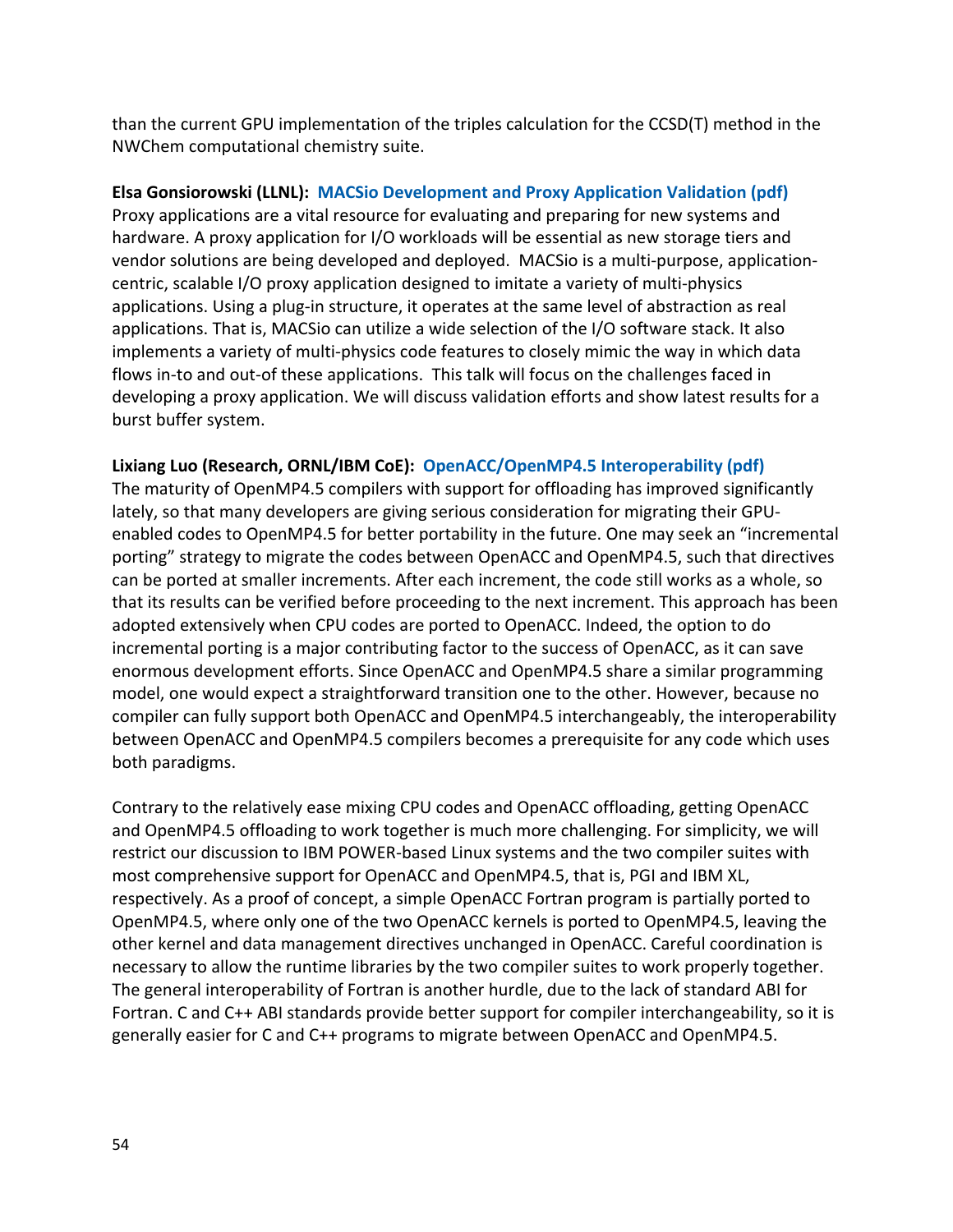## **Chunhua "Leo" Liao (LLNL): AutoPar: Semantics-Aware Automatic Insertion of OpenMP directives (pdf)**

AutoPar is an open-source tool that automatically adds loop-level OpenMP directives into sequential C/C++ source code. Besides using classic compiler analyses to discover loop-carried dependencies and recognize data-sharing attributes, AutoPar is able to optionally incorporate semantics of standard and user-defined abstractions in order to discover more parallelization opportunities. Example supported semantics include these related to function side effects, pointer aliasing, and indirect array accesses. These semantics can be either manually provided by users or automatically generated by third-party tools. In recent experiments using two proxy apps, AutoPar discovered 63.6% to 124.8% more parallellizable loops, compared to a baseline classic approach without semantics-awareness. AutoPar also has other user-requested features, such as generating patch files and checking correctness of existing OpenMP directives in input codes.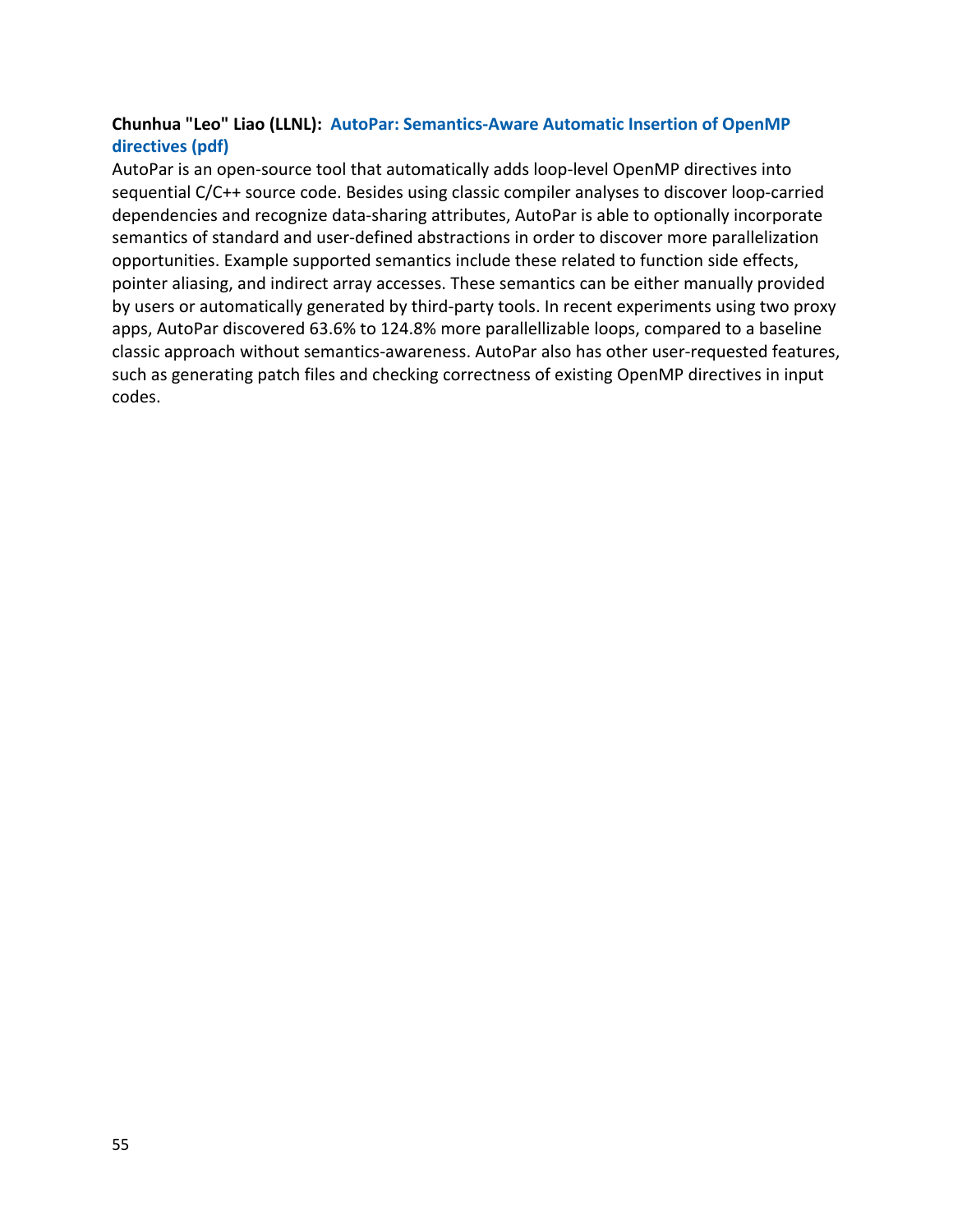## Attendee List

| <b>Total Attendees:</b> |    | 127           |   |             |   |  |
|-------------------------|----|---------------|---|-------------|---|--|
| ANL                     | 11 | Cray          | э | <b>NNSA</b> | 6 |  |
| LANL                    | 21 | <b>IBM</b>    |   | Other       | 6 |  |
| <b>LBL</b>              |    | Intel         |   |             |   |  |
| <b>LLNL</b>             | 31 | <b>NVIDIA</b> |   |             |   |  |
| <b>ORNL</b>             | 4  | AMD           |   |             |   |  |
| SNL                     | 17 | Arm           | 3 |             |   |  |

| <b>Last Name</b> | <b>First name</b> | <b>Organization</b> | <b>Email Address</b>            |
|------------------|-------------------|---------------------|---------------------------------|
| Chunduri         | Sudheer           | ANL                 | sudheer at anl.gov              |
| Dubey            | Anshu             | ANL                 | adubey at anl.gov               |
| Jin              | Xiao-Yong         | ANL                 | xjin at anl.gov                 |
| Luo              | Ye                | ANL                 | yeluo at anl.gov                |
| Messina          | Paul              | <b>ANL</b>          | messina at anl.gov              |
| Parker           | Scott             | ANL                 | sparker at anl.gov              |
| Rahaman          | Ron               | ANL                 | rahaman at mcs.anl.gov          |
| Romero           | <b>Nick</b>       | ANL                 | naromero at anl.gov             |
| Rupp             | Karl              | ANL                 | me at karlrupp.net              |
| Tessier          | Francois          | ANL                 | ftessier at anl.gov             |
| Thakur           | Rajeev            | ANL                 | thakur at anl.gov               |
| Davis            | Mike              | Cray, Inc.          | u3186 at cray.com               |
| DeRose           | Luiz              | Cray, Inc.          | ldr at cray.com                 |
| Levesque         | John              | Cray, Inc.          | levesque at cray.com            |
| Poxon            | Heidi             | Cray, Inc.          | heidi at cray.com               |
| Wagenbreth       | Gene              | Cray, Inc.          | gwagenbret at cray.com          |
| Appelhans        | David             | <b>IBM</b>          | dappelh at us.ibm.com           |
| Bercea           | Doru              | <b>IBM</b>          | gheorghe-teod.bercea at ibm.com |
| Bertolli         | Carlo             | <b>IBM</b>          | carlo.bertolli at gmail.com     |
| Cordery          | Matthew           | <b>IBM</b>          | mcorder at us.ibm.com           |
| Luo              | Lixiang "Eric"    | <b>IBM</b>          | lixiang.luo at ibm.com          |
| O'Brien          | Kathryn           | <b>IBM</b>          | kmob at us.ibm.com              |
| O'Brien          | Kevin             | <b>IBM</b>          | caomhin at us.ibm.com           |
| Jacobsen         | Doug              | Intel               | douglas.w.jacobsen at intel.com |
| Pennycook        | John              | Intel               | john.pennycook at intel.com     |
| Adedoyin         | Toks              | LANL                | aadedoyin at lanl.gov           |
| <b>Baker</b>     | Randal            | LANL                | rsb at lanl.gov                 |
| Bergen           | Ben               | LANL                | bergen at lanl.gov              |
| Bird             | <b>Bob</b>        | LANL                | bird at lanl.gov                |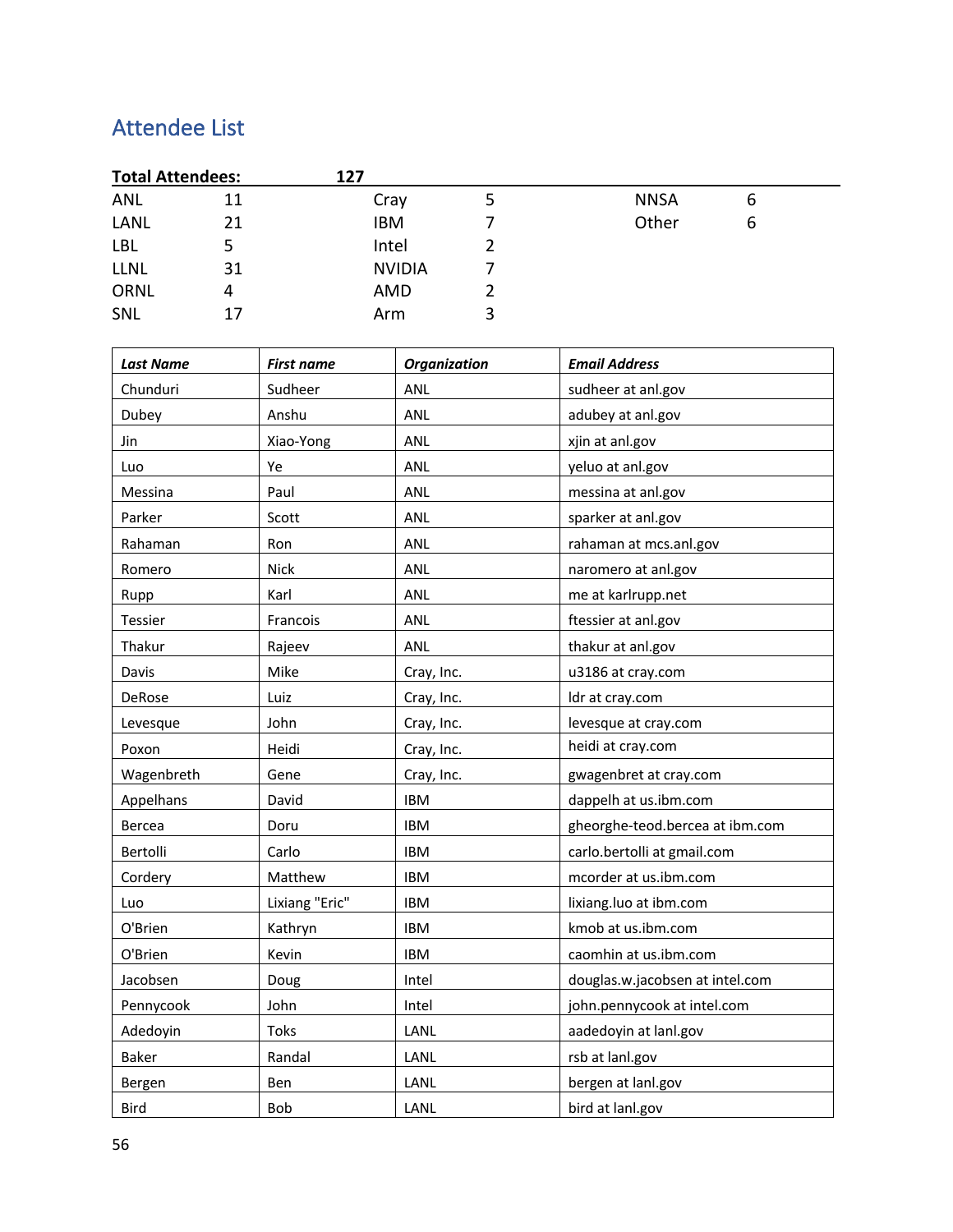| <b>Brock</b>   | Jerry         | LANL        | jsbrock at lanl.gov                  |
|----------------|---------------|-------------|--------------------------------------|
| Ferenbaugh     | Charles       | LANL        | cferenba at lanl.gov                 |
| Garrett        | Kris          | LANL        | ckgarrett at lanl.gov                |
| Green          | Ron           | LANL        | green at lanl.gov                    |
| Gunter         | David         | LANL        | dog at lanl.gov                      |
| Hjelm          | Nathan        | LANL        | hjelm at lanl.gov                    |
| Ionkov         | Latchesar     | LANL        | lionkov at lanl.gov                  |
| Lang           | Michael       | LANL        | mlang at lanl.gov                    |
| Lo             | Li-Ta         | LANL        | ollie at lanl.gov                    |
| Loncaric       | Josip         | LANL        | Josip at lanl.gov                    |
| Long           | Alex          | LANL        | along at lanl.gov                    |
| McCormick      | Pat           | LANL        | pat at lanl.gov                      |
| Nam            | Hai Ah        | LANL        | hnam at lanl.gov                     |
| Nystrom        | Dave          | LANL        | wdn at lanl.gov                      |
| Robey          | Bob           | LANL        | brobey at lanl.gov                   |
| Rockefeller    | Gabriel       | LANL        | gaber at lanl.gov                    |
| Williams       | Sean          | LANL        | swilliams at newmexicoconsortium.org |
| Doerfler       | Doug          | LBL         | dwdoerf at lbl.gov                   |
| Friesen        | <b>Brian</b>  | LBL         | bfriesen at Ibl.gov                  |
| Gayatri        | Rahulkumar    | LBL         | rgayatri at Ibl.gov                  |
| Leak           | Steven        | LBL         | sleak at Ibl.gov                     |
| Deslippe       | Jack          | LBL         | jrdeslippe at lbl.gov                |
| Beckingsale    | David         | <b>LLNL</b> | beckingsale1 at llnl.gov             |
| Blake          | Rob           | LLNL        | blake14 at llnl.gov                  |
| <b>Burmark</b> | Jason         | <b>LLNL</b> | burmark1 at llnl.gov                 |
| Capps          | Arlie         | LLNL        | capps2 at llnl.gov                   |
| Collette       | Mike          | <b>LLNL</b> | collette1 at llnl.gov                |
| Draeger        | Erik          | LLNL        | draeger1 at llnl.gov                 |
| Epperly        | Tom           | <b>LLNL</b> | epperly2 at llnl.gov                 |
| Gonsiorowski   | Elsa          | <b>LLNL</b> | gonsiorowski at llnl.gov             |
| Hornung        | Rich          | <b>LLNL</b> | hornung1 at llnl.gov                 |
| Jones          | Holger        | LLNL        | jones19 at llnl.gov                  |
| Karlin         | lan           | <b>LLNL</b> | karlin1 at llnl.gov                  |
| Kunen          | Adam          | <b>LLNL</b> | Kunen1 at llnl.gov                   |
| Langer         | Steven        | <b>LLNL</b> | Langer1 at llnl.gov                  |
| Le             | Hai           | LLNL        | hle at lini.gov                      |
| Leon           | Edgar         | LLNL        | leon at lini.gov                     |
| Liao           | Chunhua "Leo" | LLNL        | liao6 at llnl.gov                    |
| Maruyama       | Naoya         | LLNL        | maruyama3 at llnl.gov                |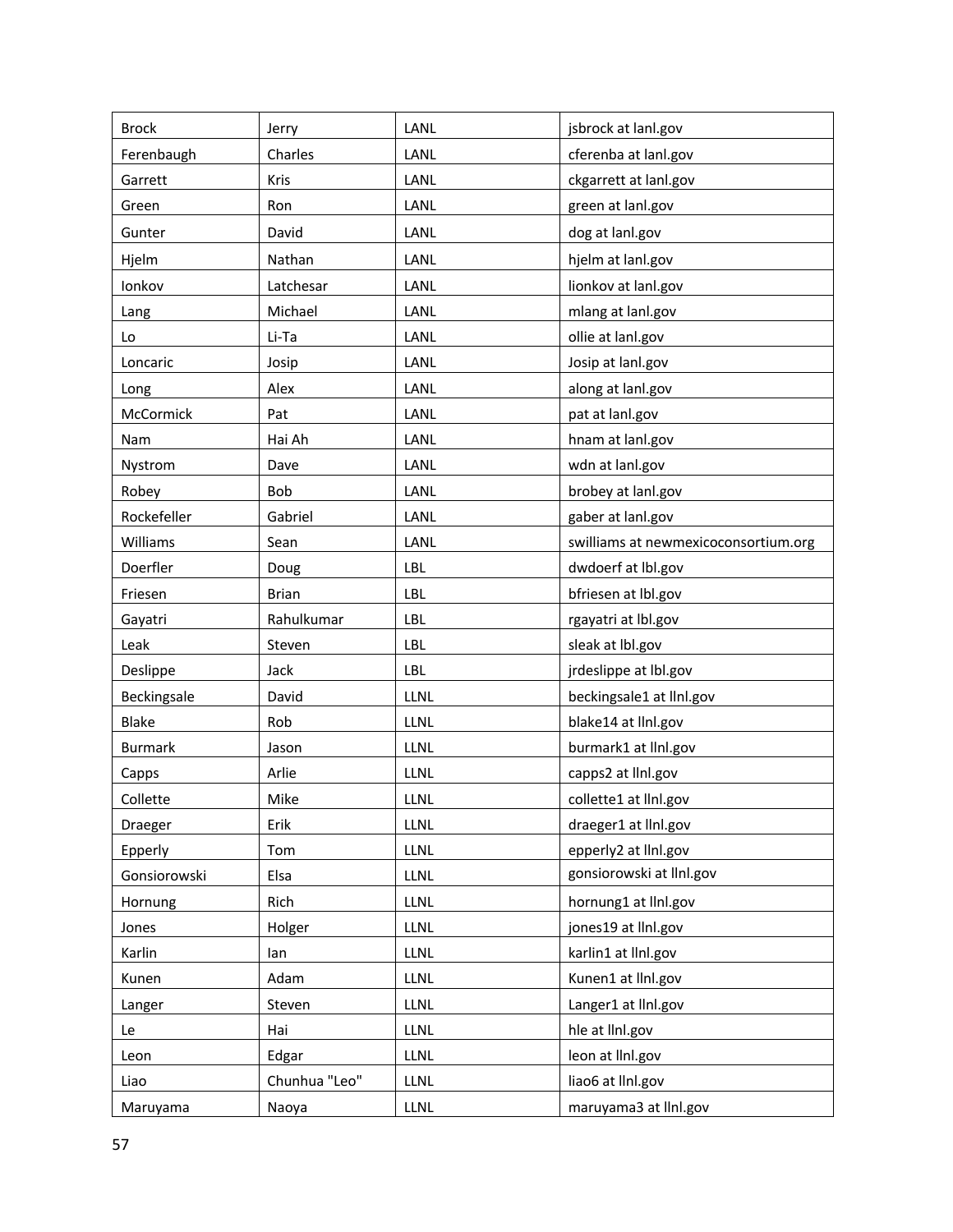| Neely          | Rob          | LLNL            | neely4 at llnl.gov                |
|----------------|--------------|-----------------|-----------------------------------|
| Pankajakshan   | Ramesh       | LLNL            | pankajakshan1 at llnl.gov         |
| Pearce         | Olga         | <b>LLNL</b>     | olga at lini.gov                  |
| Peles          | Slaven       | LLNL            | Peles2 at llnl.gov                |
| Pozulp         | Mike         | LLNL            | pozulp1 at llnl.gov               |
| Richards       | David        | LLNL            | richards12 at llnl.gov            |
| Ryujin         | <b>Brian</b> | <b>LLNL</b>     | ryujin1 at llnl.gov               |
| Schulz         | Martin       | LLNL            | schulzm at llnl.gov               |
| Scogland       | Tom          | <b>LLNL</b>     | scogland1 at llnl.gov             |
| Sundram        | Shiv         | LLNL            | sundram1 at llnl.gov              |
| Tagani         | Bujar        | <b>LLNL</b>     | bujar at llnl.gov                 |
| Vargas         | Arturo       | LLNL            | vargas45 at llnl.gov              |
| Voronin        | Alexey       | LLNL            | voronin1 at llnl.gov              |
| Wong           | Jonathan     | LLNL            | wong125 at llnl.gov               |
| Norris         | Edward       | <b>NNSA</b>     | edward.norris at nnsa.doe.gov     |
| Macaluso       | Antoinette   | NNSA ASC/Leidos | antoinette.macaluso at leidos.com |
| Hoang          | Thuc         | NNSA/DOE        | thuc.hoang at nnsa.doe.gov        |
| Simpson        | Emily        | NNSA/DOE        | emily.simpson at nnsa.doe.gov     |
| Sinha          | Punita       | NNSA/DOE        | Punita.Sinha at nnsa.doe.gov      |
| Voigt          | Bob          | NNSA ASC/Leidos | rvoigt at krellinst.org           |
| <b>Branch</b>  | Greg         | <b>NVIDIA</b>   | gbranch at nvidia.com             |
| Feldstein      | Bob          | <b>NVIDIA</b>   | bfeldstein at nvidia.com          |
| Katz           | Max          | <b>NVIDIA</b>   | mkatz at nvidia.com               |
| Larkin         | Jeff         | <b>NVIDIA</b>   | jlarkin at nvidia.com             |
| Newburn        | CJ           | <b>NVIDIA</b>   | cnewburn at nvidia.com            |
| Norton         | Dave         | <b>NVIDIA</b>   | dnorton at nvidia.com             |
| Rennich        | Steven       | <b>NVIDIA</b>   | srennich at nvidia.com            |
| Aderholdt      | Ferrol       | ORNL            | aderholdtwf1 at ornl.gov          |
| Bernholdt      | David        | ORNL            | bernholdtde at ornl.gov           |
| Liakh          | Dmitry       | ORNL            | liakhdi at ornl.gov               |
| Tharrington    | Arnold       | <b>ORNL</b>     | arnoldt at ornl.gov               |
| Ang            | Jim          | SNL             | jaang at sandia.gov               |
| <b>Brunini</b> | Victor       | SNL             | vebruni at sandia.gov             |
| Carnes         | <b>Brian</b> | SNL             | bcarnes at sandia.gov             |
| Cook           | Jeanine      | SNL             | jeacook at sandia.gov             |
| Edwards        | H. Carter    | SNL             | hcedwar at sandia.gov             |
| Glass          | Mike         | SNL             | mwglass at sandia.gov             |
| Hammond        | Simon        | SNL             | sdhammo at sandia.gov             |
| Hoemmen        | Mark         | SNL             | mhoemme at sandia.gov             |